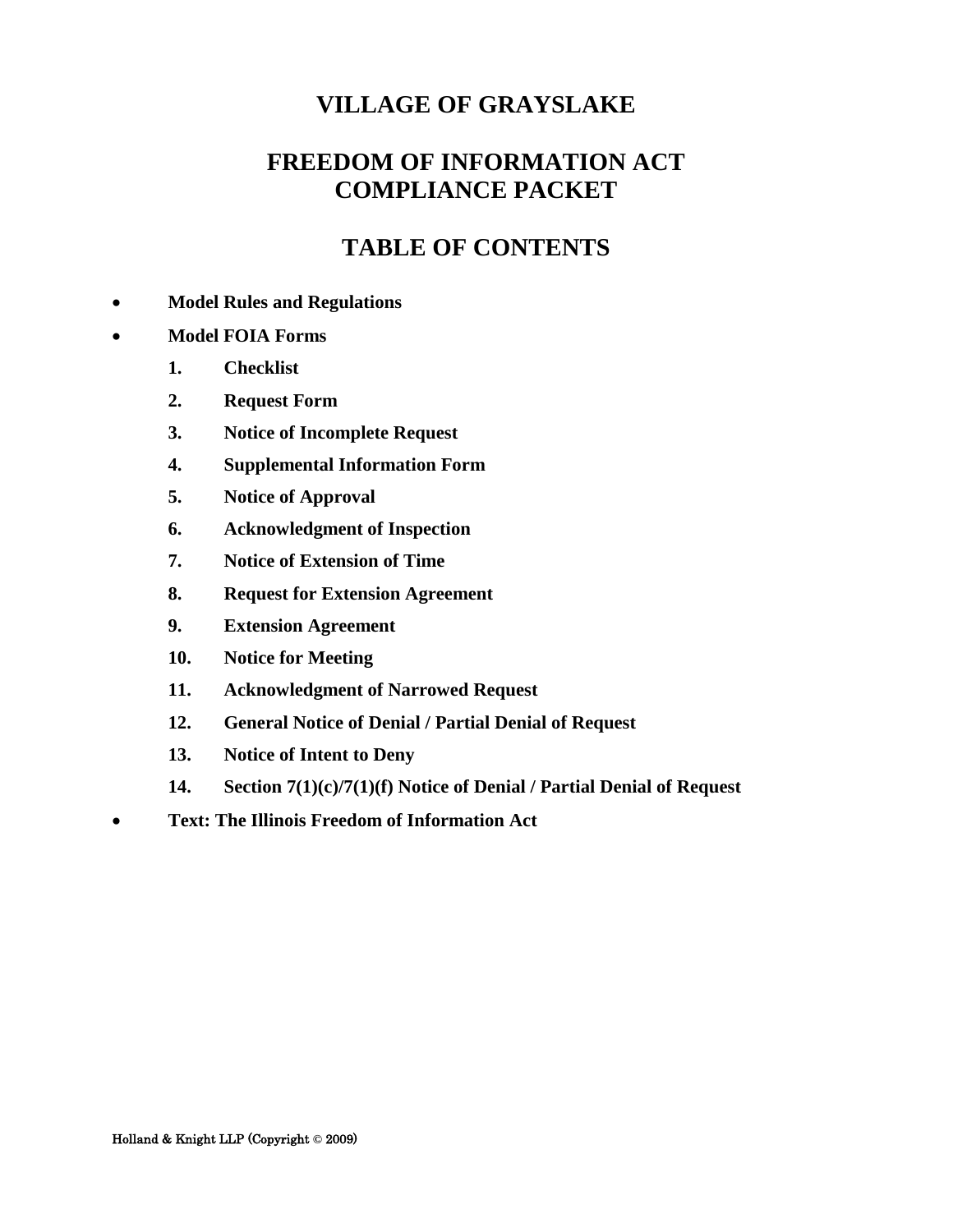# **FREEDOM OF INFORMATION ACT COMPLIANCE PACKET**

### REQUESTS FOR PUBLIC RECORDS

The Village of Grayslake (the "Village") maintains comprehensive Rules and Regulations Implementing the Illinois Freedom of Information Act (the "FOIA Rules"), which provide procedures, instructions, and forms for obtaining Village public records.

This document provides a brief summary of the Village's FOIA Rules.

All requests to inspect, copy, or certify public records must be submitted to the Village in writing. The Village encourages Requestors to submit their requests on the convenient form provided by the Village, which is available at the Village Hall and on the Village's website. The Village will review all written requests in any form. The Village will respond to each written request to inspect, copy, or certify public records in a manner consistent with the Illinois Freedom of Information Act.

Copies of public records will be provided upon payment of a copying fee, if applicable, as provided in Section IV of the FOIA Rules. If requested, copies of public records will be mailed after the Village receives payment of the actual cost of postage and copying.

Requests and other communications regarding Village records relating to a request to inspect, copy, or certify public records, all requests for copies of the FOIA Rules, and all requests for any other information relating to the Village's implementation of the Illinois Freedom of Information Act must be directed to:

> Freedom of Information Officer Village of Grayslake 10 South Seymour Street Grayslake, Illinois 60030 Phone: (847) 223-8515 Facsimile: (847) 223-4821 E-mail: FOIA@villageofgrayslake.com

The foregoing information is provided pursuant to Section 4(b) of the Illinois Freedom of Information Act, 5 ILCS 140/4(b).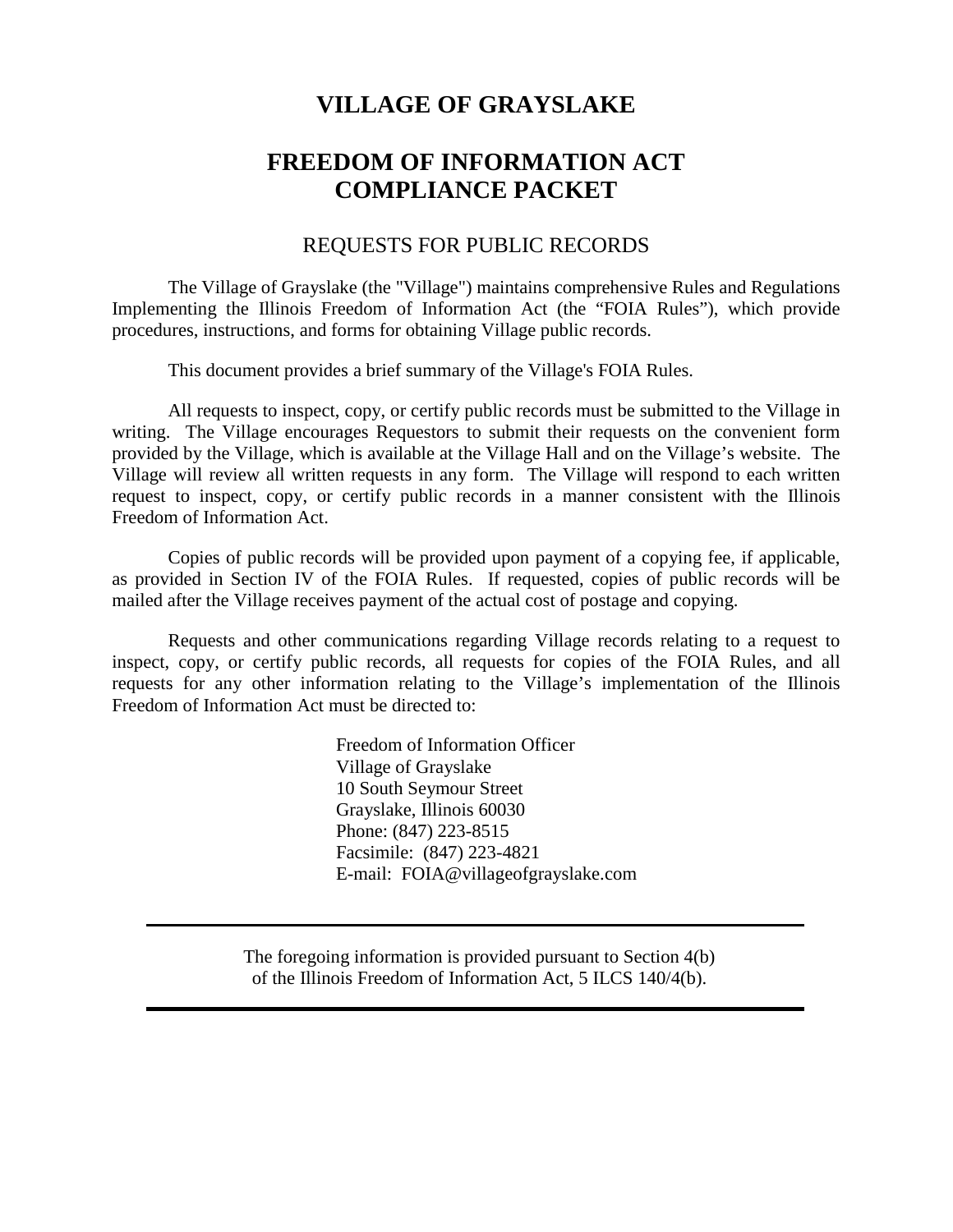#### **RULES AND REGULATIONS IMPLEMENTING ILLINOIS FREEDOM OF INFORMATION ACT**

These Rules and Regulations (the "Rules") include the procedures, instructions, and forms for requesting public records from the Village of Grayslake (the "Village") under the Illinois Freedom of Information Act (the "Act").

The Village will respond to written requests for inspection, copying, or certification of public records in accordance with the Act, these Rules, and any other applicable law. Generally, under the Act, the Village will provide public records for inspection or copying as requested except for records (1) that would, if disclosed, violate individual privacy, or (2) whose production would disrupt the duly undertaken work of the Village, or (3) that are specifically exempted from disclosure by the Act or other applicable law.

Requests and other communications relating to public records must be sent to the Village's Freedom of Information Officer:

> Deputy Village Clerk Village of Grayslake 10 South Seymour Street Grayslake, Illinois 60030 Phone: (847) 223-8515 Facsimile: (847) 223-4821 E-ma8il: FOIA@villageofgrayslake.com

#### **I. INTERPRETATION**

#### **A. Conflicts**

These Rules do not supersede the provisions of the Act. If a provision of these Rules conflicts with the Act, then the provisions of the Act will govern.

#### **B**. **Definitions**

In addition to the definitions provided in the Act or elsewhere in these Rules, the following definitions apply:

- 1. Business Hours: 8:00 a.m. to 5:00 p.m. on a Business Day.
- 2. Business Day: Any day on which general offices of the Village at the Village Hall are open and staffed for regular public business. Business Days generally are Monday through Friday, except federal and state legal holidays.
- 3. Freedom of Information Officer: The Freedom of Information Officer of the Village identified above and designated under Section 3.5 of the Act.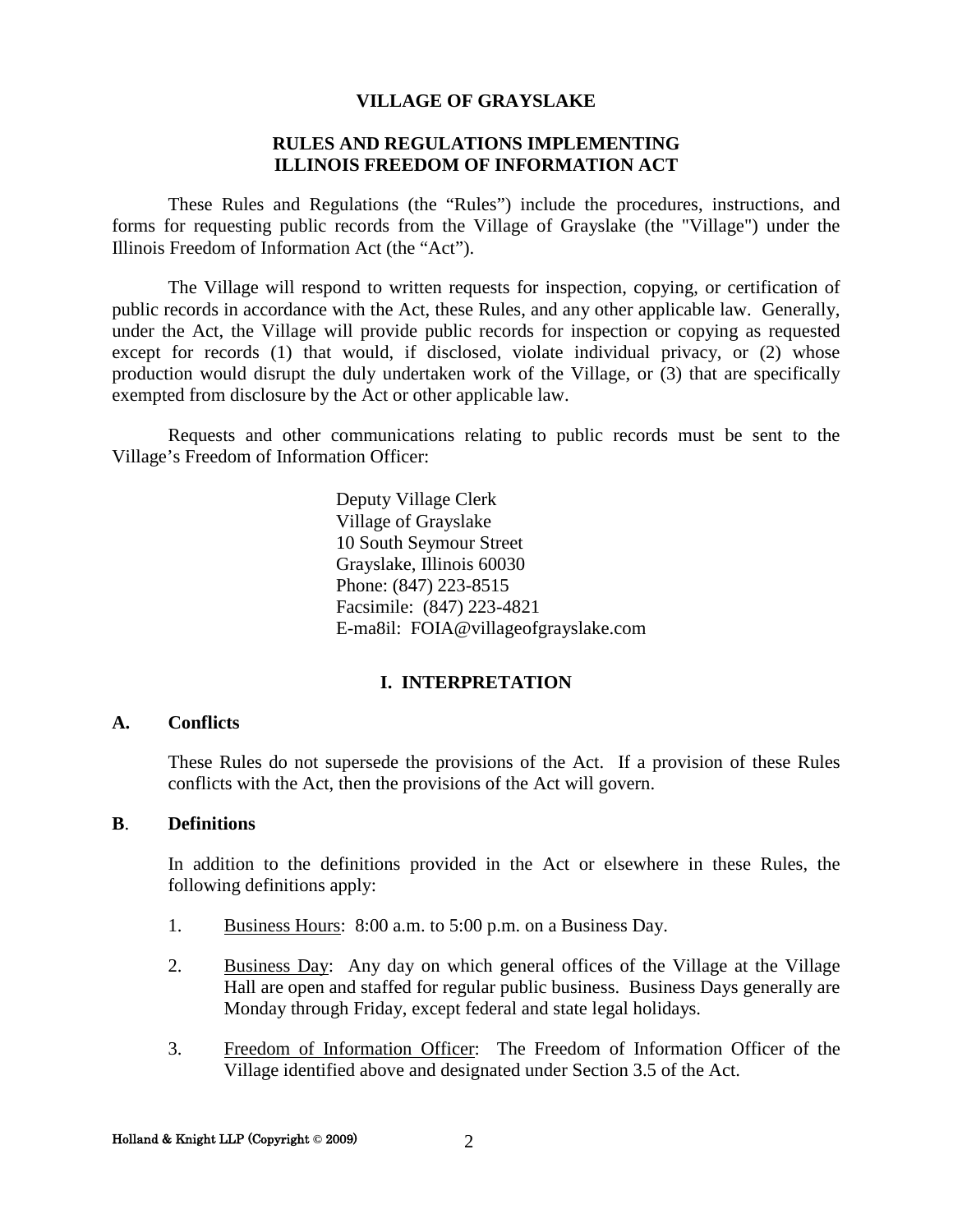- 4. Public Access Counselor: The Public Access Counselor of the Office of the Illinois Attorney General.
- 5. Request: A request to inspect, copy, or certify public records.
- 6. Request Made for Commercial Purposes: A Request made with the intent to use the requested records (or the information derived from those records), in whole or in part, for sale, resale, or solicitation or advertisement for sales or services. However, a Request submitted by news media or by non-profit, scientific, or academic organizations will not be deemed to be made for commercial purposes if the principal purpose of the Request is (a) to access and disseminate information concerning news and current or passing events, (b) for articles of opinion or features of interest to the public, or (c) for the purpose of academic, scientific, or public research or education.
- 7. Requestor: A person, firm, or corporation that files a Request with the Village.
- 8. Response Time: The time for response by the Village to a request for public records, as calculated pursuant to Subsection III.A of these Rules.

#### **C**. **Days; Measurement of Time**

- 1. Days. In counting the number of days allowed for a response or a decision to be given by the Village under the Act and these Rules, the Village will not include the day on which the request or notice requiring the response or decision was first received.
- 2. Supplemental Requests. Supplemental, amended, or additional Requests will not relate back to the time of receipt of the initial Request. Supplemental, amended, or additional Requests will be considered new Requests for purposes of determining the applicable Response Time.
- 3. Response Date. All responses and decisions to be issued by the Village under the Act and these Rules will be deemed to have been given on the date of personal delivery to the person or to the residence of the person entitled to the response or decision or, if mailed, on the date of mailing, regardless of the date of actual receipt by that person. Each response and decision will include proof of service evidencing the method by which, and time at which, the response of decision was delivered.

#### **II**. **REQUESTS FOR INSPECTION, COPYING, OR CERTIFICATION OF PUBLIC RECORDS**

#### **A**. **Officials Responsible for Responding to Requests**

The Freedom of Information Officer is the person administratively responsible for receiving and processing Requests.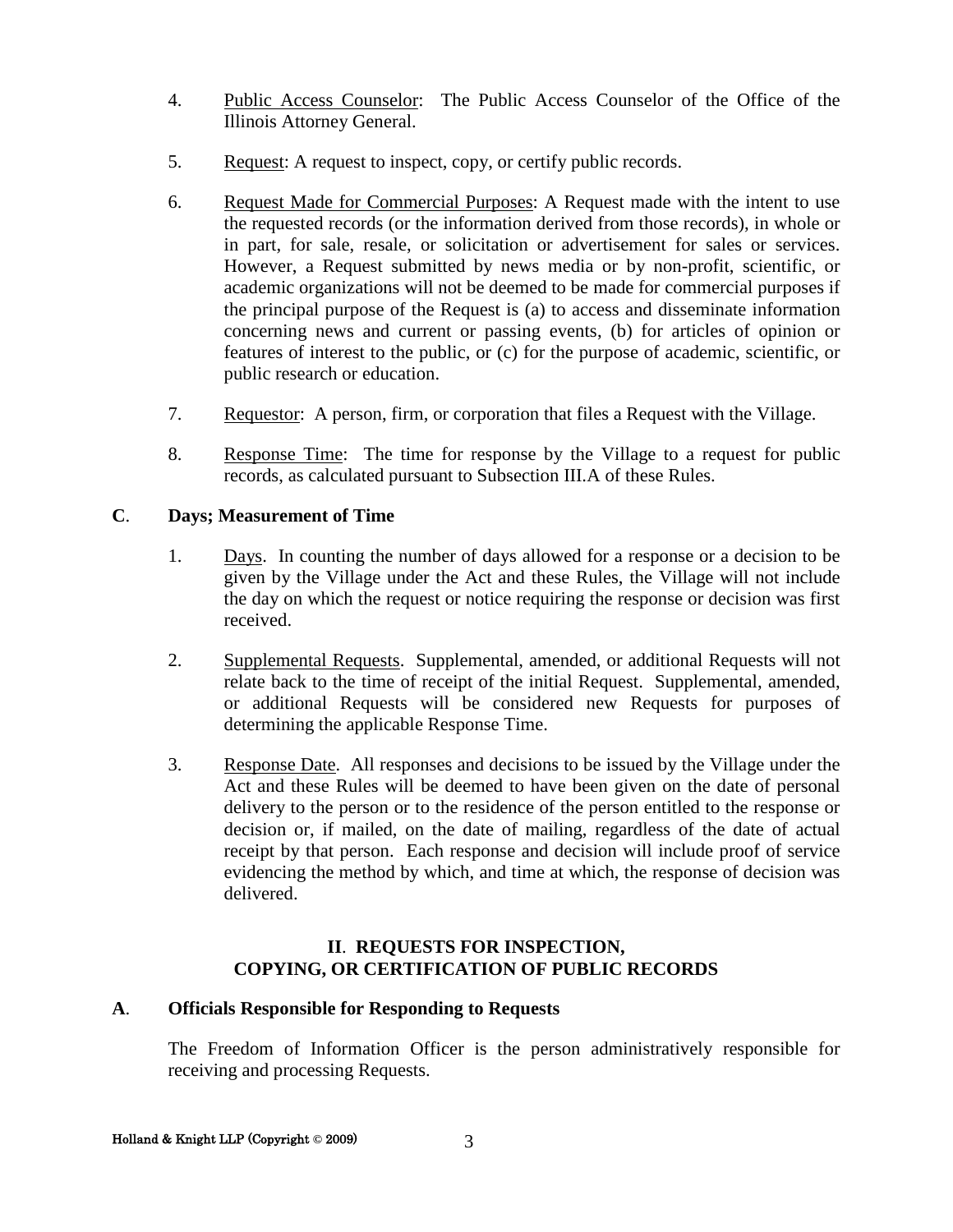The Freedom of Information Officer is the person with authority on behalf of the Village to grant or deny Requests, to extend the Response Time, and to issue the appropriate notices with respect to all related matters. The Freedom of Information Officer may consult with Village staff, officials, and others as appropriate before responding to a Request.

The Village may, from time to time, appoint Deputy Freedom of Information Officers to assist the Freedom of Information Officer in the performance of his or her duties under the Act and these Rules. In the absence of the Freedom of Information Officer, the Deputy Freedom of Information Officers are authorized to grant or deny Requests, to extend the Response Time, and to issue the appropriate notices with respect to all related matters.

#### **B**. **Form of Request**

- 1. Required Information. A Request must be filed with the Village in writing and in English. The Village encourages Requestors to submit requests on the convenient form attached to these Rules ("Official Request Form") or in a similar form that contains, at a minimum, the following information:
	- a. The Requestor's name;
	- b. Either the Requestor's mailing address, e-mail address, or telephone number;
	- c. A description of the public records requested;
	- d. A statement of purpose, indicating whether the Requestor intends to use the records, or the information derived from those records, for sale, resale, solicitation, or advertisement for sales or services;
	- e. A statement of whether the Requestor is, or represents, news media or a non-profit, scientific or academic organization; and
	- f. A statement of whether the principal purpose of the Request is either (i) to access and disseminate information concerning news and current or passing events, (ii) for articles of opinion or features of interest to the public, or (iii) academic, scientific or public research or education.

Use of the Official Request Form is the most effective way to obtain a prompt, full, and complete response by the Village to a Request.

2. Supplemental Information. If a Requestor submits a Request on a form other than the Official Request Form, and the Request does not contain all of the information required pursuant to Paragraph II.B.1 of these Rules, then the Requestor must complete a Supplemental Information form or similar writing.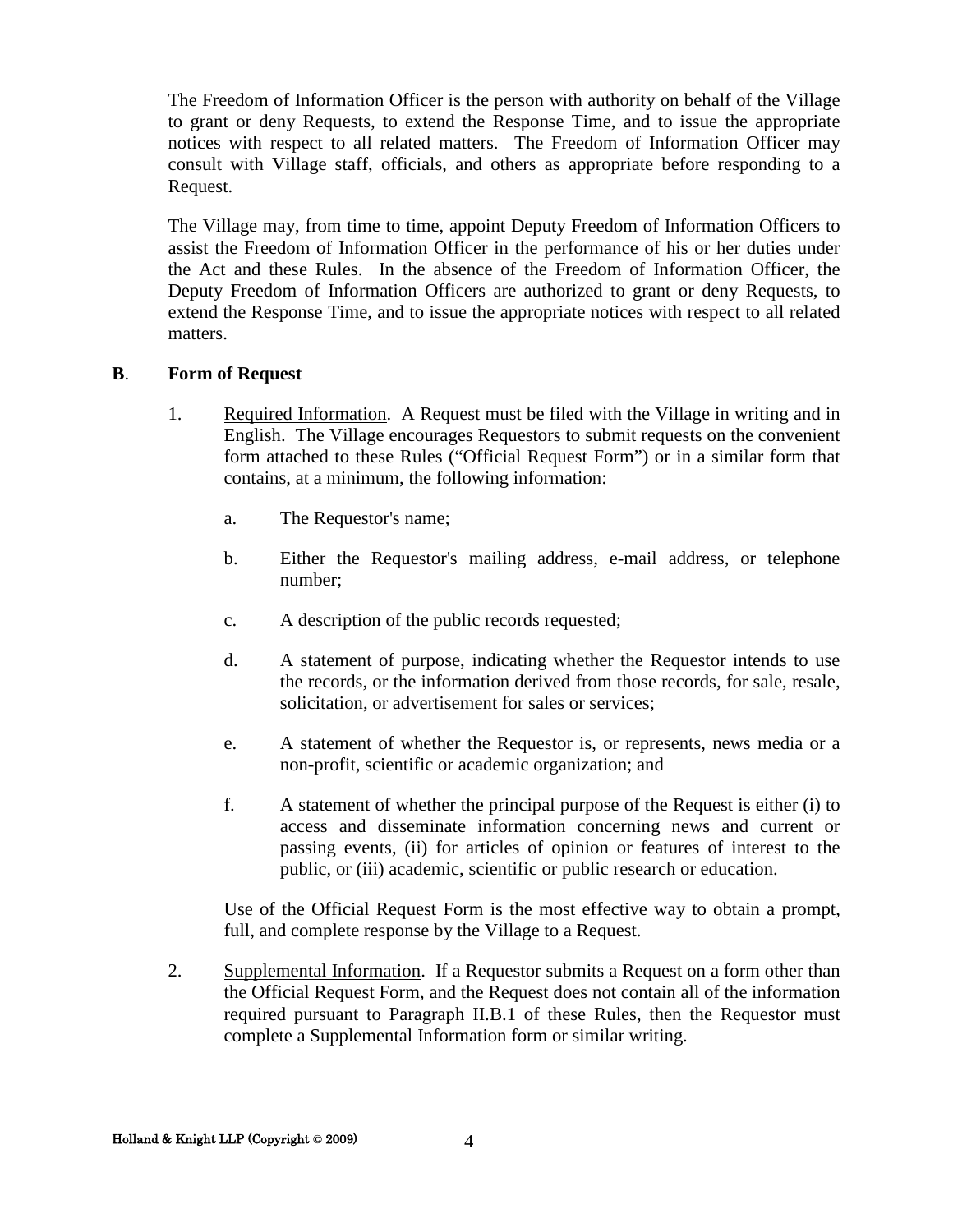- 3. Requests Must Be Complete. No Request will be deemed complete unless it contains, at a minimum, all of the information required pursuant to Paragraph II.B.1 of these Rules.
- 4. Subpoenas. Except as provided in Section 9.5(c) of the Act, these Rules will not apply to any subpoena for records received by the Village and issued by, or in accordance with the rules of, a court or agency of competent jurisdiction.

#### **C**. **Submittal of Request**

Completed Requests must be filed with the Village Freedom of Information Officer by mail, facsimile, overnight courier service, electronic mail, or in person, in accordance with the following:

- 1. In-Person Submissions. Requests submitted in person must be given to the Freedom of Information Officer or filed in the office of the Village Clerk.
- 2. Electronic Mail Submissions. Requests submitted by electronic mail must be sent directly to the Freedom of Information Officer at FOIA@villageofgrayslake.com and will be deemed received only upon actual receipt by the Freedom of Information Officer on a Business Day during Business Hours, regardless of date or time of submission.
- 3. All Other Submissions. Requests submitted by mail or other means must be addressed to the Freedom of Information Officer at the Village Hall and will be deemed received only upon actual receipt by the Freedom of Information Officer or at the front desk of the Village Hall on a Business Day, regardless of date of submission.

All Village officials and employees who receive a Request must immediately forward that Request to the Freedom of Information Officer. The Village will not be responsible for any Request that is not received by the Village due to error or delays beyond the reasonable control of the Village.

#### **D**. **Processing of Request**

1. The Freedom of Information Officer must complete the Checklist immediately upon receipt of the Request. If the Freedom of Information Officer determines that the Request is not complete, as provided in Section II of the Checklist, the Freedom of Information Officer must mail a Notice of Incomplete Request form and a Supplemental Information form to the Requestor within five Business Days after receipt by the Village of the Request. If the Freedom of Information Officer determines that the Request is complete, the Freedom of Information Officer must stamp or otherwise indicate on each completed Request, the date and time of receipt and, if known, the date on which the Village must respond to the Request.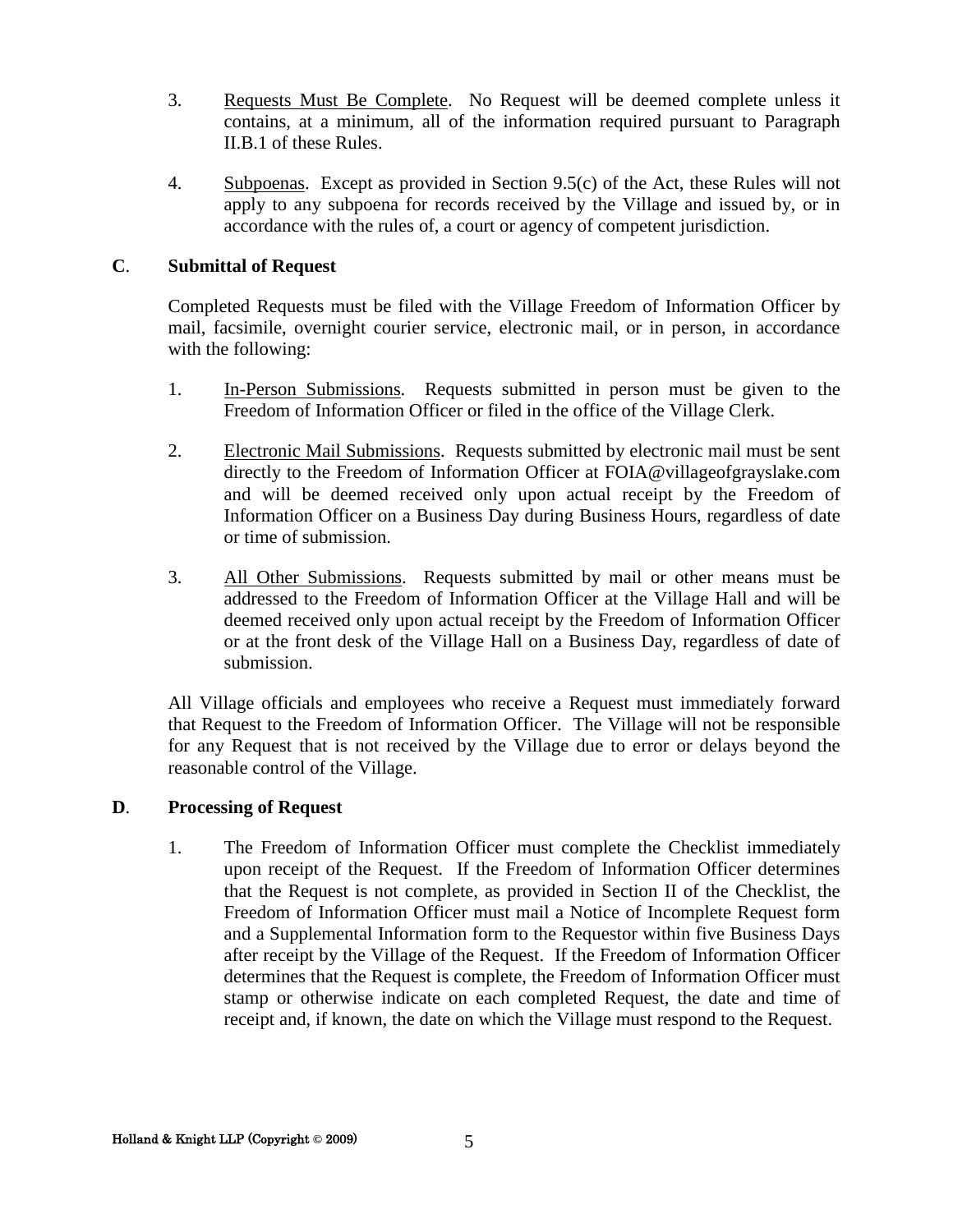- 2. The Freedom of Information Officer must maintain an electronic or paper copy of the Request, including all documents submitted with the Request, until all matters related to the Request have been completed.
- 3. The Freedom of Information Officer must create an electronic or paper file for the retention of the original Request, a copy of the response by the Village, a record of all written communications with the Requestor regarding the Request, and a copy of other communications related to the Request.
- 4. The Freedom of Information Officer must keep all Notices of Denial in a single central office file, indexed according to the type of exemption asserted, and, to the extent feasible, according to the types of records requested.

#### **III**. **RESPONSES TO REQUESTS**

#### **A**. **Time for Response**

- 1. Requests Made for Commercial Purposes. The Village will respond within 21 Business Days after a completed Request Made for Commercial Purposes is received by the Village.
- 2. Arrest Reports. For completed Requests for chronologically maintained arrest and criminal history information, the Village will respond within 72 hours after the later to occur of (a) the arrest that is the subject of the Request, and (b) the time of receipt of the Request.
- 3. All Other Requests. For all Requests other than those set forth in Paragraph III.A.1 or III.A.2 of these Rules, the Village will respond within five Business Days after a completed Request is received by the Village, unless the Village has extended the Response Time pursuant to Paragraph III.A.4 of these Rules.
- 4. Extension of Time
	- a. If the Freedom of Information Officer determines that additional time is needed and allowed under the Act to respond to a Request, then the Freedom of Information Officer, using a Notice of Extension form attached to these Rules or a similar written form, will notify the Requestor within the applicable Response Time of the determination, of the reasons requiring the extension, and of the length of the extension (which may not exceed five additional Business Days). The Freedom of Information Officer may not issue a Notice of Extension for Requests Made for Commercial Purposes.
	- b. The Requestor and the Village, using an Extension Agreement form attached to these Rules or a similar written form, may agree in writing to extend the time for compliance for a period to be mutually determined. In his or her discretion, the Freedom of Information Officer may deliver to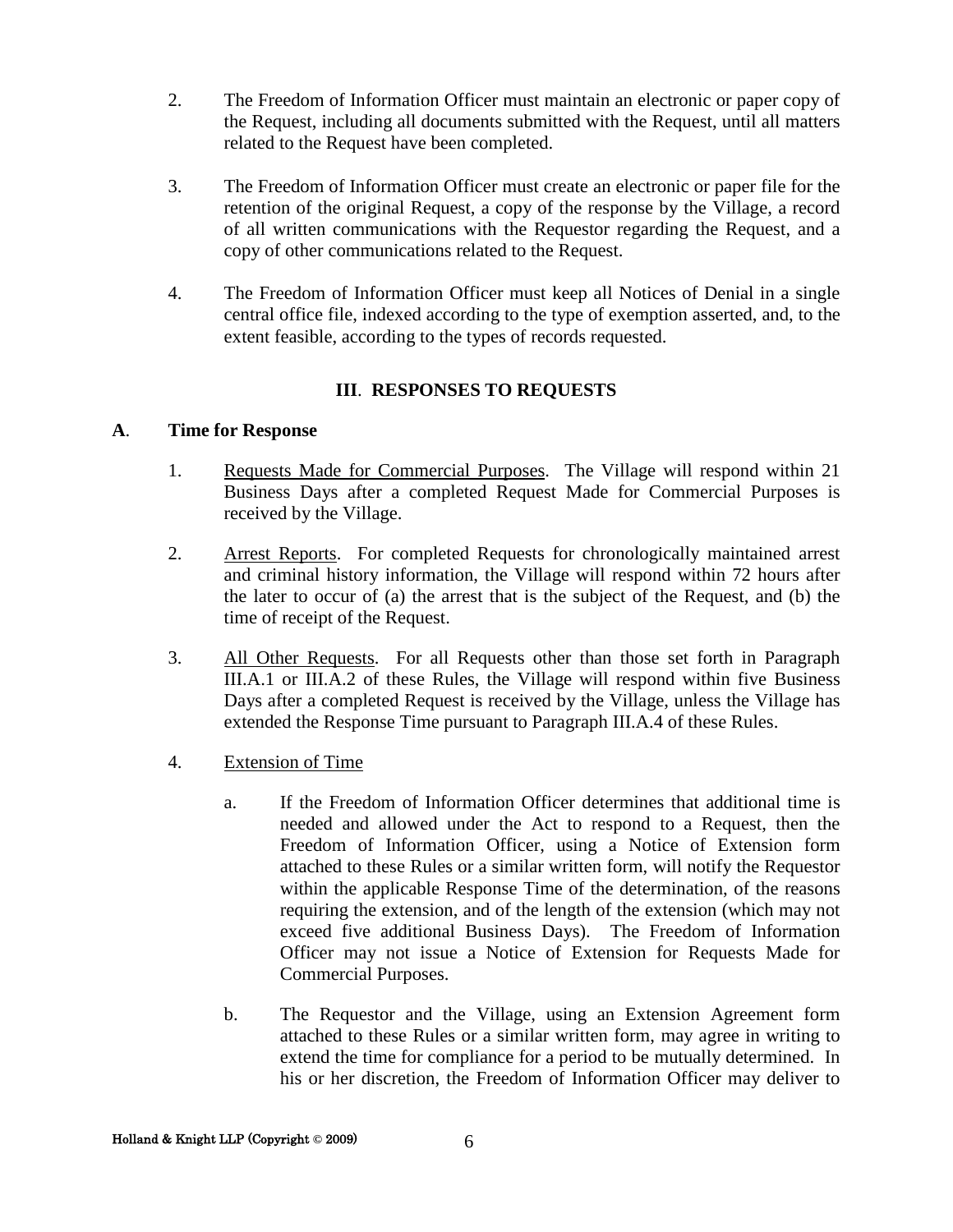the Requestor a Request for Extension Agreement form and an Extension Agreement form. The Freedom of Information Officer is authorized to execute, in his or her discretion, an Extension Agreement after it has been executed by the Requestor. The Freedom of Information Officer must respond to the Request within the applicable Response Time, unless and until the Requestor and the Village have executed the Extension Agreement.

#### **B. Disclosure of Public Records**

- 1. Notice of Approval. If the Freedom of Information Officer determines that the Act requires disclosure of all or any part or portion of the requested public records, then the Freedom of Information Officer will notify the Requestor in writing of his or her determination, using the Notice of Approval form attached to these Rules or a similar written form.
- 2. Approval of Requests Made for Commercial Purposes. If the Request is a Request Made for Commercial Purposes, and the requested records are not immediately available for inspection or pick-up, then the Notice of Approval will specify a reasonable date on which the requested records will be available for inspection or pick-up, based on the size and complexity of the Request.
- 3. Search of Village Files and Use of Village Equipment. Except as otherwise specifically authorized by the Freedom of Information Officer, only Village employees, the Village Attorney, and Village contractors are permitted to search Village files, records, or storage areas, or to use Village equipment in connection with any Request.
- 4. Removal of Original Records. Original public records may not be removed from any Village building at any time, except as authorized by the Village Manager.
- 5. Inspection of Public Records. Public records approved by the Freedom of Information Officer for disclosure may be inspected, or copies of public records obtained, during Business Hours at the Village Hall or another location designated by the Freedom of Information Officer. Requestors must make an appointment with the Freedom of Information Officer for a date and time to inspect public records at the Village Hall (or another location designated by the Freedom of Information Officer) approved by the Freedom of Information Officer for disclosure.
- 6. Copies of Public Records. Copies of public records approved by the Freedom of Information Officer for disclosure may be obtained during Business Hours at the Village Hall or another location designated by the Freedom of Information Officer, provided that the Requestor had requested copies in the Request and has paid any applicable fees.
- 7. Mailing of Requested Public Records. Copies of public records will be mailed to the Requestor only if the Freedom of Information Officer reasonably determines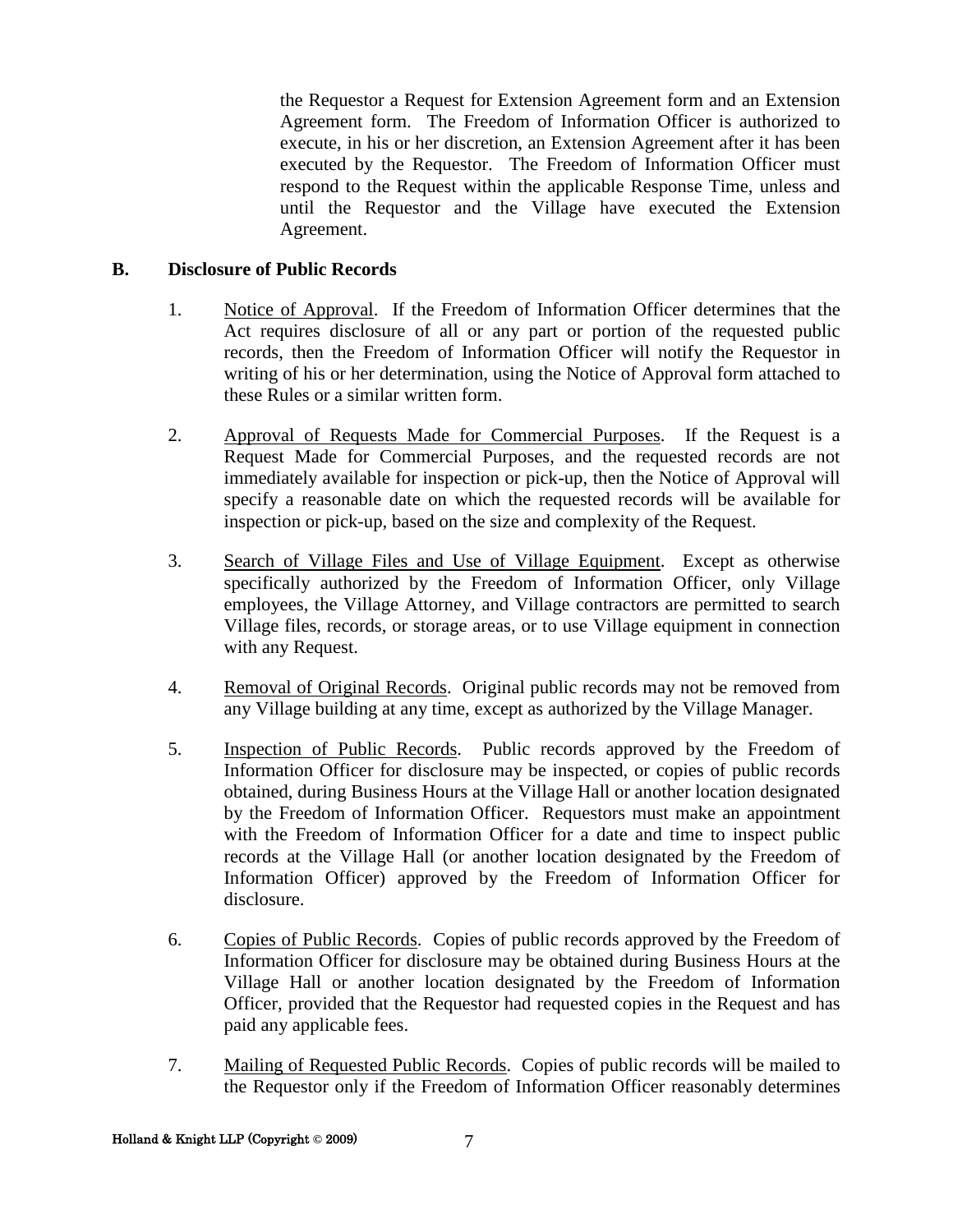that it is unduly burdensome for the Requestor to arrange for inspection of the original public records, or for pick up of copies of the public records, at the Village Hall.

- 8. Audio and Video Recordings. Requests for reproduction of any public records that are audio or video recordings will be honored in accordance with the provisions of the Act, the Illinois Open Meetings Act, any other applicable State law, and these Rules.
- 9. Records Maintained in Electronic Format. If the requested public records are maintained by the Village in an electronic format, then the Village will reproduce copies of the requested public records in the electronic format specified by the Requestor, if feasible. The Village may charge to the Requestor the actual cost of the medium necessary for that format.
- 10. Payment of Fees. The Requestor must pay all copying, certification, and postage fees in advance of receiving copies of any public records.
- 11. Acknowledgment of Inspection. When the copies of the requested public records have been delivered or inspected, the Freedom of Information Officer and the Requestor must acknowledge delivery or inspection by execution of the Acknowledgment of Inspection form attached to these Rules or a similar written form.

#### **C. Categorical Requests**

- 1. Notice to Meet and Confer. If the Freedom of Information Officer determines that a Request for all records falling within a category will unduly burden the Village, and that the burden to the Village outweighs the public interest in production of the public records sought, then the Freedom of Information Officer, using a Notice for Meeting form attached to these Rules or a similar written form, will notify the Requestor in writing of the determination, of the reasons supporting the determination, and of the right of the Requestor to meet with the Freedom of Information Officer in an effort to narrow the Request.
- 2. Failure to Respond by Village. The Freedom of Information Officer may neither determine that a Request is unduly burdensome, nor issue a Notice for Meeting, if the Village has previously failed to respond to that Request within the applicable Response Time.
- 3. Agreement to Narrow Request. If the Requestor agrees to meet and confer with the Freedom of Information Officer regarding the Request, then the Freedom of Information Officer will respond to the Request, or to the Request as narrowed at the meeting, within the applicable Response Time, calculated from the date of adjournment of the meeting. That response may take any form specified in this Section III. If the Requestor agrees to narrow the scope of the Request, the Freedom of Information Officer will deliver an Acknowledgment of Narrowed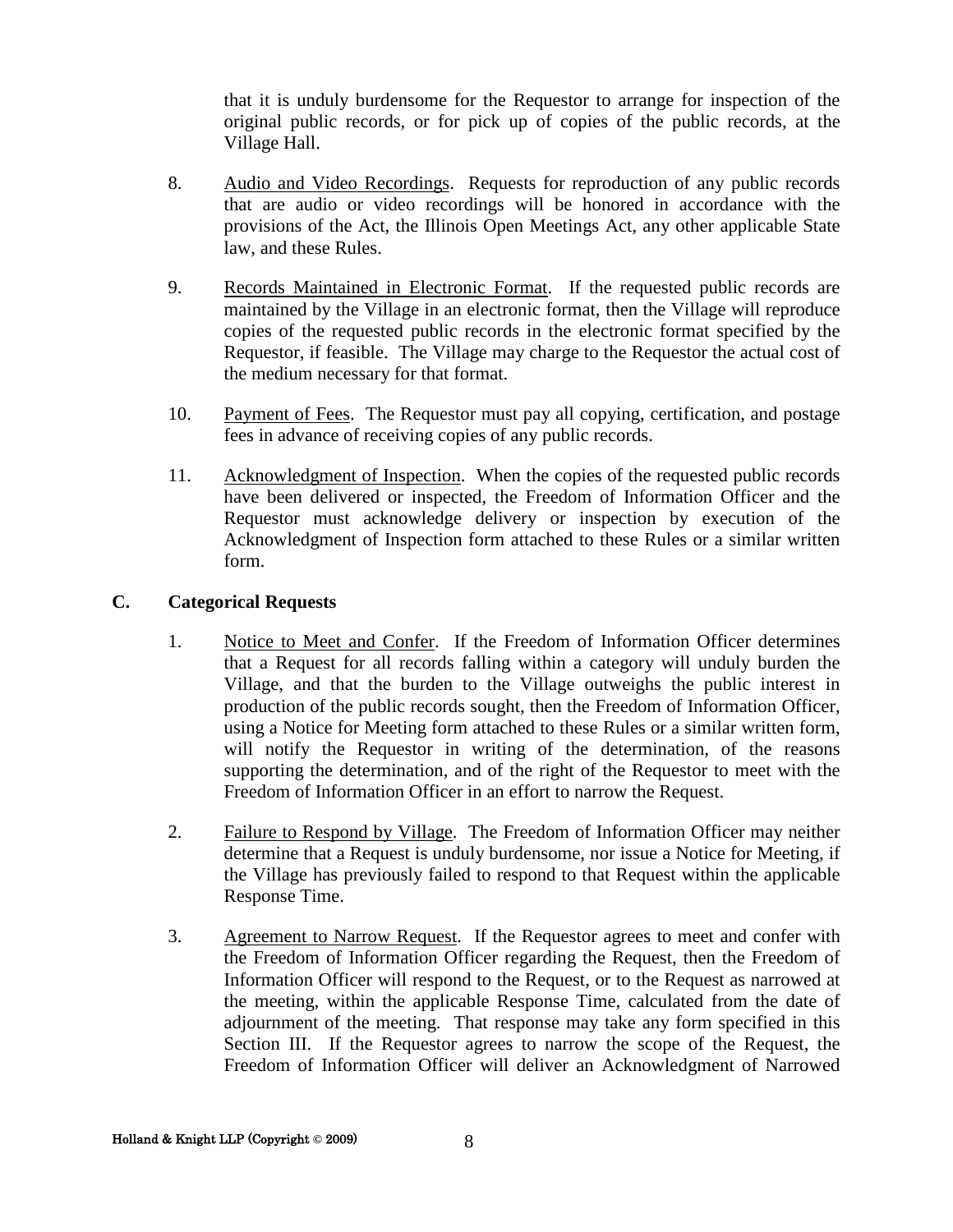Request to the Requestor at the conclusion of the meeting, using the form attached to these Rules or a similar written form.

4. Failure to Meet and Confer. If the Requestor does not agree to meet and confer with the Freedom of Information Officer regarding the request, then the Freedom of Information Officer will deny the Request on the fifth Business Day after the date of the Notice for Meeting, using the General Notice of Denial/Partial Denial of Request form attached to these Rules or a similar written form.

#### **D. Denial**

- 1. Denials Under Section 7(1)(c) and 7(1)(f). If the Freedom of Information Officer determines that all, or some, or a portion of any requested public records are not subject to disclosure under Sections  $7(1)(c)$  or  $7(1)(f)$  of the Act, then the Freedom of Information Officer must send notice to the Public Access Counselor of the Village's intent to deny the Request, using the Notice of Intent to Deny form attached to these Rules or a similar written form. The Notice of Intent to Deny must include a copy of the Request and the proposed Section  $7(1)(c)/7(1)(f)$ Notice of Denial. A copy of the Notice of Intent to Deny must be sent to the Requestor. If the Public Access Counselor determines that further inquiry into the Request is not warranted, then the Freedom of Information Officer will deliver the Section  $7(1)(c)/7(1)(f)$  Notice of Denial to the Requestor as provided in these Rules.
- 2. Other Denials. If the Freedom of Information Officer determines that all, or some, or a portion of any requested public records are not subject to disclosure under any other provision of the Act or under these Rules, then, except as provided in this Subsection D, the Freedom of Information Officer must deliver a notice of denial to the Requestor, using the General Notice of Denial/Partial Denial of Request form attached to these Rules or a similar written form. The Freedom of Information Officer may not deliver the General Notice of Denial/Partial Denial of Request to the Public Access Counselor, except upon receipt of a request therefor from the Public Access Counselor pursuant to Section  $9.5(c)$  of the Act.
- 3. Contents of Denials. Each Section  $7(1)(c)/7(1)(f)$  Notice of Denial and General Notice of Denial/Partial Denial of Request must set forth the reason(s) for the denial, and must notify the Requestor of his or her rights to (a) seek review of the denial by the Public Access Counselor, and (b) seek judicial review under Section 11 of the Act.
- 4. Denials on Multiple Grounds. If the Freedom of Information Officer also determines that all, or some, or a portion of any requested public records are not subject to disclosure pursuant to both Paragraph III.D.1 and Paragraph III.D.2 of these Rules, the Freedom of Information Officer must prepare both a Section 7(1)(c)/7(1)(f) Notice of Denial and a General Notice of Denial, as provided in Paragraphs III.D.1 and III.D.2 of these rules.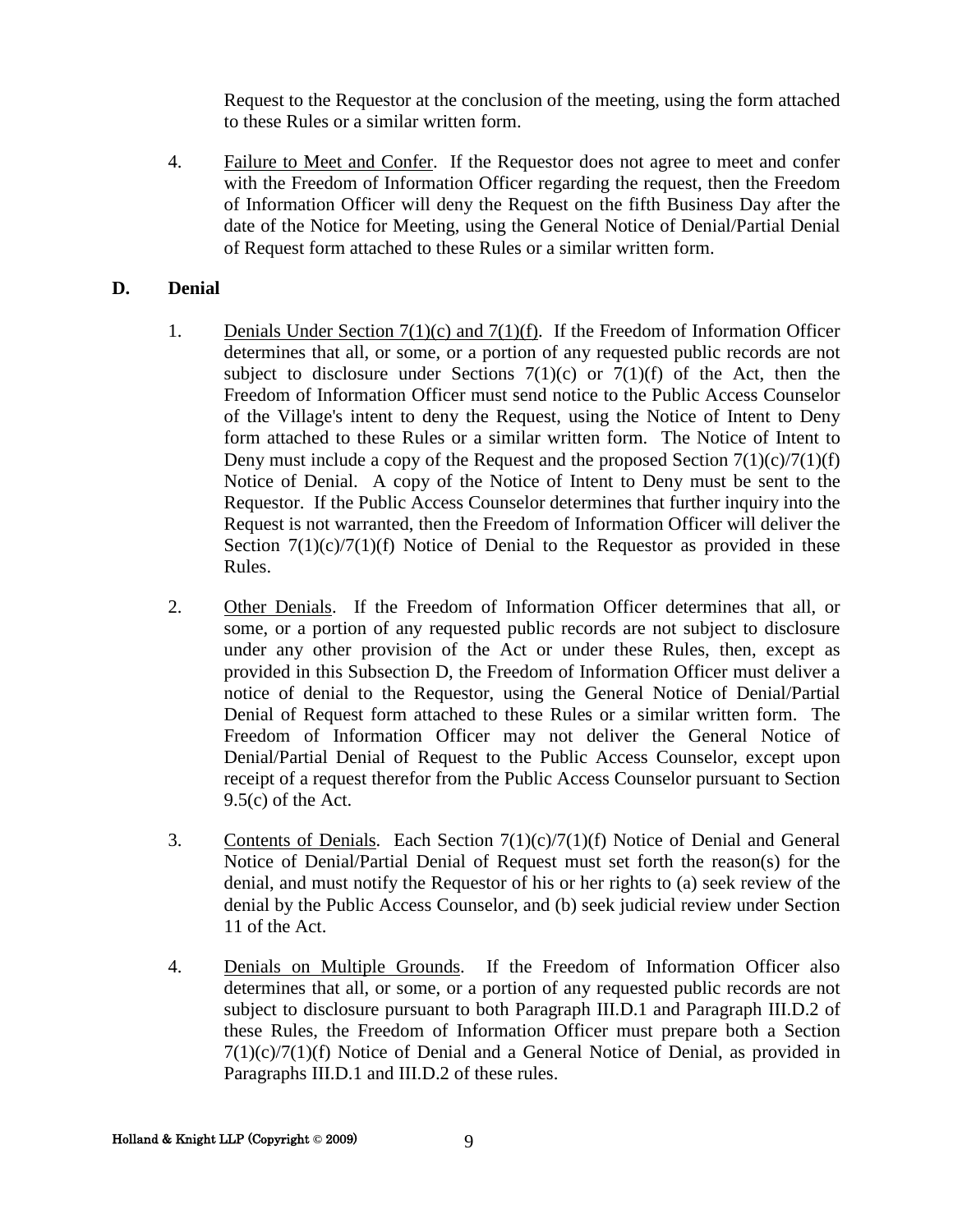- 5. Denials in Writing. Except as otherwise provided by the Act, all denials of Requests will be in writing.
- 6. Cooperation with Public Access Counselor. If the Public Access Counselor determines that further inquiry into any denied Request is warranted, the Freedom of Information Officer will comply with the directives of the Public Access Counselor, or seek appropriate review of those directives, in accordance with the Act.

#### **E**. **No Obligation to Create New Records**

Except as provided in Section V of these Rules, the Act and these Rules do not require the Village, in the course of responding to Requests, to create records that the Village does not already maintain in record form.

#### **F. No Obligation to Interpret or Advise**

Neither the Act nor these Rules require the Village to interpret, or advise Requestors as to the meaning or significance of, any public records.

#### **IV**. **FEES**

#### **A**. **Fees Established**

Unless fees are waived or reduced under to Subsection IV.C of these Rules, each Requestor must pay the following fees for copying, certification, and mailing of public records:

1. Copies –  $8\frac{1}{2} \times 11$  or  $8\frac{1}{2} \times 14$ , Black and White

|    | First 50 pages                         | Free                                  |
|----|----------------------------------------|---------------------------------------|
|    | <b>Additional pages</b>                | $$0.15$ per side                      |
| 2. | [Other types of records with set fees] | $\frac{1}{2}$ per _______             |
| 3. | Certification                          | $$1.00$ per record,<br>plus copy cost |
| 4. | Mailing                                | <b>Cost of Postage</b>                |

If the requested records are of a type not listed above, or when the services of an outside vendor are required to copy any public record that are not  $8\frac{1}{2} \times 11$  or  $8\frac{1}{2} \times 14$ , Black and White, then the fees charged for copying the records will be the actual charges incurred by the Village, and the fees stated in items 1 through 3 above will not apply. The fees stated in items 1 through 3 will also not apply if the fee for the requested records is otherwise fixed by statute. If the requested records are produced on an electronic medium, then the Requestor must pay the actual cost of the medium.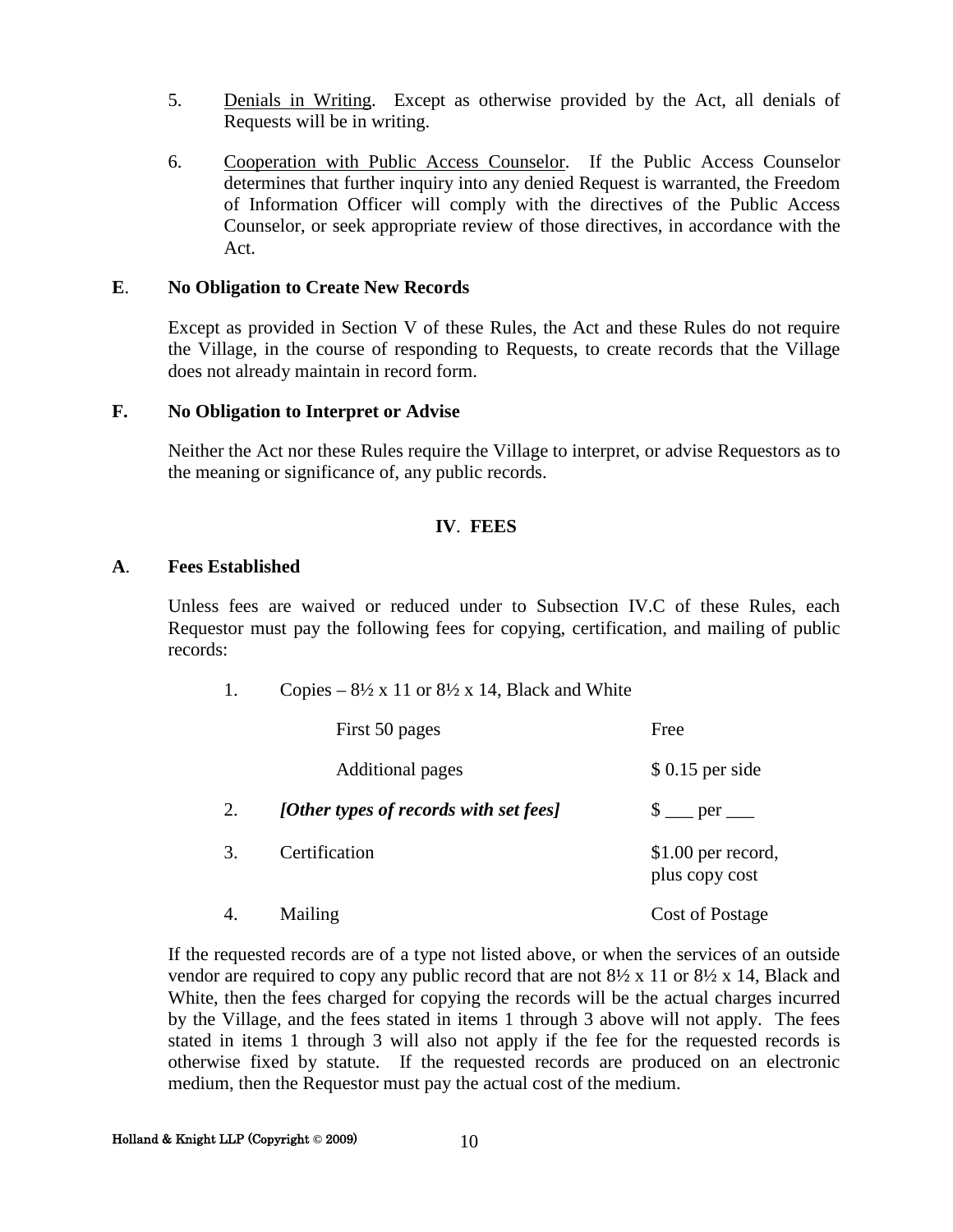The Village has determined that the fees in this Subsection A are no more than necessary to reimburse the Village for the actual cost of reproducing, certifying, and mailing public records requested pursuant to the Act and these Rules.

#### **B**. **Method and Time of Payment**

Payment of all required fees must be made in cash, by cashier's or certified check, or by money order prior to the examination, copying, certification or mailing of any public record.

#### **C**. **Waiver of Fees**

The fees provided in Subsection IV.A of these Rules may be waived or reduced by the Freedom of Information Officer if the Requestor includes in the Request the specific purpose of the Request and establishes to the reasonable satisfaction of the Freedom of Information Officer that a fee waiver or reduction is in the public interest. Any request for a fee waiver or reduction must be indicated in the Request at the time the Request is filed. A subsequent request will not be considered.

A fee waiver or reduction will be considered to be in the public interest only if the principal purpose of the Request is to disseminate information regarding the public health, safety, and welfare or the legal rights of the general public. No fee waiver will be granted if the Request is for the principal purpose of personal or commercial benefit to the Requestor. The Freedom of Information Officer may consider the number of requested public records and the cost and necessity of copying them in setting the fee waiver or reduction amount.

#### **D. Waiver for Failure to Respond**

If the Freedom of Information Officer does not respond to a Request properly submitted pursuant to Section II of these Rules within the applicable Response Time, then the Village will not require the payment of fees for any copies of records produced in response to that Request.

#### **V**. **VILLAGE OBLIGATIONS**

#### **A**. **Organizational Description**

The Freedom of Information Officer, at least once each fiscal year, will produce and make available for inspection, copying, and mailing to any person requesting it, a brief description of the Village. The description must identify and describe the membership of the Village's Board of Trustees and of all of its standing and special committees and other advisory bodies and also must include:

- a short summary of the Village's purpose,
- a block diagram of the Village's functional subdivisions,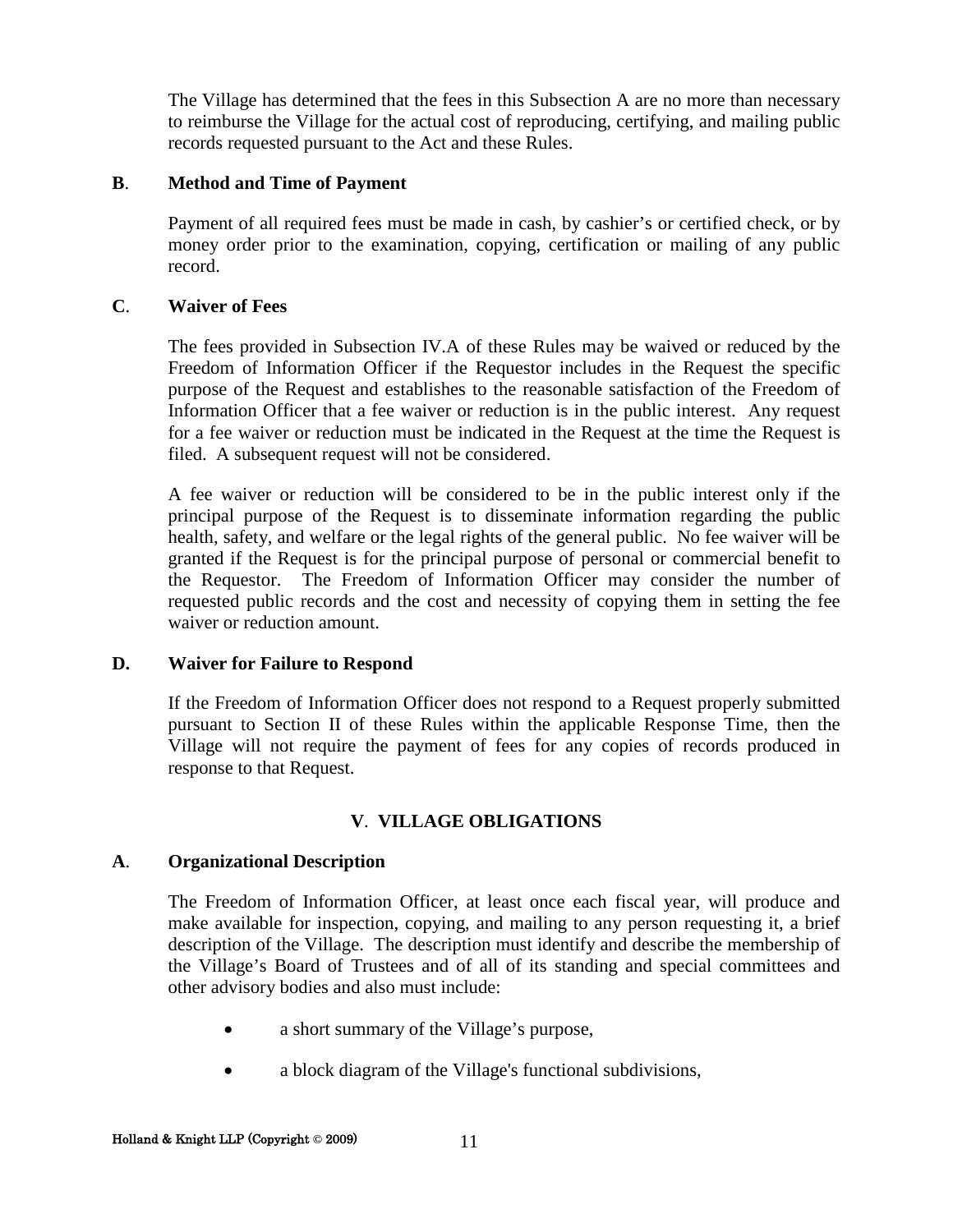- the approximate number of the Village's full and part-time employees,
- the total amount of the Village's operating budget, and
- the number and location of each of the Village's offices.

If the Village maintains a website, the Freedom of Information Officer must post the description required pursuant to this Subsection V.A to the website.

#### **B**. **Index of Public Records**

The Freedom of Information Officer must create, maintain current, and make available for inspection, copying, and mailing, a current index of all types or categories of public records prepared or received, and maintained, by the Village after July 1, 1984. The index must be reasonably detailed in order to aid persons in obtaining access to the public records of the Village.

#### **C**. **Records Stored by Electronic Data Processing**

The Freedom of Information Officer must prepare and furnish, to any person requesting it, a description of the manner in which public records of the Village stored by means of electronic data processing may be obtained in a form comprehensible to persons lacking knowledge of computer language or printout format.

#### **D**. **Summary of Procedures**

The Freedom of Information Officer must create, maintain current, and make available for inspection, copying, and mailing, a brief summary of the procedures established by these Rules. If the Village maintains a website, the Freedom of Information Officer must post the summary required pursuant to this Subsection V.D to the website.

#### **E**. **Posting and Mailing of Information**

The Freedom of Information Officer must keep posted at the Village Hall, and will mail to any person making a request therefor, copies of the Organizational Description prepared pursuant to Subsection V.A of these Rules, the Index of Public Records prepared pursuant to Subsection V.B of these Rules, and the Summary of Procedures prepared pursuant to Subsection V.D of these Rules.

#### **F**. **Filing of Notices of Denial**

The Freedom of Information Officer must retain copies of all Notices of Denial and Notices of Intent to Deny in a single file at the Village Hall that is open to the public and indexed according to the type of exemption asserted and, to the extent that categorization is feasible, the type of records requested.

# 9076542\_v1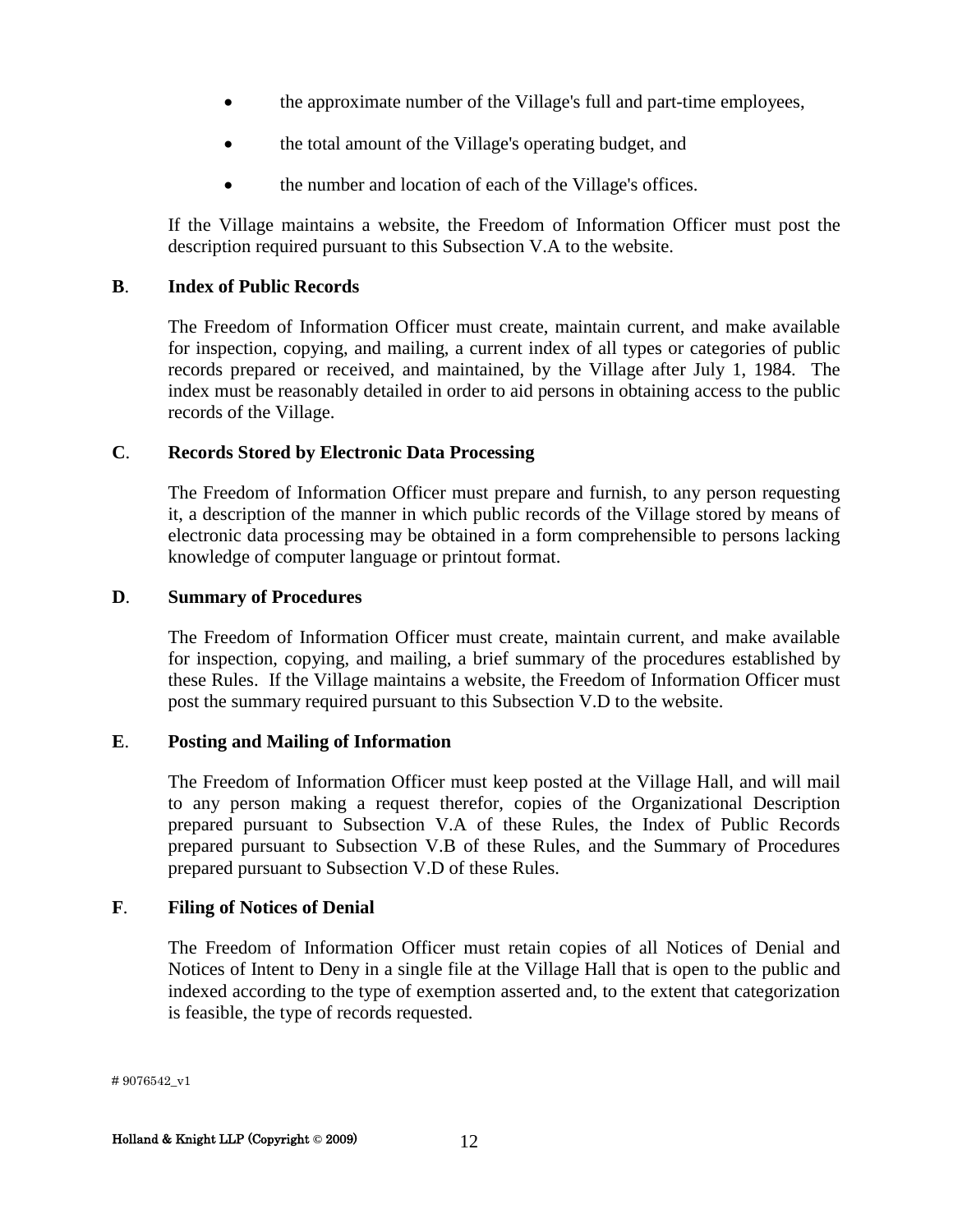# **FREEDOM OF INFORMATION ACT COMPLIANCE PACKET**

# **FOIA FORMS**

- **1. [Checklist](#page-14-0)**
- **2. [Request Form](#page-16-0)**
- **3. [Notice of Incomplete Request](#page-20-0)**
- **4. [Supplemental Information Form](#page-21-0)**
- **5. [Notice of Approval](#page-24-0)**
- **6. [Acknowledgment of Inspection](#page-28-0)**
- **7. [Notice of Extension of Time](#page-29-0)**
- **8. [Request for Extension Agreement](#page-32-0)**
- **9. [Extension Agreement](#page-33-0)**
- **10. [Notice for Meeting](#page-34-0)**
- **11. [Acknowledgment of Narrowed Request](#page-36-0)**
- **12. [General Notice of Denial / Partial Denial of Request](#page-37-0)**
- **13. [Notice of Intent to Deny](#page-44-0)**
- **14. [Section 7\(1\)\(c\)/7\(1\)\(f\) Notice of Denial / Partial Denial of Request](#page-46-0)**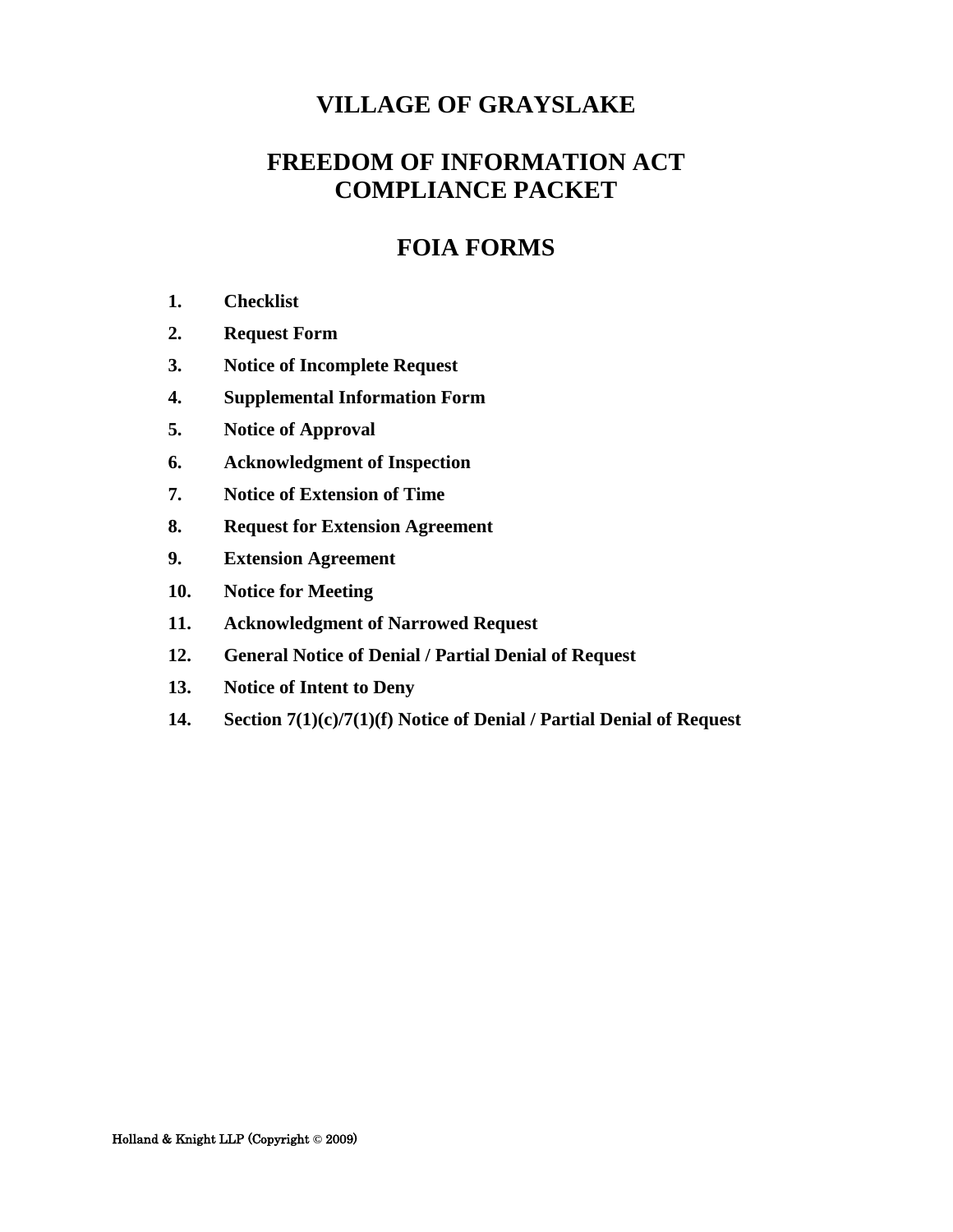#### REQUEST FOR PUBLIC RECORDS

#### **CHECKLIST**

#### <span id="page-14-0"></span>**FOR COMPLETION BY INITIAL VILLAGE RECIPIENT OF REQUEST**

#### **I. Initial Receipt of Request**

| Date of Receipt:                                                                                                                                                               | Time of Receipt:                                                                                                      |
|--------------------------------------------------------------------------------------------------------------------------------------------------------------------------------|-----------------------------------------------------------------------------------------------------------------------|
| $\overbrace{\hspace{2.5cm}}^{20}$                                                                                                                                              | <u> 1989 - Johann Harry Harry Harry Harry Harry Harry Harry Harry Harry Harry Harry Harry Harry Harry Harry Harry</u> |
| Method of Delivery:                                                                                                                                                            |                                                                                                                       |
| <b>EXECUTE:</b> Personal delivery during Business Hours<br>Personal delivery after Business Hours<br>Mail delivery during Business Hours<br>Mail delivery after Business Hours |                                                                                                                       |
| Village employee receiving request (if not Freedom of Information Officer):                                                                                                    |                                                                                                                       |
|                                                                                                                                                                                |                                                                                                                       |
| Forwarded to Freedom of Information Officer (if applicable):                                                                                                                   |                                                                                                                       |
|                                                                                                                                                                                |                                                                                                                       |
| Receipt by Freedom of Information Officer:<br>Date: $\qquad \qquad .20$                                                                                                        |                                                                                                                       |

#### **TO BE COMPLETED BY FREEDOM OF INFORMATION OFFICER ONLY**

# **II. Determination of Completeness** Has the Requestor provided:  $\frac{Y_{ES}}{N_Q}$ A. Basic Information 1. His/her/its name? 2. His/her/its mailing address, email address, or telephone number? \_\_\_ \_\_ 3. A description of the public records requested?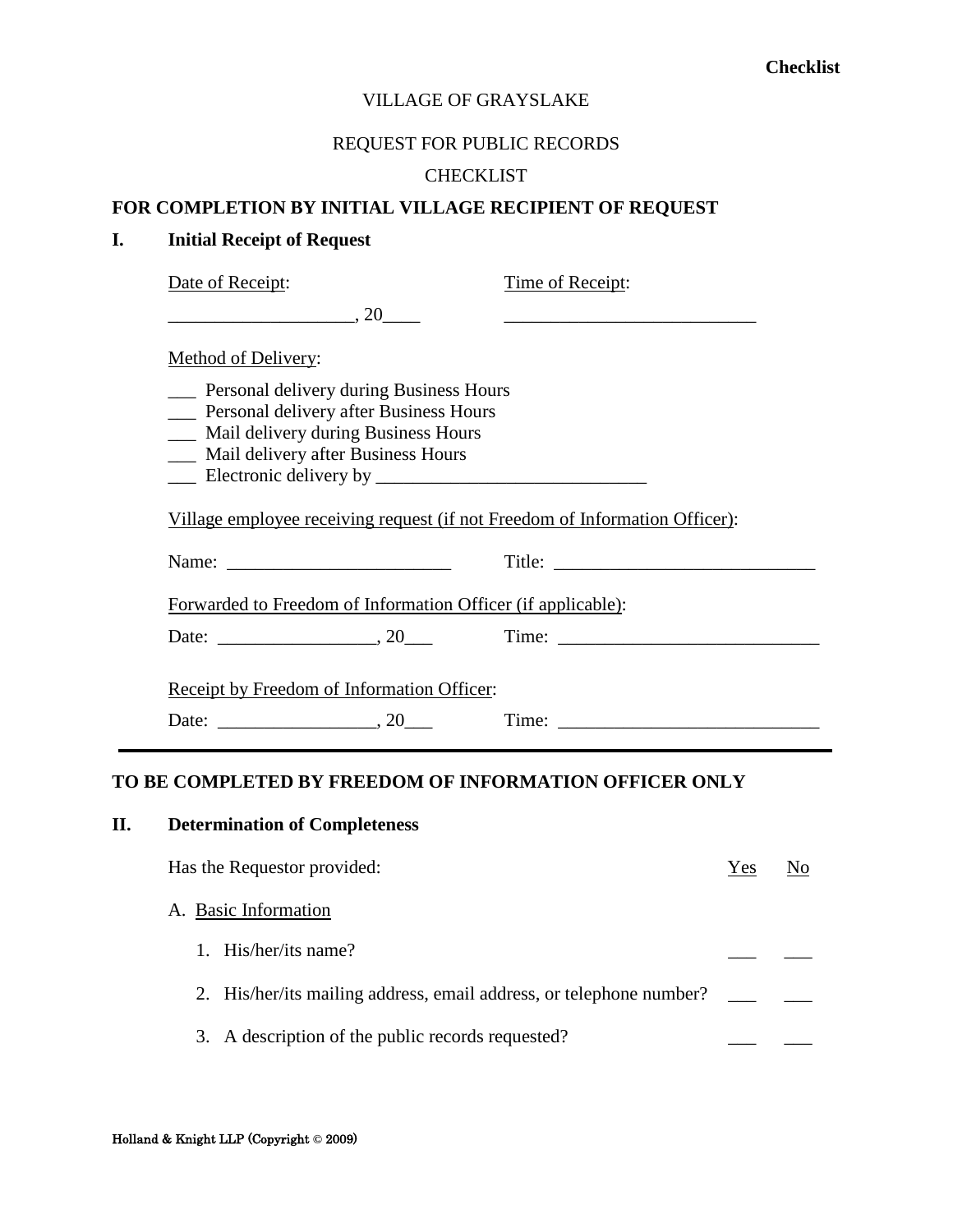- If you have checked "No" to any item in this Section II.A, send the Notice of Incomplete Request form and Supplemental Information form to the Requestor within five Business Days after receipt by the Village of the Request.
- If you have checked "Yes" to all items in this Section II.A, proceed to Section II.B.

|  | <b>B.</b> Purpose of Request                                                                                                                                       |     |               |
|--|--------------------------------------------------------------------------------------------------------------------------------------------------------------------|-----|---------------|
|  | 4. Does the Requestor intend to use the records, or the<br>information derived therein, for sale, resale, solicitation,<br>or advertisement for sales or services? | Yes | No Don't Know |
|  | 5. Is the Requestor, or does the Requestor represent, news<br>media or a non-profit, scientific or academic organization?                                          |     |               |
|  | 6. Is the principal purpose of the Request is to access and<br>disseminate information concerning news and current<br>or passing events?                           |     |               |
|  | 7. Is the principal purpose of the Request is for articles of<br>opinion or features of interest to the public?                                                    |     |               |
|  | 8. Is the principal purpose of the Request is academic,<br>scientific, or public research or education?                                                            |     |               |

- Send the Notice of Incomplete Request form and Supplemental Information form to the Requestor within five Business Days after receipt by the Village of the Request, if:
	- You have checked "Don't Know" to Question #4;
	- You have checked "Yes" to Question #4, and "Don't Know" to Question #5; or
	- You have checked "Yes" to Questions #4 and #5, and "Don't Know" to Questions #6, #7, and #8.
- In all other circumstances, proceed to Section III.

#### **III. Preparation of Response**

Is this request for a Commercial Purpose (circle one)? Yes / No

Date Response Due: \_\_\_\_\_\_\_\_\_\_\_\_\_\_\_\_\_ (either 5 or 21 Business Days after receipt by Village)

Village employee responsible for compiling response:

Name: \_\_\_\_\_\_\_\_\_\_\_\_\_\_\_\_\_\_\_\_\_\_\_\_ Title: \_\_\_\_\_\_\_\_\_\_\_\_\_\_\_\_\_\_\_\_\_\_\_\_\_\_\_\_

Signature of Freedom of Information Officer: \_\_\_\_\_\_\_\_\_\_\_\_\_\_\_\_\_\_\_\_\_\_\_\_\_\_\_\_\_\_\_\_\_\_\_\_\_\_\_\_\_

#### Holland & Knight LLP (Copyright **©** 2009)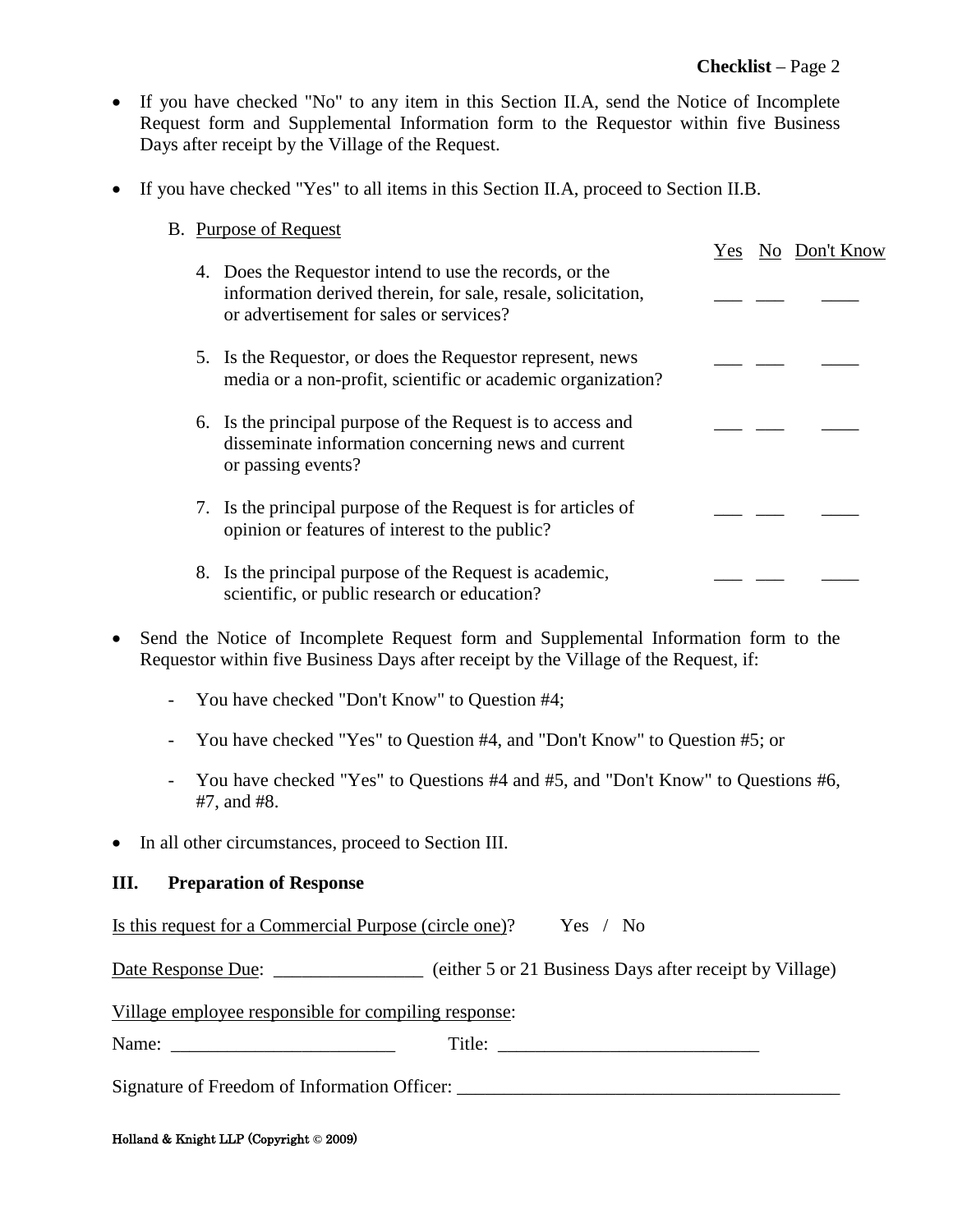#### REQUEST FOR PUBLIC RECORDS OFFICIAL REQUEST FORM

#### INSTRUCTIONS AND INFORMATION

<span id="page-16-0"></span>a. In Section 1, describe the public records that you wish to inspect or to have copied or certified. Please be precise about what records you seek. You may use a separate sheet if necessary.

Indicate whether you request only to inspect the public records at the Village Hall or whether you also request to have the public records copied or certified by checking the appropriate spaces.

b. By submitting this Request Form, you are agreeing to pay to the Village, in advance of receiving copies of any public records, the copying and certification fees set forth in Section 2.

The fees set forth in Section 2 may be waived or reduced by the Freedom of Information Officer on determination and proof that the purpose of your request is primarily to benefit the general public and that you will receive no significant personal or commercial benefit from your request. If you wish to be considered for a fee waiver or reduction, you must complete and sign the statement set forth in Subsection 2.B.

- c. In Section 3, indicate the purposes for which you are requesting the public records identified in Section 1. You must provide the information in this Section.
- d. The Village will not mail copies of public records except upon satisfactory proof that it would be unduly burdensome for you to inspect or pick up the copies at the Village Hall and then only upon advance payment of the actual cost of postage. If you wish to request mailing of the requested records, you must complete and separately sign the statement set forth in Section 4.
- e. You must provide the information requested in Section 5.
- f. You must sign the statement set forth in Section 6.

The Village will disclose the public records requested on this Request Form within 21 Business Days after the receipt of this Request Form for all requests made for commercial purposes, and within five Business Days for all other requests, unless the applicable response period is extended as provided by law or the request is denied. All extensions and denials will be in writing and will state the reasons therefor. The Village will not be responsible for any Request that is not received by the Village due to error or delays beyond the reasonable control of the Village. The Requestor may seek review of a denial by the Public Access Counselor of the Office of the Illinois Attorney General. Judicial review is available under Section 11 of the Illinois Freedom of Information Act, 5 ILCS 140/1 *et seq*. For more detailed information, please consult the Village of Grayslake Rules and Regulations for Implementation of the Illinois Freedom of Information Act, which are available from the Freedom of Information Officer.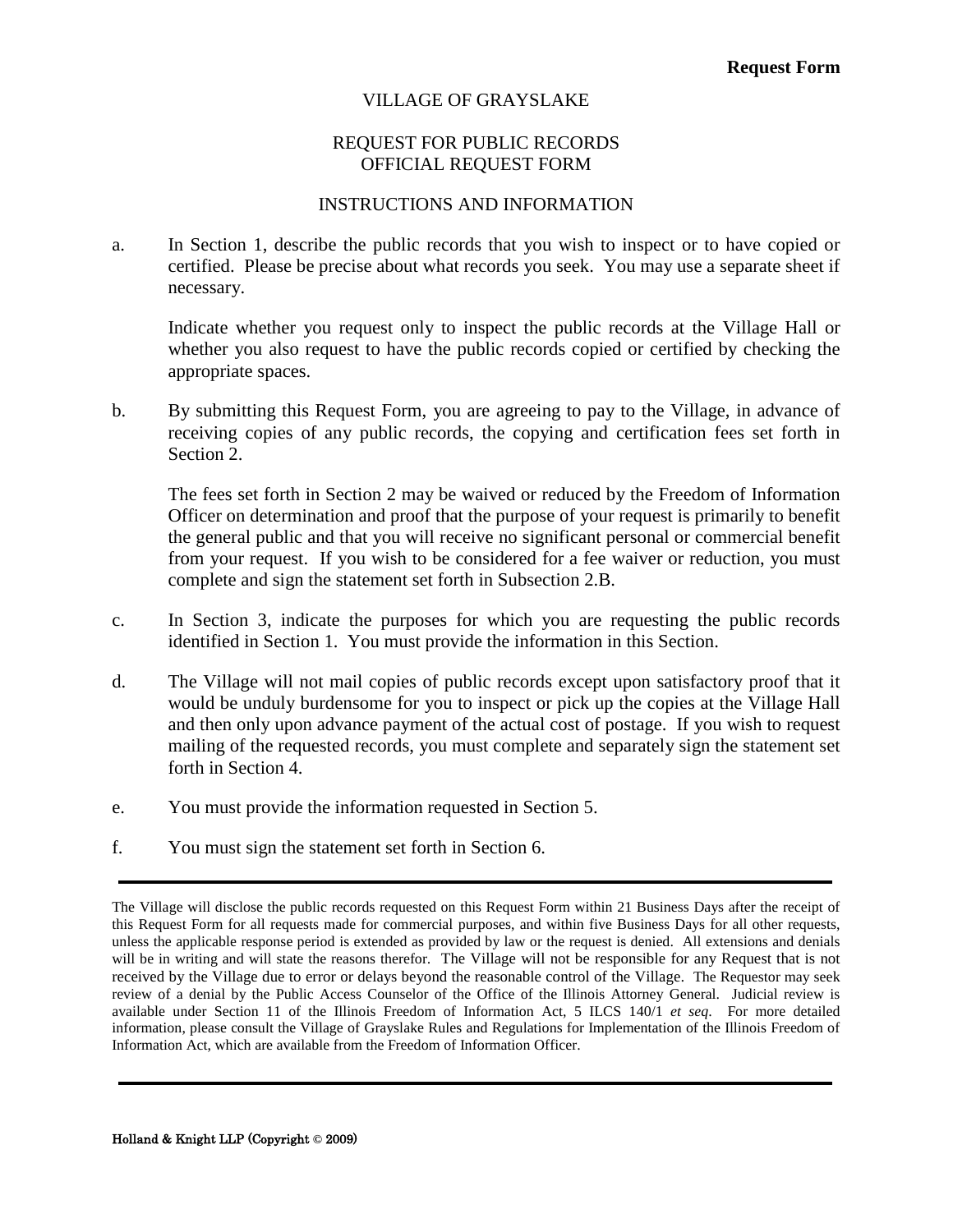To: Freedom of Information Officer Village of Grayslake 10 South Seymour Street Grayslake, Illinois 60030

#### **1. Request for Records**

I request the following public records of the Village:

| Records Requested |  | certify |
|-------------------|--|---------|
| inspect copy      |  |         |
|                   |  |         |
|                   |  |         |
|                   |  |         |
|                   |  |         |
|                   |  |         |
|                   |  |         |

#### **2. Agreement to Pay Fees**

- A. Unless I have requested and received a waiver under Subsection B of this Section, I will pay the following fees for the public records copied or certified at my request:
	- 1. Copies  $8\frac{1}{2} \times 11$  or  $8\frac{1}{2} \times 14$ , Black and White

|    | First 50 pages                         | Free                                  |
|----|----------------------------------------|---------------------------------------|
|    | <b>Additional pages</b>                | $$0.15$ per side                      |
| 2. | [Other types of records with set fees] |                                       |
| 3. | Certification                          | $$1.00$ per record,<br>plus copy cost |

I agree that I will pay the actual charges that the Village incurs in connection with the copying services, and that the fees stated in items 1 through 3 above will not apply, if: (i) the Village must use an outside vendor to copy a public record that is not  $8\frac{1}{2}$  x 11 or  $8\frac{1}{2}$  x 14, Black and White; or (ii) the requested records are of a type not listed above. I further agree that the fees stated in items 1 through 3 above will not apply if the fee for the requested records is otherwise fixed by statute. If the requested records are produced on an electronic medium, I agree to pay the actual cost of purchasing the medium.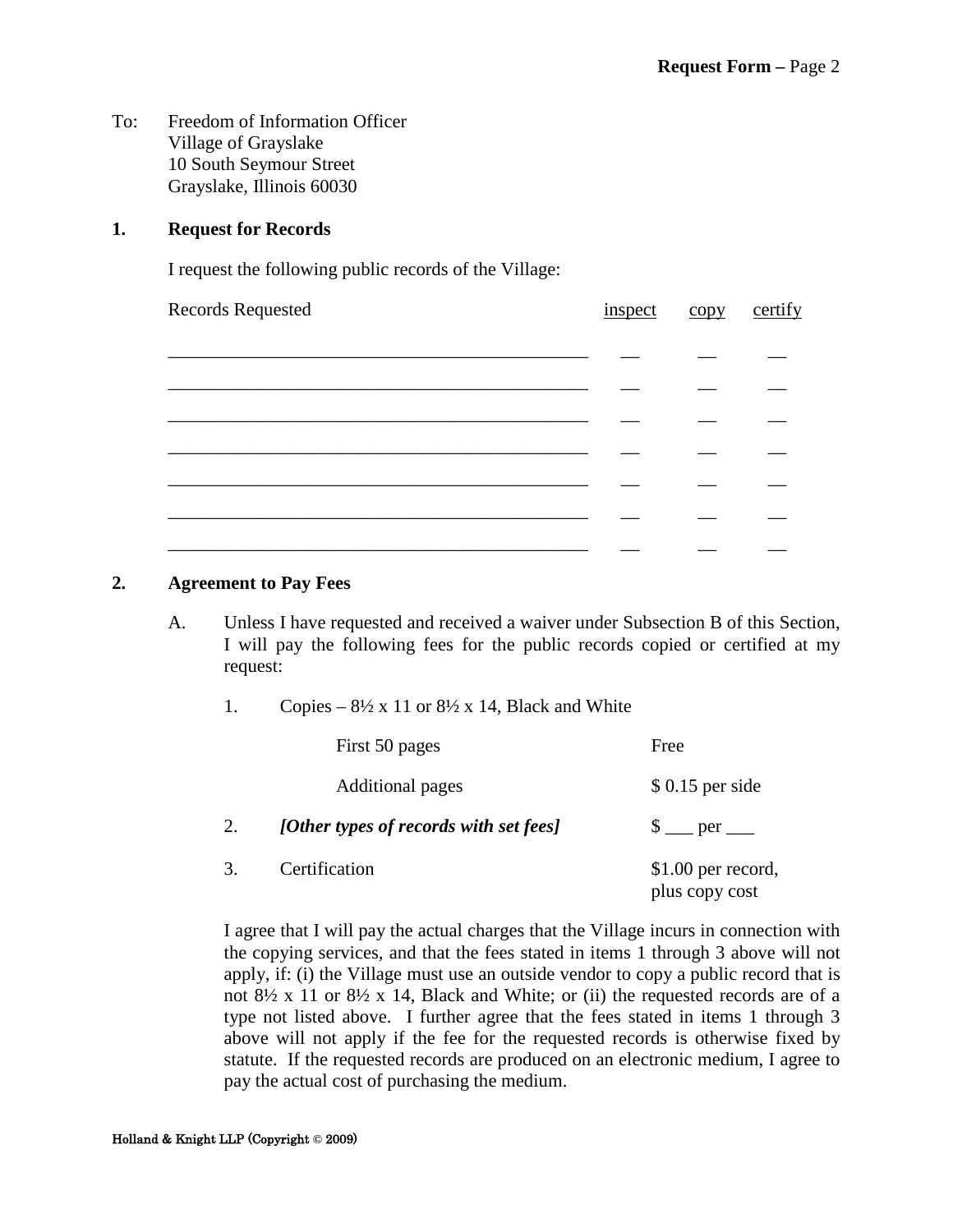B. I request a waiver of the fees set forth in Subsection A above, and in support of my request I hereby certify that I will gain no significant personal or commercial benefit from the public records herein requested and that my principal purpose in making this request is to benefit the general public by disseminating information concerning the health, safety, welfare, or legal rights of the general public in the following specific manner:

\_\_\_\_\_\_\_\_\_\_\_\_\_\_\_\_\_\_\_\_\_\_\_\_\_\_\_\_\_\_\_\_\_\_\_\_\_\_\_\_\_\_\_\_\_\_\_\_\_\_\_\_\_\_\_\_\_\_\_\_\_\_\_

\_\_\_\_\_\_\_\_\_\_\_\_\_\_\_\_\_\_\_\_\_\_\_\_\_\_\_\_\_\_\_\_\_\_\_\_\_\_\_\_\_\_\_\_\_\_\_\_\_\_\_\_\_\_\_\_\_\_\_\_\_\_\_

\_\_\_\_\_\_\_\_\_\_\_\_\_\_\_\_\_\_\_\_\_\_\_\_\_\_\_\_\_\_\_\_\_\_\_\_\_\_\_\_\_\_\_\_\_\_\_\_\_\_\_\_\_\_\_\_\_\_\_\_\_\_\_

\_\_\_\_\_\_\_\_\_\_\_\_\_\_\_\_\_\_\_\_\_\_\_\_\_\_\_\_\_\_\_\_\_\_\_\_\_\_\_\_\_\_\_\_\_\_\_\_\_\_\_\_\_\_\_\_\_\_\_\_\_\_\_

#### **3. Purpose of Request**

| Please check Yes or No for each of the following questions:                                                                                                                                               |     |    |
|-----------------------------------------------------------------------------------------------------------------------------------------------------------------------------------------------------------|-----|----|
|                                                                                                                                                                                                           | Yes | No |
| A. I am requesting the public records identified in Section 1 above<br>to use the records, or the information derived therein, for sale,<br>resale, solicitation, or advertisement for sales or services. |     |    |
| B. I am, or represent, news media or a non-profit, scientific<br>or academic organization.                                                                                                                |     |    |
| C. The principal purpose of this Request for Public Records is to<br>access and disseminate information concerning news and current<br>or passing events.                                                 |     |    |
| D. The principal purpose of this Request for Public Records is for<br>articles of opinion or features of interest to the public.                                                                          |     |    |
| E. The principal purpose of this Request for Public Records<br>is academic, scientific, or public research or education.                                                                                  |     |    |
| Pursuant to Section 3.1(c) of the Freedom of Information Act, it is a violation of                                                                                                                        |     |    |

the Act for a person to knowingly obtain a public record for a commercial purpose without disclosing that it is for a commercial purpose. Each request for a public record or category of public records made in violation of this requirement (whether made as part of a single or multiple written requests) shall be subject to a fine of \$750 and such other penalties allowed by law.

#### **4. Request for Mail Delivery**

\_\_\_ I request that the Village mail copies of the requested public records to me at the address set forth in Section 5 below. I hereby agree to pay the actual postage for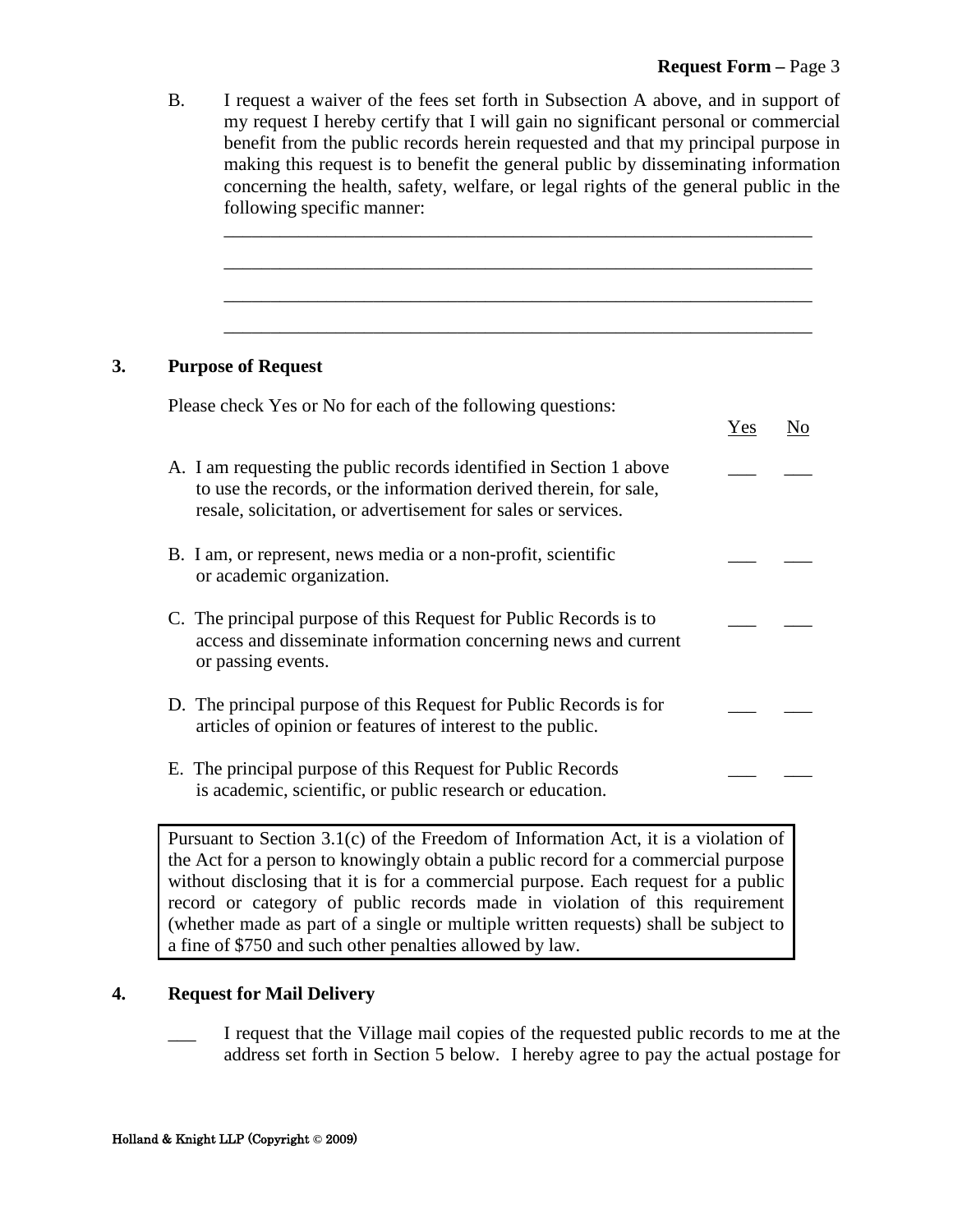|    |                 | mailing before the records will be mailed. It would be unduly burdensome for me<br>to pick up the requested records at the Village Hall because: |
|----|-----------------|--------------------------------------------------------------------------------------------------------------------------------------------------|
|    |                 | I do not request mail delivery of any of the requested public records.                                                                           |
| 5. |                 | <b>Requestor</b>                                                                                                                                 |
|    | A.              |                                                                                                                                                  |
|    | <b>B.</b>       | Name of person for whom records are being requested (if not Requestor):                                                                          |
|    | $\mathcal{C}$ . | Address for Responses, Decisions, and Communications:                                                                                            |
|    |                 | ,我们也不能在这里的时候,我们也不能在这里的时候,我们也不能会在这里的时候,我们也不能会在这里的时候,我们也不能会在这里的时候,我们也不能会在这里的时候,我们也不                                                                |
|    | D.              | Telephone Numbers of Requestor:                                                                                                                  |
|    |                 | Day:                                                                                                                                             |
|    |                 |                                                                                                                                                  |
|    | E.              |                                                                                                                                                  |
| 6. |                 | <b>Signature of Requestor</b>                                                                                                                    |

By signing this Request, I acknowledge and represent that I have reviewed, and that I understand, the Village of Grayslake Rules and Regulations for Implementation of the Illinois Freedom of Information Act and that all of the information provided in support of this request is true and accurate.

\_\_\_\_\_\_\_\_\_\_\_\_\_\_\_\_\_\_\_\_\_\_\_\_\_\_\_\_\_\_\_\_\_\_\_\_\_\_\_\_\_\_\_\_\_\_\_\_

\_\_\_\_\_\_\_\_\_\_\_\_\_\_\_\_\_\_\_\_\_\_\_\_\_\_\_\_\_\_\_\_\_\_\_\_\_\_\_\_\_\_\_\_\_\_\_\_

Signature of Requestor

Date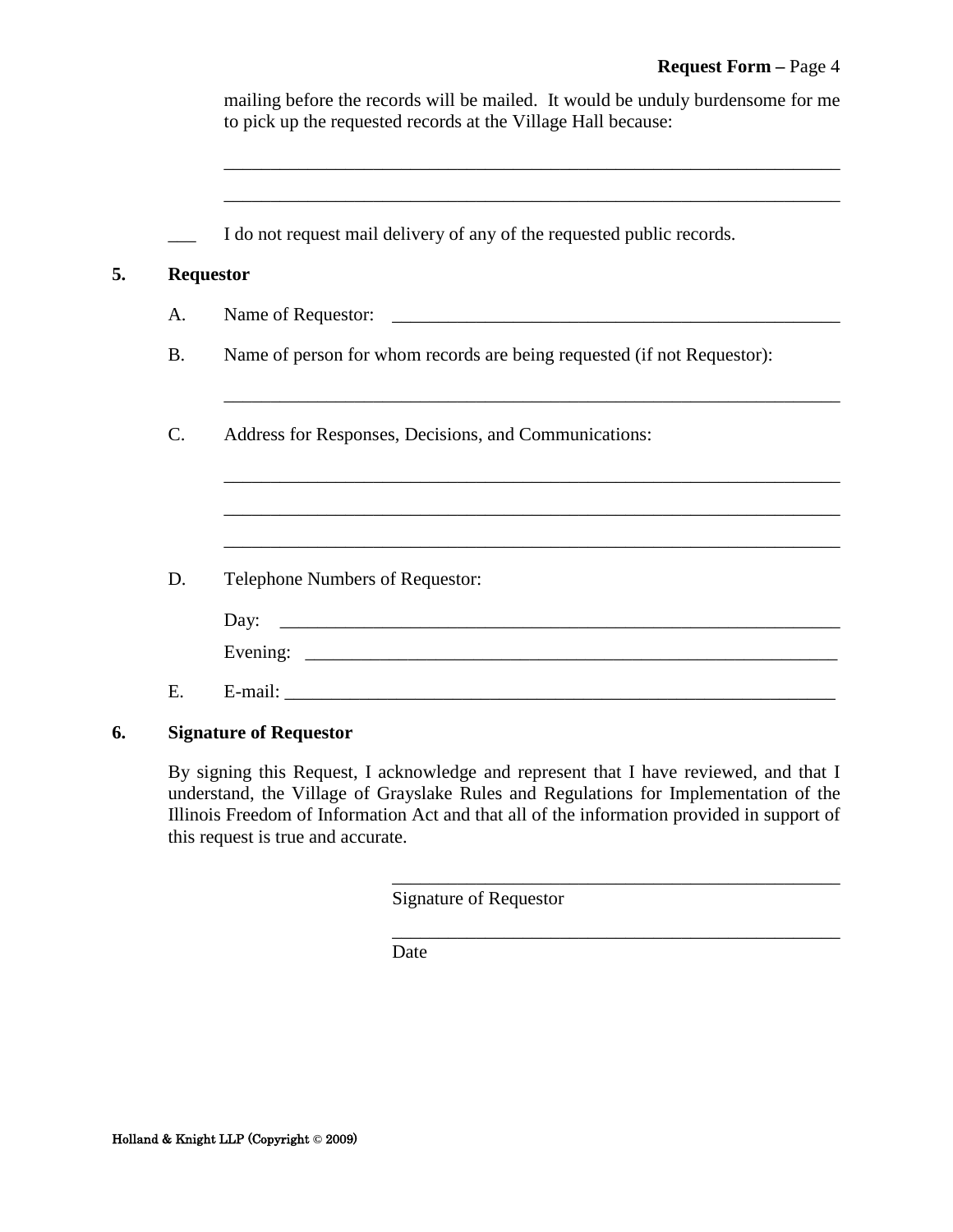#### REQUEST FOR PUBLIC RECORDS

#### NOTICE OF INCOMPLETE REQUEST

<span id="page-20-0"></span>To: \_\_\_\_\_\_\_\_\_\_\_\_\_\_\_\_\_\_\_\_\_\_\_\_\_\_\_\_\_\_\_\_

 $\mathcal{L}_\text{max}$  , where  $\mathcal{L}_\text{max}$  and  $\mathcal{L}_\text{max}$  and  $\mathcal{L}_\text{max}$ \_\_\_\_\_\_\_\_\_\_\_\_\_\_\_\_\_\_\_\_\_\_\_\_\_\_\_\_\_\_\_\_

On \_\_\_\_\_\_\_\_\_\_\_\_\_\_\_\_\_\_\_\_\_\_\_\_, the Village of Grayslake received your written request for the inspection, copying, or certification of certain Village public records ("Your Request"). The Village has determined that Your Request is not complete, as required by the Freedom of Information Act and the Village of Grayslake Rules and Regulations for Implementation of the Illinois Freedom of Information Act. Specifically, the following information, circled below, was not provided in Your Request:

| Requestor's Name             | Description of Records Requested |
|------------------------------|----------------------------------|
| Requestor's Mailing Address, |                                  |
| E-Mail Address,              | <b>Statement of Purpose</b>      |
| or Telephone Number          |                                  |

Please provide the required information to the Village Freedom of Information Officer at the address below, either by completing the convenient Supplemental Information form enclosed, or by another written document. The Village will then process Your Request in accordance with applicable law.

Dated: \_\_\_\_\_\_\_\_\_\_\_\_\_\_\_\_\_\_, 20\_\_\_\_

VILLAGE OF GRAYSLAKE

By: \_\_\_\_\_\_\_\_\_\_\_\_\_\_\_\_\_\_\_\_\_\_\_\_\_\_\_\_\_\_\_

Freedom of Information Officer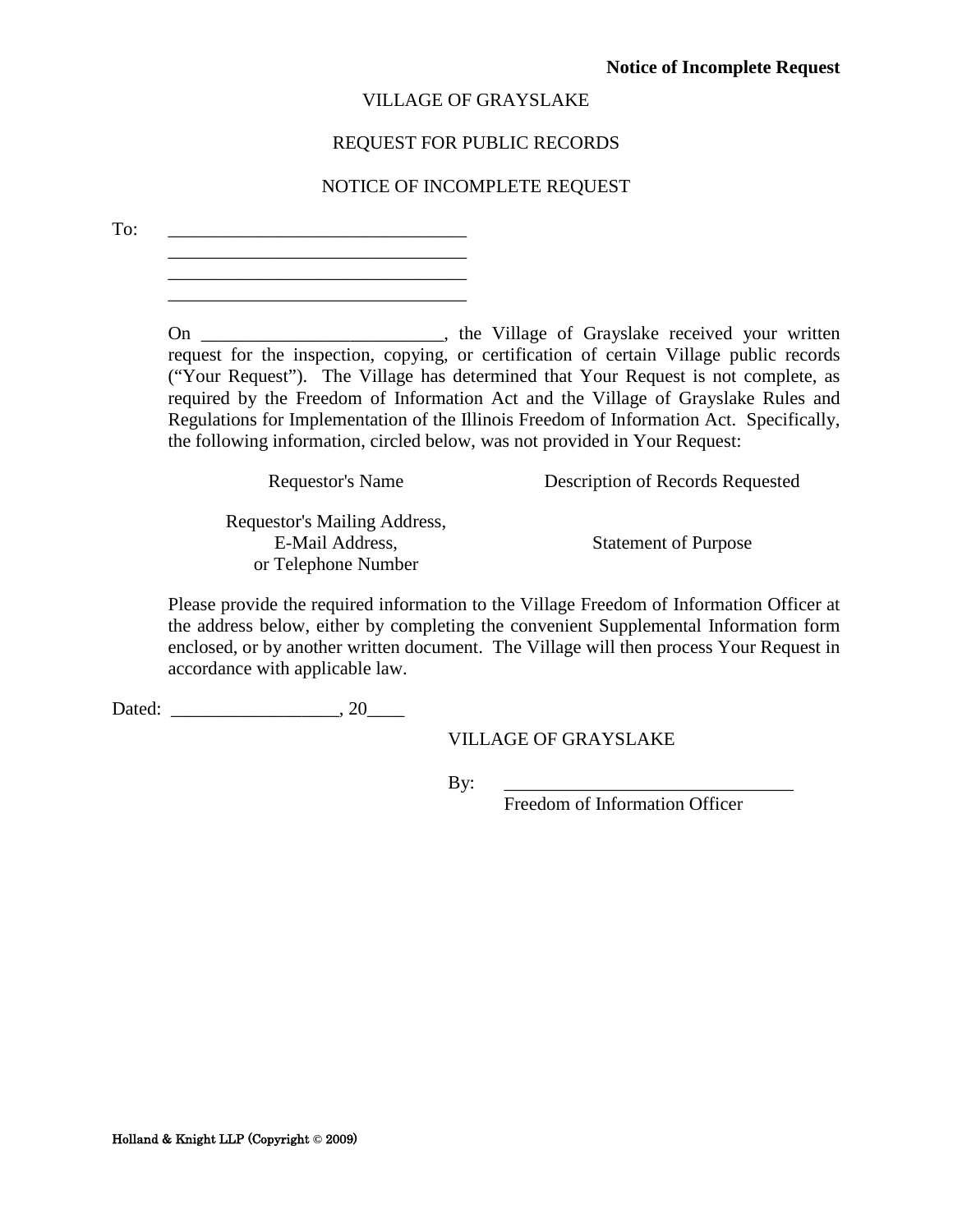#### **Supplemental Information Form**

#### VILLAGE OF GRAYSLAKE

#### REQUEST FOR PUBLIC RECORDS

#### SUPPLEMENTAL INFORMATION FORM

<span id="page-21-0"></span>With respect to my request dated \_\_\_\_\_\_\_\_\_\_\_\_, 20\_\_\_ for public records of the Village, I hereby state as follows:

| 1. |           | <b>Identification of Requestor</b>                                      |
|----|-----------|-------------------------------------------------------------------------|
|    | A.        |                                                                         |
|    | <b>B.</b> | Name of person for whom records are being requested (if not Requestor): |
|    | C.        | Address for Responses, Decisions, and Communications:                   |
|    |           |                                                                         |
|    |           |                                                                         |
|    | D.        | Telephone Numbers of Requestor:                                         |
|    | Day:      |                                                                         |
|    |           |                                                                         |
|    | Е.        |                                                                         |
|    |           | <b>Purpose of Request</b>                                               |

Please check Yes or No for each of the following questions:

Pursuant to Section 3.1(c) of the Freedom of Information Act, it is a violation of the Act for a person to knowingly obtain a public record for a commercial purpose without disclosing that it is for a commercial purpose. Each request for a public record or category of public records made in violation of this requirement (whether made as part of a single or multiple written requests) shall be subject to a fine of \$750 and such other penalties allowed by law.

> Yes No

A. I am requesting the public records to use the records, or the information derived therein, for sale, resale, solicitation, or advertisement for sales or services.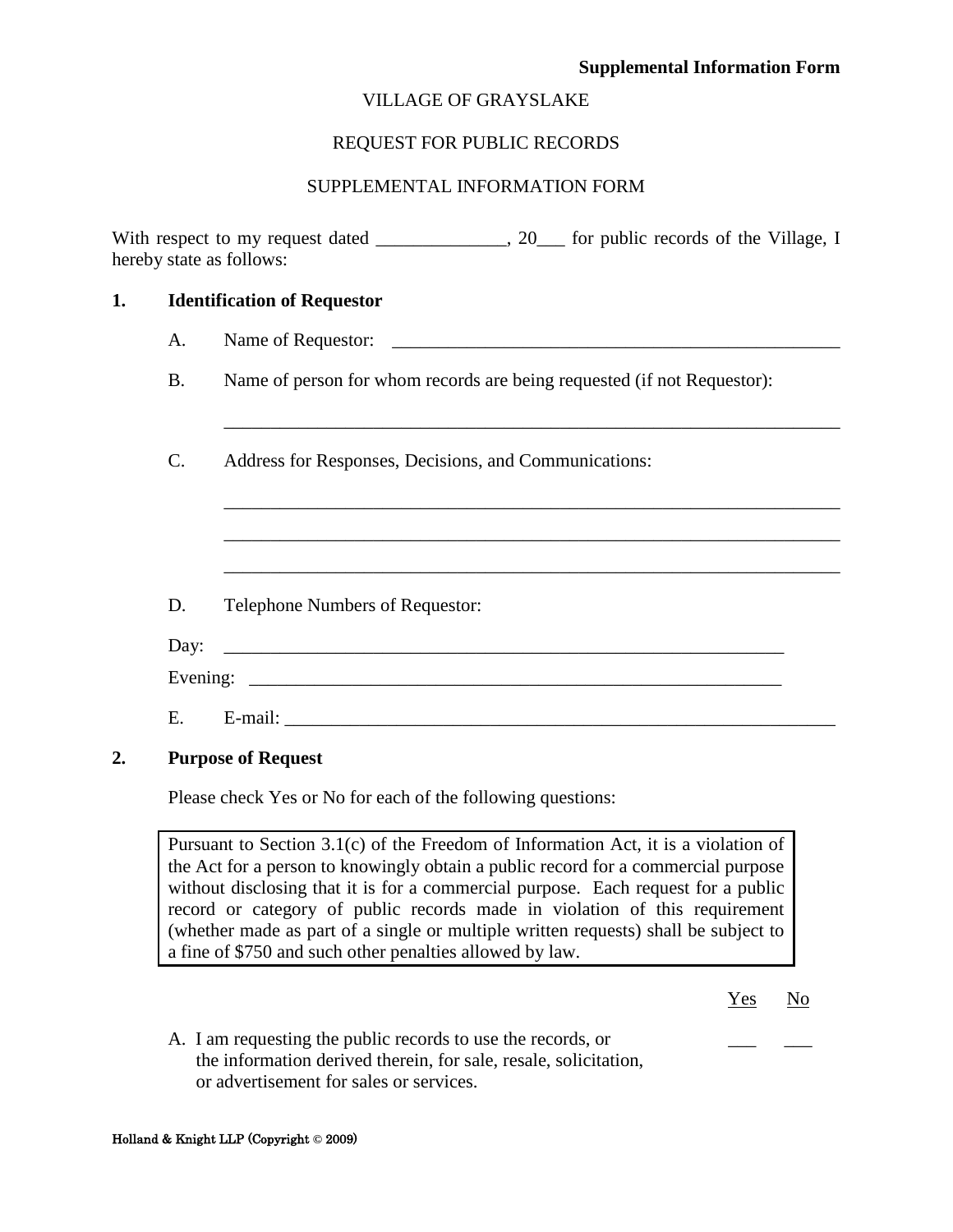|                                                                                                                                                         | Yes |  |
|---------------------------------------------------------------------------------------------------------------------------------------------------------|-----|--|
| B. I am, or represent, news media or a non-profit, scientific<br>or academic organization.                                                              |     |  |
| C. The principal purpose of my request for public records is to<br>access and disseminate information concerning news and<br>current or passing events. |     |  |
| D. The principal purpose of my request for public records is for<br>articles of opinion or features of interest to the public.                          |     |  |
| E. The principal purpose of my request for public records<br>is academic, scientific, or public research or education.                                  |     |  |

#### **3. Agreement to Pay Fees**

A. Unless I have requested and received a waiver under Subsection B of this Section, I will pay the following fees for the public records copied or certified at my request:

#### 1. Copies –  $8\frac{1}{2} \times 11$  or  $8\frac{1}{2} \times 14$ , Black and White

|    | First 50 pages                         | Free                                  |
|----|----------------------------------------|---------------------------------------|
|    | <b>Additional pages</b>                | $$0.15$ per side                      |
| 2. | [Other types of records with set fees] |                                       |
| 3. | Certification                          | $$1.00$ per record,<br>plus copy cost |

I agree that I will pay the actual charges that the Village incurs in connection with the copying services, and that the fees stated in items 1 through 3 above will not apply, if: (i) the Village must use an outside vendor to copy a public record that is not  $8\frac{1}{2}$  x 11 or  $8\frac{1}{2}$  x 14, Black and White; or (ii) the requested records are of a type not listed above. I further agree that the fees stated in items 1 through 3 above will not apply if the fee for the requested records is otherwise fixed by statute. If the requested records are produced on an electronic medium, I agree to pay the actual cost of purchasing the medium.

B. I request a waiver of the fees set forth in Subsection A above, and in support of my request I hereby certify that I will gain no significant personal or commercial benefit from the public records herein requested and that my principal purpose in making this request is to benefit the general public by disseminating information concerning the health, safety, welfare, or legal rights of the general public in the following specific manner:

\_\_\_\_\_\_\_\_\_\_\_\_\_\_\_\_\_\_\_\_\_\_\_\_\_\_\_\_\_\_\_\_\_\_\_\_\_\_\_\_\_\_\_\_\_\_\_\_\_\_\_\_\_\_\_\_\_\_\_\_\_\_\_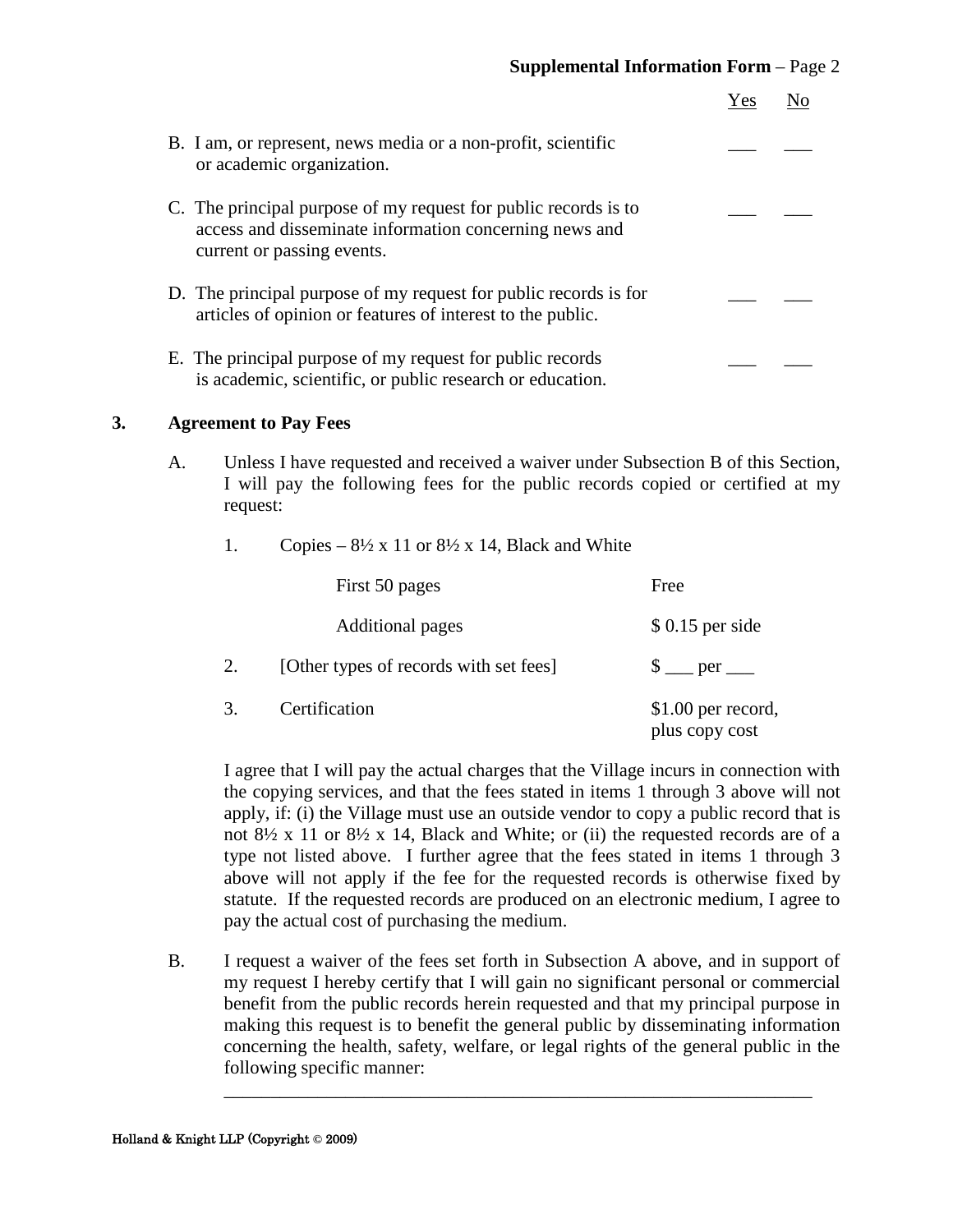#### **4. Request for Mail Delivery**

I request that the Village mail copies of the requested public records to me at the address set forth below. I hereby agree to pay the actual postage for mailing before the records will be mailed. It would be unduly burdensome for me to pick up the requested records at the Village Hall because:

\_\_\_\_\_\_\_\_\_\_\_\_\_\_\_\_\_\_\_\_\_\_\_\_\_\_\_\_\_\_\_\_\_\_\_\_\_\_\_\_\_\_\_\_\_\_\_\_\_\_\_\_\_\_\_\_\_\_\_\_\_\_\_\_\_\_

\_\_\_\_\_\_\_\_\_\_\_\_\_\_\_\_\_\_\_\_\_\_\_\_\_\_\_\_\_\_\_\_\_\_\_\_\_\_\_\_\_\_\_\_\_\_\_\_\_\_\_\_\_\_\_\_\_\_\_\_\_\_\_\_\_\_

\_\_\_\_\_\_\_\_\_\_\_\_\_\_\_\_\_\_\_\_\_\_\_\_\_\_\_\_\_\_\_\_\_\_\_\_\_\_\_\_\_\_\_\_\_\_\_\_\_\_\_\_\_\_\_\_\_\_\_\_\_\_\_

\_\_\_\_\_\_\_\_\_\_\_\_\_\_\_\_\_\_\_\_\_\_\_\_\_\_\_\_\_\_\_\_\_\_\_\_\_\_\_\_\_\_\_\_\_\_\_\_\_\_\_\_\_\_\_\_\_\_\_\_\_\_\_

\_\_\_\_\_\_\_\_\_\_\_\_\_\_\_\_\_\_\_\_\_\_\_\_\_\_\_\_\_\_\_\_\_\_\_\_\_\_\_\_\_\_\_\_\_\_\_\_\_\_\_\_\_\_\_\_\_\_\_\_\_\_\_

\_\_\_\_\_\_\_\_\_\_\_\_\_\_\_\_\_\_\_\_\_\_\_\_\_\_\_\_\_\_\_\_\_\_\_\_\_\_\_\_\_\_\_\_\_\_\_\_\_\_\_\_\_\_\_\_\_\_\_\_\_\_\_

I do not request mail delivery of any of the requested public records.

#### **5. Signature of Requestor**

By signing this form, I represent that I have reviewed, and that I understand, the Village's Rules and Regulations for Implementing the Illinois Freedom of Information Act and that all of the information provided in this form and in support of my request for public records is true and accurate.

Signature of Requestor

 $\overline{\phantom{a}}$ , 20 $\overline{\phantom{a}}$ 

\_\_\_\_\_\_\_\_\_\_\_\_\_\_\_\_\_\_\_\_\_\_\_\_\_\_\_\_\_\_\_\_\_\_\_\_\_\_\_\_\_\_\_\_

Date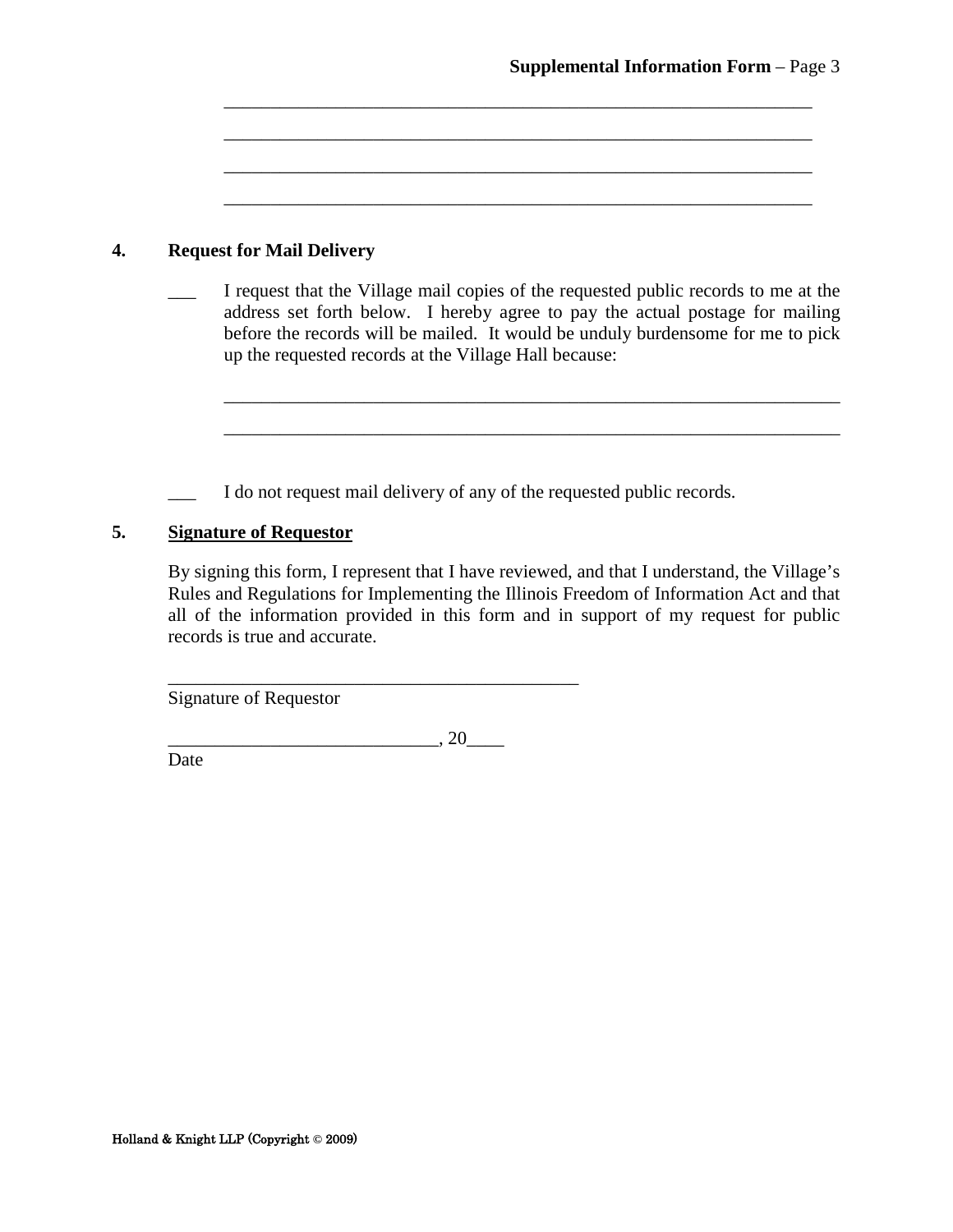#### NOTICE OF APPROVAL OF REQUEST FOR PUBLIC RECORDS

<span id="page-24-0"></span>To: \_\_\_\_\_\_\_\_\_\_\_\_\_\_\_\_\_\_\_\_\_\_\_\_\_\_\_\_\_\_\_\_ \_\_\_\_\_\_\_\_\_\_\_\_\_\_\_\_\_\_\_\_\_\_\_\_\_\_\_\_\_\_\_\_

> \_\_\_\_\_\_\_\_\_\_\_\_\_\_\_\_\_\_\_\_\_\_\_\_\_\_\_\_\_\_\_\_ \_\_\_\_\_\_\_\_\_\_\_\_\_\_\_\_\_\_\_\_\_\_\_\_\_\_\_\_\_\_\_\_

| On                                                                                      |  | the Village of Grayslake received your written |  |  |
|-----------------------------------------------------------------------------------------|--|------------------------------------------------|--|--|
| request for the inspection, copying, or certification of certain Village public records |  |                                                |  |  |
| ("Your Request").                                                                       |  |                                                |  |  |

#### **1. Decision on Request**

- Your Request is hereby approved in its entirety.
- Your Request is approved in part and denied in part. Those records for which your Request is approved are identified in Section 2 below. Those records for which your Request is denied are identified in the enclosed Notice of Denial(s).

#### **2. Availability of Records**

Your Request is approved for the following public records (the "Specified Records"):

The following public records will be made available for your inspection at the Village Hall as indicated in Section 3 below:

\_\_\_\_\_\_\_\_\_\_\_\_\_\_\_\_\_\_\_\_\_\_\_\_\_\_\_\_\_\_\_\_\_\_\_\_\_\_\_\_\_\_\_\_\_\_\_\_\_\_\_\_\_\_\_\_\_\_\_\_\_\_\_\_\_\_

\_\_\_\_\_\_\_\_\_\_\_\_\_\_\_\_\_\_\_\_\_\_\_\_\_\_\_\_\_\_\_\_\_\_\_\_\_\_\_\_\_\_\_\_\_\_\_\_\_\_\_\_\_\_\_\_\_\_\_\_\_\_\_\_\_\_

\_\_\_\_\_\_\_\_\_\_\_\_\_\_\_\_\_\_\_\_\_\_\_\_\_\_\_\_\_\_\_\_\_\_\_\_\_\_\_\_\_\_\_\_\_\_\_\_\_\_\_\_\_\_\_\_\_\_\_\_\_\_\_\_\_\_

\_\_\_\_\_\_\_\_\_\_\_\_\_\_\_\_\_\_\_\_\_\_\_\_\_\_\_\_\_\_\_\_\_\_\_\_\_\_\_\_\_\_\_\_\_\_\_\_\_\_\_\_\_\_\_\_\_\_\_\_\_\_\_\_\_\_

\_\_\_\_\_\_\_\_\_\_\_\_\_\_\_\_\_\_\_\_\_\_\_\_\_\_\_\_\_\_\_\_\_\_\_\_\_\_\_\_\_\_\_\_\_\_\_\_\_\_\_\_\_\_\_\_\_\_\_\_\_\_\_\_\_\_

\_\_\_\_\_\_\_\_\_\_\_\_\_\_\_\_\_\_\_\_\_\_\_\_\_\_\_\_\_\_\_\_\_\_\_\_\_\_\_\_\_\_\_\_\_\_\_\_\_\_\_\_\_\_\_\_\_\_\_\_\_\_\_\_\_\_

\_\_\_\_\_\_\_\_\_\_\_\_\_\_\_\_\_\_\_\_\_\_\_\_\_\_\_\_\_\_\_\_\_\_\_\_\_\_\_\_\_\_\_\_\_\_\_\_\_\_\_\_\_\_\_\_\_\_\_\_\_\_\_\_\_\_

 $\mathcal{L}_\text{max} = \mathcal{L}_\text{max} = \mathcal{L}_\text{max} = \mathcal{L}_\text{max} = \mathcal{L}_\text{max} = \mathcal{L}_\text{max} = \mathcal{L}_\text{max} = \mathcal{L}_\text{max} = \mathcal{L}_\text{max} = \mathcal{L}_\text{max} = \mathcal{L}_\text{max} = \mathcal{L}_\text{max} = \mathcal{L}_\text{max} = \mathcal{L}_\text{max} = \mathcal{L}_\text{max} = \mathcal{L}_\text{max} = \mathcal{L}_\text{max} = \mathcal{L}_\text{max} = \mathcal{$ 

Subject to payment of any required fees pursuant to Section 4 below, copies of the following public records will be made available for pick up by you at the Village Hall as indicated in Section 3 below:

Subject to payment of any required fees pursuant to Section 4 below, certified copies of the following public records will be made available for pick up by you at the Village Hall as indicated in Section 3 below: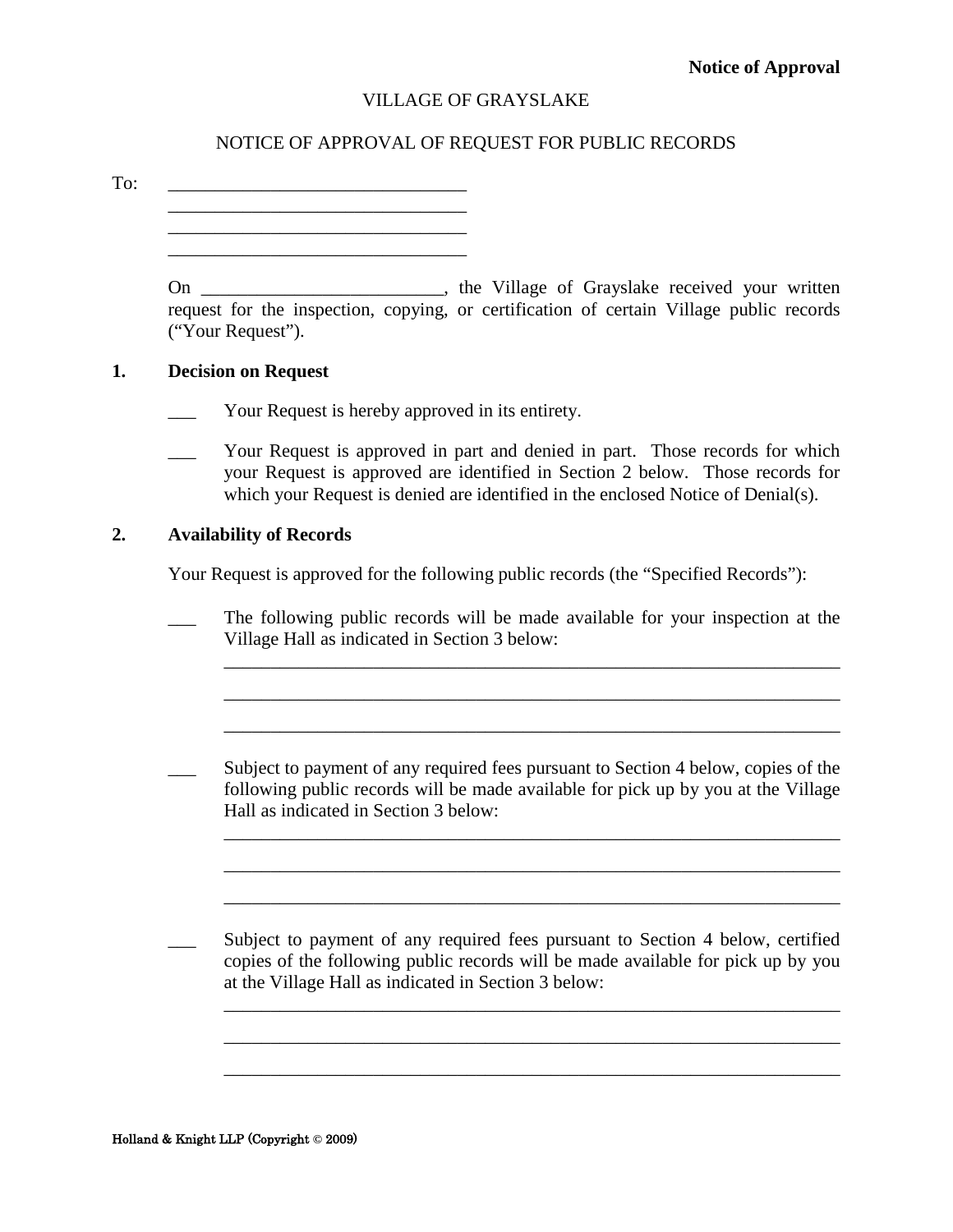Subject to payment of any required fees pursuant to Section 4 below, the following public records will be delivered to you, or will be made available for pick up by you at the Village Hall as indicated in Section 3 below, in the electronic format that you requested:

\_\_\_\_\_\_\_\_\_\_\_\_\_\_\_\_\_\_\_\_\_\_\_\_\_\_\_\_\_\_\_\_\_\_\_\_\_\_\_\_\_\_\_\_\_\_\_\_\_\_\_\_\_\_\_\_\_\_\_\_\_\_\_\_\_\_

\_\_\_\_\_\_\_\_\_\_\_\_\_\_\_\_\_\_\_\_\_\_\_\_\_\_\_\_\_\_\_\_\_\_\_\_\_\_\_\_\_\_\_\_\_\_\_\_\_\_\_\_\_\_\_\_\_\_\_\_\_\_\_\_\_\_

\_\_\_\_\_\_\_\_\_\_\_\_\_\_\_\_\_\_\_\_\_\_\_\_\_\_\_\_\_\_\_\_\_\_\_\_\_\_\_\_\_\_\_\_\_\_\_\_\_\_\_\_\_\_\_\_\_\_\_\_\_\_\_\_\_\_

Electronic Format of Delivery:

#### **3. Appointment for Inspection or Pick-up**

The Specified Records will be made available for inspection or pick-up at the Village Hall, 10 South Seymour Street, Grayslake, Illinois 60030. You must call the Freedom of Information Officer at the Village Hall at (847)223-8515 to schedule an appointment for inspection or pick up of the Specified Records.

- \_\_\_ If, within five Business Days after the date of this Notice of Approval, you have not made an appointment to inspect or pick up the Specified Records, then the Specified Records will be re-filed and will be made available to you only upon the filing of a new Request for records.
- Pursuant to Sections  $2(c-10)$  and 3.1 of the Illinois Freedom of Information Act, 5 ILCS 140/2(c-10) and 140/3.1, the Village has determined that Your Request is a request made for commercial purposes. The Specified Records will be available for inspection or pick-up on or after  $\qquad \qquad$ , 20. (the "Availability Date"). If, within five Business Days after the Availability Date, you have not made an appointment to inspect or pick up the Specified Records on or before the fifth Business Day after the Availability Date, then the Specified Records will be re-filed and will be made available to you only upon the filing of a new Request for records.

#### **4. Copying and Certification Fees**

No copies or certified copies of the Specified Records will be provided to you until the following applicable fees have been paid. Fees must be paid in cash, by cashier's or certified check, or by money order.

 $8\frac{1}{2}$  x 11 or  $8\frac{1}{2}$  x 14 Black and White Copy Cost:

| First 50 Pages: Free<br><b>Additional Pages:</b> | $\frac{1}{2}$ ( _____ sides at \$ 0.15 per side) |
|--------------------------------------------------|--------------------------------------------------|
| <b>Certification Cost:</b>                       | $\frac{1}{2}$ ( documents at \$1.00 each)        |
| Reproduction of Electronic Medium Cost: \$       |                                                  |
| <b>Outside Vendor Cost:</b>                      | (see attached invoice)                           |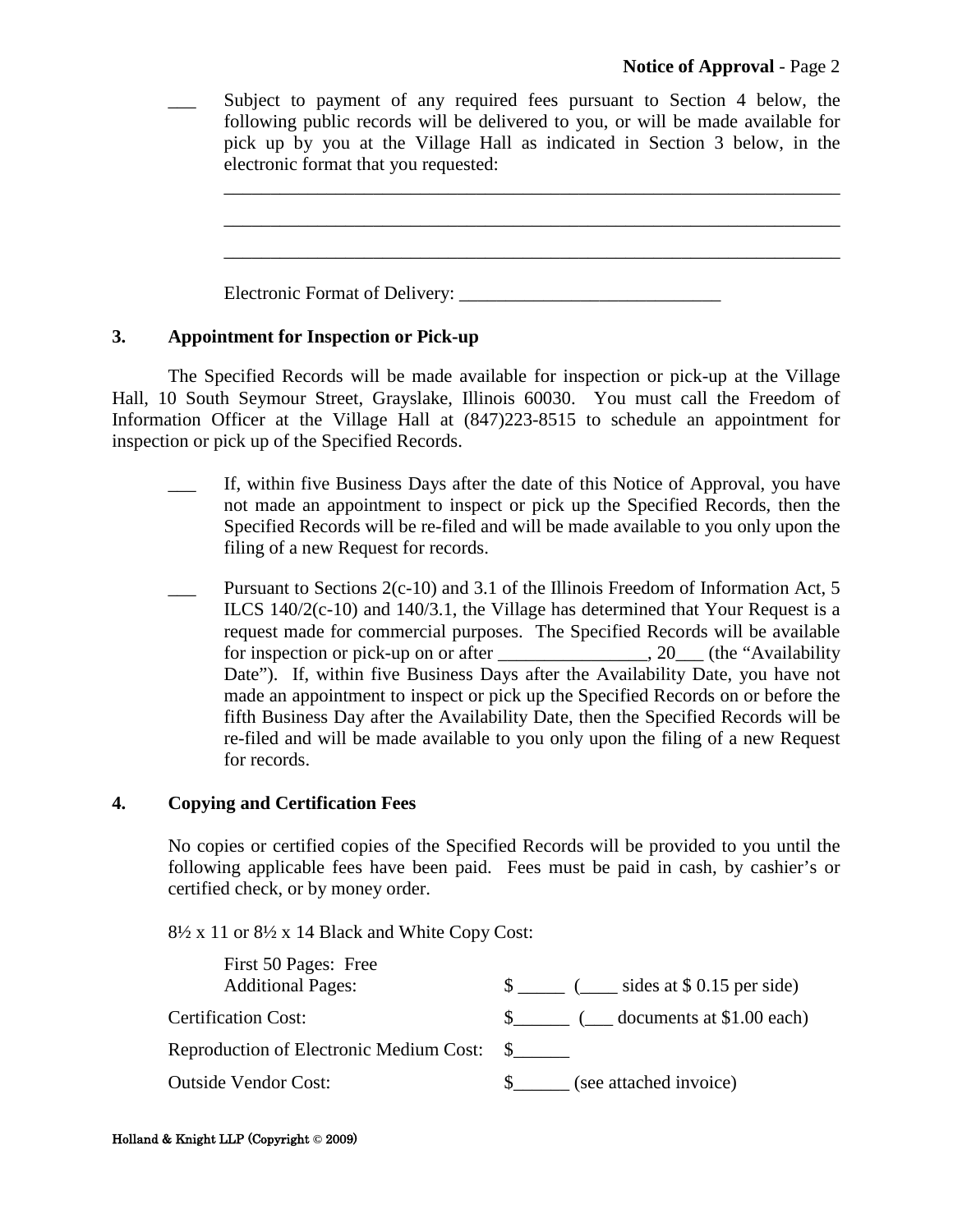Other Actual Reproduction Cost:  $\qquad \qquad \S$  (see attached invoice)

Cost as Fixed by Statute:  $\qquad \qquad$  \$

Total Fee:  $\qquad \qquad$  \$

The following provisions marked with an "x" apply to your request:

- Your fees have been paid in full.
- Your request for a fee waiver or reduction has been approved in the following amount: \$\_\_\_\_\_\_\_\_\_\_\_
- Your request for a fee waiver or reduction has been denied.
- You have previously deposited the following amount: \$
- \_\_\_ A balance is now due in the following amount: \$\_\_\_\_\_\_\_

#### **5. Mailing of Records**

- Your request that the Village mail the Specified Records to you has been denied on the basis that you have not shown that it would be unduly burdensome for you to arrange to pick up the Specified Records.
- Your request that the Village mail the Specified Records to you has been approved. However, before the Village will mail the Specified Records, you must pay the balance, if any, indicated in Section IV above and the following additional amount to cover the cost of postage:  $\$ .

Dated: \_\_\_\_\_\_\_\_\_\_\_\_\_\_\_\_\_\_, 20\_\_\_\_

#### VILLAGE OF GRAYSLAKE

By: \_\_\_\_\_\_\_\_\_\_\_\_\_\_\_\_\_\_\_\_\_\_\_\_\_\_\_\_\_\_\_

Freedom of Information Officer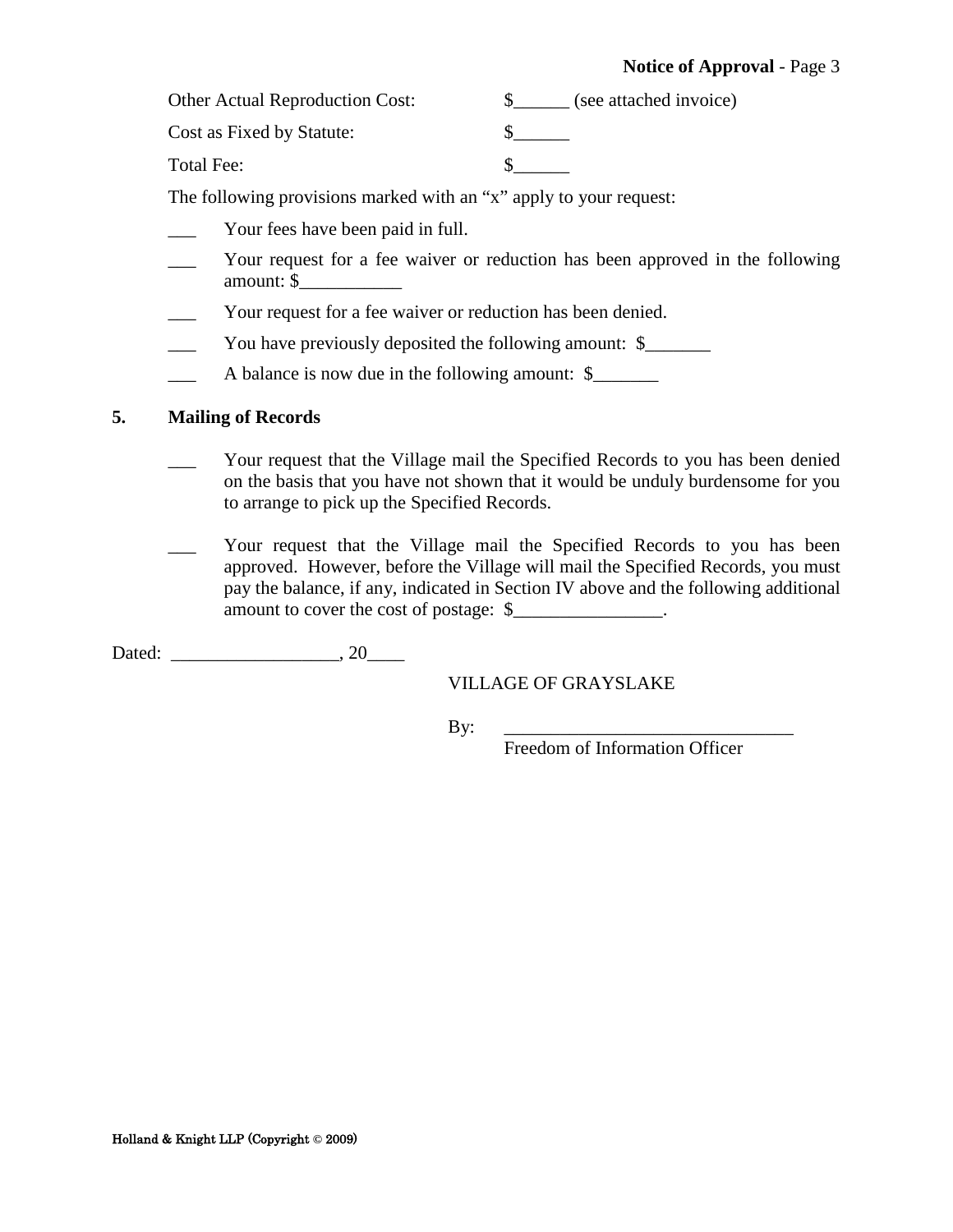$)$  SS. COUNTY OF  $\_\_\_\_\_\_\$ 

#### PROOF OF SERVICE

I, \_\_\_\_\_\_\_\_\_\_\_\_\_\_\_\_\_\_\_\_\_\_\_\_\_\_\_\_\_\_\_\_, being duly sworn on oath, state that on this  $\frac{1}{\sqrt{2}}$  day of  $\frac{1}{\sqrt{2}}$ ,  $\frac{1}{\sqrt{2}}$ , on or about the hour of  $\frac{1}{\sqrt{2}}$  and  $\frac{1}{\sqrt{2}}$  personally delivered or mailed the foregoing document entitled "**NOTICE OF APPROVAL OF REQUEST FOR PUBLIC RECORDS**" by:

Personally handing it to the person to whom it is addressed.

\_\_\_ Delivering it to the property located at:

which property is believed by me to be the residence, office, or other location of the person to whom the document is addressed.

\_\_\_\_\_\_\_\_\_\_\_\_\_\_\_\_\_\_\_\_\_\_\_\_\_\_\_\_\_\_\_\_\_\_\_\_\_\_\_\_\_\_\_\_\_\_\_\_\_\_\_\_\_\_\_\_\_\_\_\_\_\_\_\_\_\_ \_\_\_\_\_\_\_\_\_\_\_\_\_\_\_\_\_\_\_\_\_\_\_\_\_\_\_\_\_\_\_\_\_\_\_\_\_\_\_\_\_\_\_\_\_\_\_\_\_\_\_\_\_\_\_\_\_\_\_\_\_\_\_\_\_\_

Placing it in an envelope addressed to the person to whom it is addressed at the address to which it is addressed and depositing said envelope, with proper postage affixed, in the United States post office or mail box located at:

\_\_\_\_\_\_\_\_\_\_\_\_\_\_\_\_\_\_\_\_\_\_\_\_\_\_\_\_\_\_\_\_\_\_\_\_\_\_\_\_\_\_\_\_

 $Signed:$ 

Subscribed and sworn to before me this  $\frac{day \text{ of }_1 \dots 20}{x}$ .

\_\_\_\_\_\_\_\_\_\_\_\_\_\_\_\_\_\_\_\_\_\_\_\_\_\_\_\_\_\_\_\_ NOTARY PUBLIC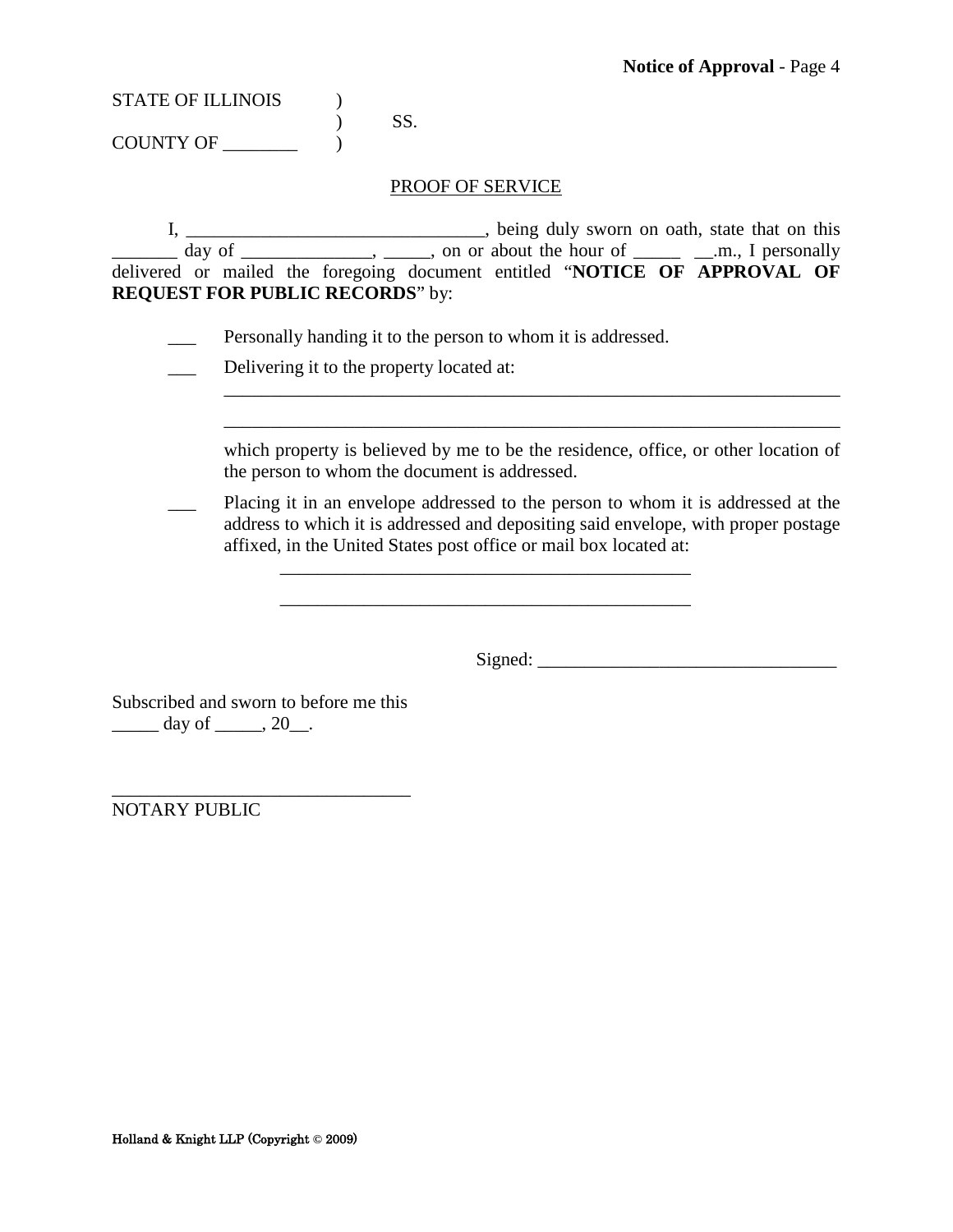#### ACKNOWLEDGMENT OF INSPECTION OR RECEIPT OF PUBLIC RECORDS

<span id="page-28-0"></span>To: \_\_\_\_\_\_\_\_\_\_\_\_\_\_\_\_\_\_\_\_\_\_\_\_\_\_\_\_\_\_\_\_

\_\_\_\_\_\_\_\_\_\_\_\_\_\_\_\_\_\_\_\_\_\_\_\_\_\_\_\_\_\_\_\_ \_\_\_\_\_\_\_\_\_\_\_\_\_\_\_\_\_\_\_\_\_\_\_\_\_\_\_\_\_\_\_\_ Pursuant to your request for the inspection, copying, or certification of certain Village public records dated \_\_\_\_\_\_\_\_\_\_\_\_\_\_\_\_\_\_\_ ("Your Request"), you have been provided with the right to inspect, or copies of, the following public records in accordance with the Illinois Freedom of Information Act: \_\_\_\_\_\_\_\_\_\_\_\_\_\_\_\_\_\_\_\_\_\_\_\_\_\_\_\_\_\_\_\_\_\_\_\_\_\_\_\_\_\_\_\_\_\_\_\_\_\_\_\_\_\_\_\_\_\_\_\_\_\_\_\_\_\_\_\_\_\_\_\_ \_\_\_\_\_\_\_\_\_\_\_\_\_\_\_\_\_\_\_\_\_\_\_\_\_\_\_\_\_\_\_\_\_\_\_\_\_\_\_\_\_\_\_\_\_\_\_\_\_\_\_\_\_\_\_\_\_\_\_\_\_\_\_\_\_\_\_\_\_\_\_\_ \_\_\_\_\_\_\_\_\_\_\_\_\_\_\_\_\_\_\_\_\_\_\_\_\_\_\_\_\_\_\_\_\_\_\_\_\_\_\_\_\_\_\_\_\_\_\_\_\_\_\_\_\_\_\_\_\_\_\_\_\_\_\_\_\_\_\_\_\_\_\_\_ The Village has received \$ from you in the form of cash, a cashier's or certified check, or a money order, in payment of all fees related to Your Request. Dated: \_\_\_\_\_\_\_\_\_\_\_\_\_\_\_\_\_\_, 20\_\_\_\_ VILLAGE OF GRAYSLAKE By: \_\_\_\_\_\_\_\_\_\_\_\_\_\_\_\_\_\_\_\_\_\_\_\_\_\_\_\_\_\_\_ Freedom of Information Officer --------------------------------------------------------------------------------------------------------------------- TO BE COMPLETED BY REQUESTOR I, \_\_\_\_\_\_\_\_\_\_\_\_\_\_\_\_\_\_\_\_\_\_\_, hereby acknowledge that I have been provided with the public records listed above on \_\_\_\_\_\_\_\_\_\_\_\_\_\_\_\_\_\_\_\_\_\_\_. In the event that I have been denied the right to inspect or copy other public records, this acknowledgment will not in any way affect my right to appeal the denial. \_\_\_\_\_\_\_\_\_\_\_\_\_\_\_\_\_\_\_\_\_\_\_\_\_\_\_\_\_\_\_\_\_\_\_\_\_\_\_\_\_\_ Signature of Requestor ---------------------------------------------------------------------------------------------------------------------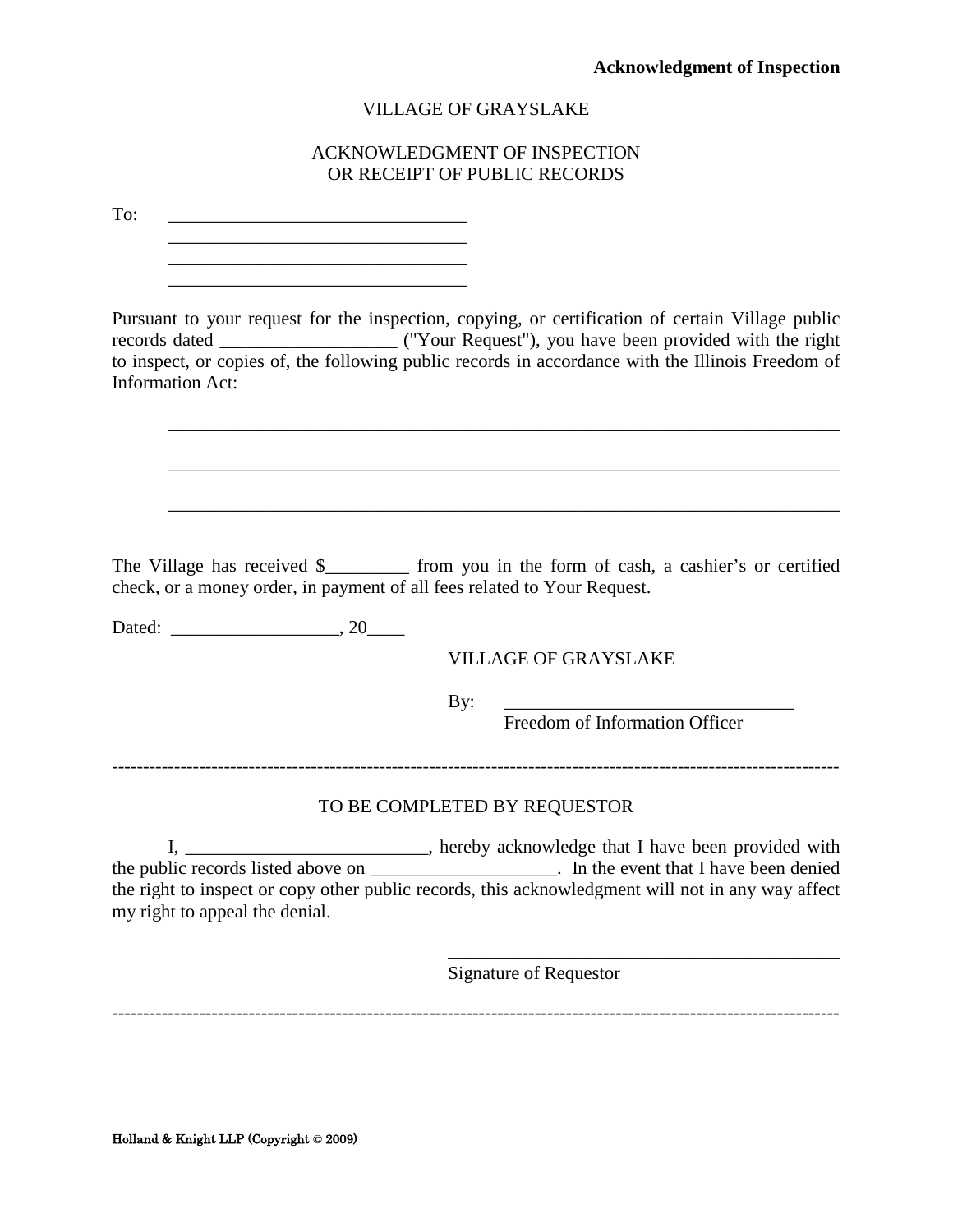#### NOTICE OF EXTENSION OF TIME TO RESPOND TO REQUEST FOR PUBLIC RECORDS

<span id="page-29-0"></span>To: \_\_\_\_\_\_\_\_\_\_\_\_\_\_\_\_\_\_\_\_\_\_\_\_\_\_\_\_\_\_\_\_

\_\_\_\_\_\_\_\_\_\_\_\_\_\_\_\_\_\_\_\_\_\_\_\_\_\_\_\_\_\_\_\_ On \_\_\_\_\_\_\_\_\_\_\_\_\_\_\_\_\_\_\_\_\_\_\_, the Village of Grayslake received your written request for the inspection, copying, or certification of certain Village public records

Pursuant to the Illinois Freedom of Information Act, the original due date for a response by the Village to Your Request is \_\_\_\_\_\_\_\_\_\_\_\_\_\_\_, 20\_\_.

#### **I. Extension of Time to Respond**

("Your Request").

\_\_\_\_\_\_\_\_\_\_\_\_\_\_\_\_\_\_\_\_\_\_\_\_\_\_\_\_\_\_\_\_ \_\_\_\_\_\_\_\_\_\_\_\_\_\_\_\_\_\_\_\_\_\_\_\_\_\_\_\_\_\_\_\_

Pursuant to Section 3(e) of the Illinois Freedom of Information Act, 5 ILCS 140/3(e), the Village hereby notifies you that the time to respond to Your Request is extended for \_\_\_\_\_\_\_\_ Business Days as to all records identified in Section II below (the "Specified Records").

Accordingly, the Village will respond to Your Request as it relates to the Specified Records on or before \_\_\_\_\_\_\_\_\_\_\_\_, a date that is not more than 10 Business Days after the date on which Your Request was originally received by the Village.

\_\_\_\_\_\_\_\_\_\_\_\_\_\_\_\_\_\_\_\_\_\_\_\_\_\_\_\_\_\_\_\_\_\_\_\_\_\_\_\_\_\_\_\_\_\_\_\_\_\_\_\_\_\_\_\_\_\_\_\_\_\_\_\_\_\_\_\_\_\_\_\_

\_\_\_\_\_\_\_\_\_\_\_\_\_\_\_\_\_\_\_\_\_\_\_\_\_\_\_\_\_\_\_\_\_\_\_\_\_\_\_\_\_\_\_\_\_\_\_\_\_\_\_\_\_\_\_\_\_\_\_\_\_\_\_\_\_\_\_\_\_\_\_\_

\_\_\_\_\_\_\_\_\_\_\_\_\_\_\_\_\_\_\_\_\_\_\_\_\_\_\_\_\_\_\_\_\_\_\_\_\_\_\_\_\_\_\_\_\_\_\_\_\_\_\_\_\_\_\_\_\_\_\_\_\_\_\_\_\_\_\_\_\_\_\_\_

\_\_\_\_\_\_\_\_\_\_\_\_\_\_\_\_\_\_\_\_\_\_\_\_\_\_\_\_\_\_\_\_\_\_\_\_\_\_\_\_\_\_\_\_\_\_\_\_\_\_\_\_\_\_\_\_\_\_\_\_\_\_\_\_\_\_\_\_\_\_\_\_

\_\_\_\_\_\_\_\_\_\_\_\_\_\_\_\_\_\_\_\_\_\_\_\_\_\_\_\_\_\_\_\_\_\_\_\_\_\_\_\_\_\_\_\_\_\_\_\_\_\_\_\_\_\_\_\_\_\_\_\_\_\_\_\_\_\_\_\_\_\_\_\_

#### **II. Specified Records**

This extension applies to the following public records included in Your Request:

You will receive a separate response from the Village regarding Your Request as it relates to any public records that are not listed above.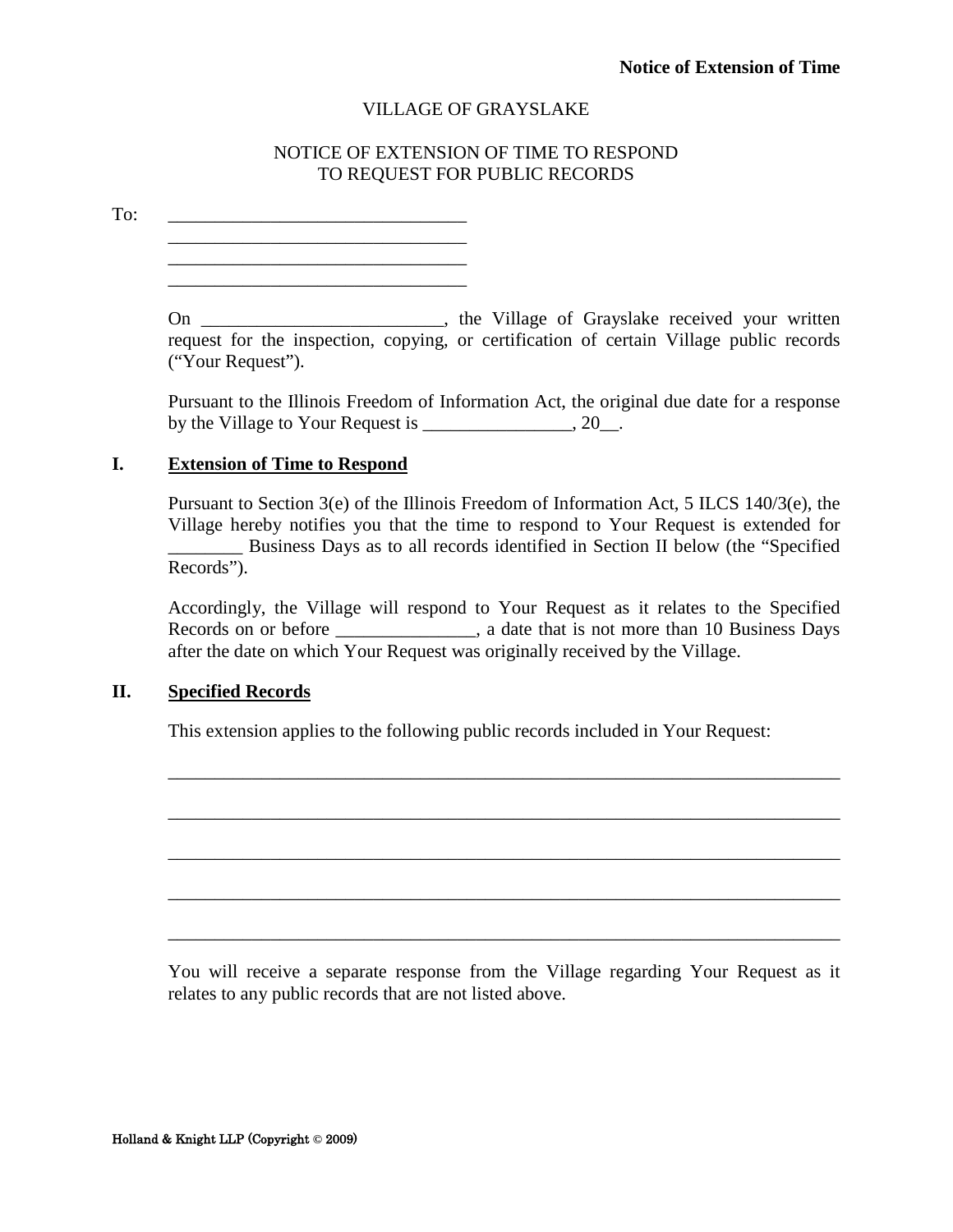#### **III. Justification for Extension**

This extension is necessary because:

- The Specified Records are stored in whole or in part at a location other than the office in charge of the Specified Records.
- \_\_\_\_ Your Request requires the collection of a substantial number of Specified Records.
- \_\_\_\_ Your Request is couched in categorical terms and requires an extensive search for responsive records.
- \_\_\_\_ The Specified Records have not been located in the course of routine search and additional efforts are being made to locate them.
- \_\_\_\_ The Specified Records require examination and evaluation by personnel having the necessary expertise and discretion to determine if they are exempt from disclosure under Sections 7 or 7.5 of the Illinois Freedom of Information Act, 5 ILCS 140/7 and 5 ILCS 140/7.5, or should be disclosed only with appropriate deletions.
- \_\_\_\_ Your Request requires consultation with another public body or among two or more bodies of the Village that have a substantial interest in the response to, or the subject matter of, Your Request.
- \_\_\_\_ The Specified Records cannot be produced within the time prescribed by the Act without unduly burdening or interfering with the operations of the Village because:

\_\_\_\_\_\_\_\_\_\_\_\_\_\_\_\_\_\_\_\_\_\_\_\_\_\_\_\_\_\_\_\_\_\_\_\_\_\_\_\_\_\_\_\_\_\_\_\_\_\_\_\_\_\_\_\_\_\_\_\_\_\_\_\_\_\_

\_\_\_\_\_\_\_\_\_\_\_\_\_\_\_\_\_\_\_\_\_\_\_\_\_\_\_\_\_\_\_\_\_\_\_\_\_\_\_\_\_\_\_\_\_\_\_\_\_\_\_\_\_\_\_\_\_\_\_\_\_\_\_\_\_\_

Dated: \_\_\_\_\_\_\_\_\_\_\_\_\_\_\_\_\_\_, 20\_\_\_\_

VILLAGE OF GRAYSLAKE

By: \_\_\_\_\_\_\_\_\_\_\_\_\_\_\_\_\_\_\_\_\_\_\_\_\_\_\_\_\_\_\_

Freedom of Information Officer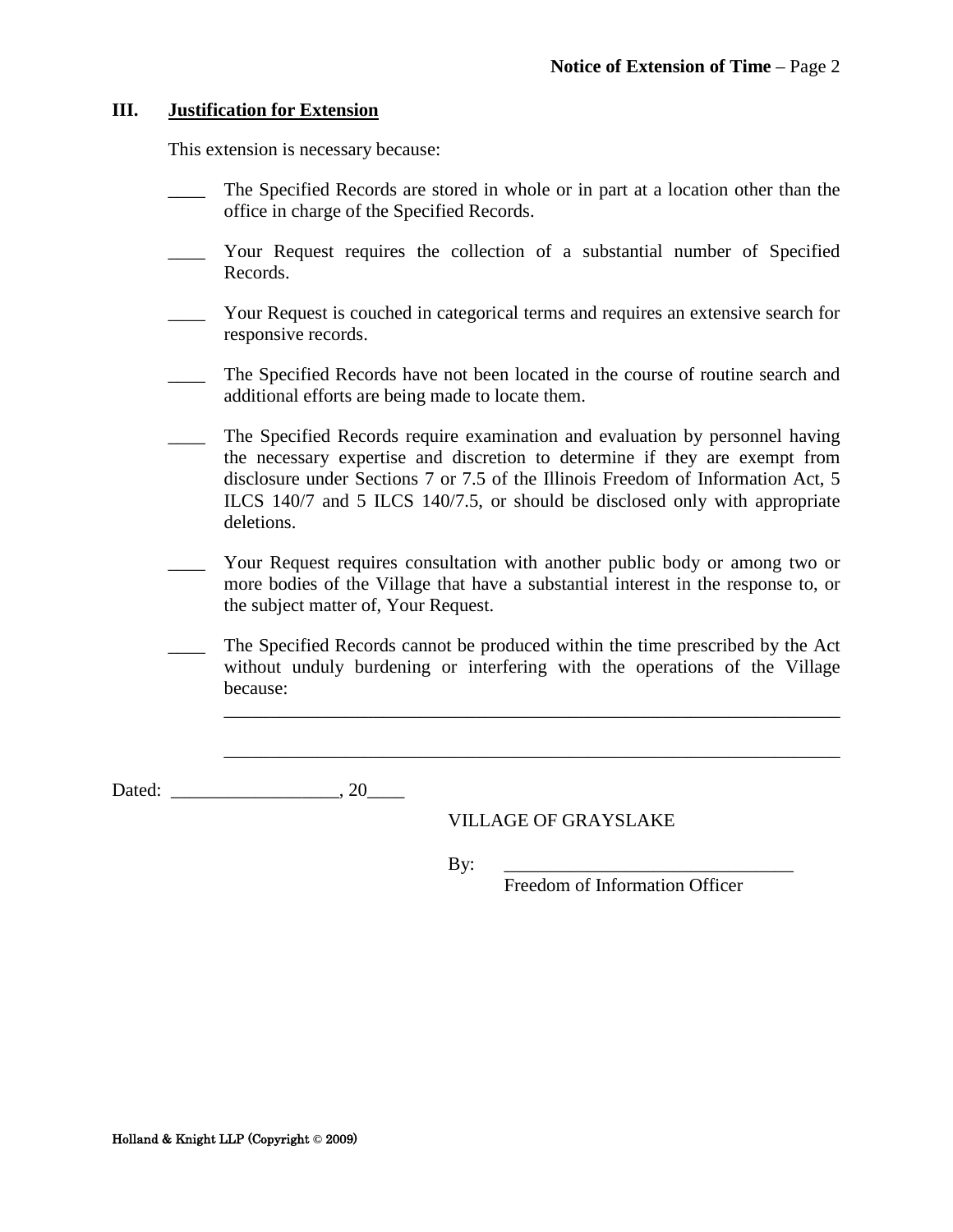| <b>STATE OF ILLINOIS</b> |      |  |
|--------------------------|------|--|
|                          | -SS. |  |
| <b>COUNTY OF</b>         |      |  |

#### PROOF OF SERVICE

I, \_\_\_\_\_\_\_\_\_\_\_\_\_\_\_\_\_\_\_\_\_\_\_\_\_\_\_\_\_\_\_\_, being duly sworn on oath, state that on this  $\frac{1}{\sqrt{2}}$  day of  $\frac{1}{\sqrt{2}}$ ,  $\frac{1}{\sqrt{2}}$ , on or about the hour of  $\frac{1}{\sqrt{2}}$  and  $\frac{1}{\sqrt{2}}$  personally delivered or mailed the foregoing document entitled "**NOTICE OF EXTENSION OF TIME TO RESPOND TO REQUEST FOR PUBLIC RECORDS**" by:

- **EXECUTE:** Personally handing it to the person to whom it is addressed.
- Delivering it to the property located at:

| which property is believed by me to be the residence, office, or other location of |  |  |
|------------------------------------------------------------------------------------|--|--|
| the person to whom the document is addressed.                                      |  |  |

 $\overline{\phantom{a}}$  , and the contribution of the contribution of the contribution of the contribution of the contribution of the contribution of the contribution of the contribution of the contribution of the contribution of the \_\_\_\_\_\_\_\_\_\_\_\_\_\_\_\_\_\_\_\_\_\_\_\_\_\_\_\_\_\_\_\_\_\_\_\_\_\_\_\_\_\_\_\_\_\_\_\_\_\_\_\_\_\_\_\_\_\_\_\_\_\_\_\_\_\_

Placing it in an envelope addressed to the person to whom it is addressed at the address to which it is addressed and depositing said envelope, with proper postage affixed, in the United States post office or mail box located at:

\_\_\_\_\_\_\_\_\_\_\_\_\_\_\_\_\_\_\_\_\_\_\_\_\_\_\_\_\_\_\_\_\_\_\_\_\_\_\_\_\_\_\_\_

Signed: \_\_\_\_\_\_\_\_\_\_\_\_\_\_\_\_\_\_\_\_\_\_\_\_\_\_\_\_\_\_\_\_

Subscribed and sworn to before me this  $\frac{day \text{ of } 20}{.}$ 

\_\_\_\_\_\_\_\_\_\_\_\_\_\_\_\_\_\_\_\_\_\_\_\_\_\_\_\_\_\_\_\_

NOTARY PUBLIC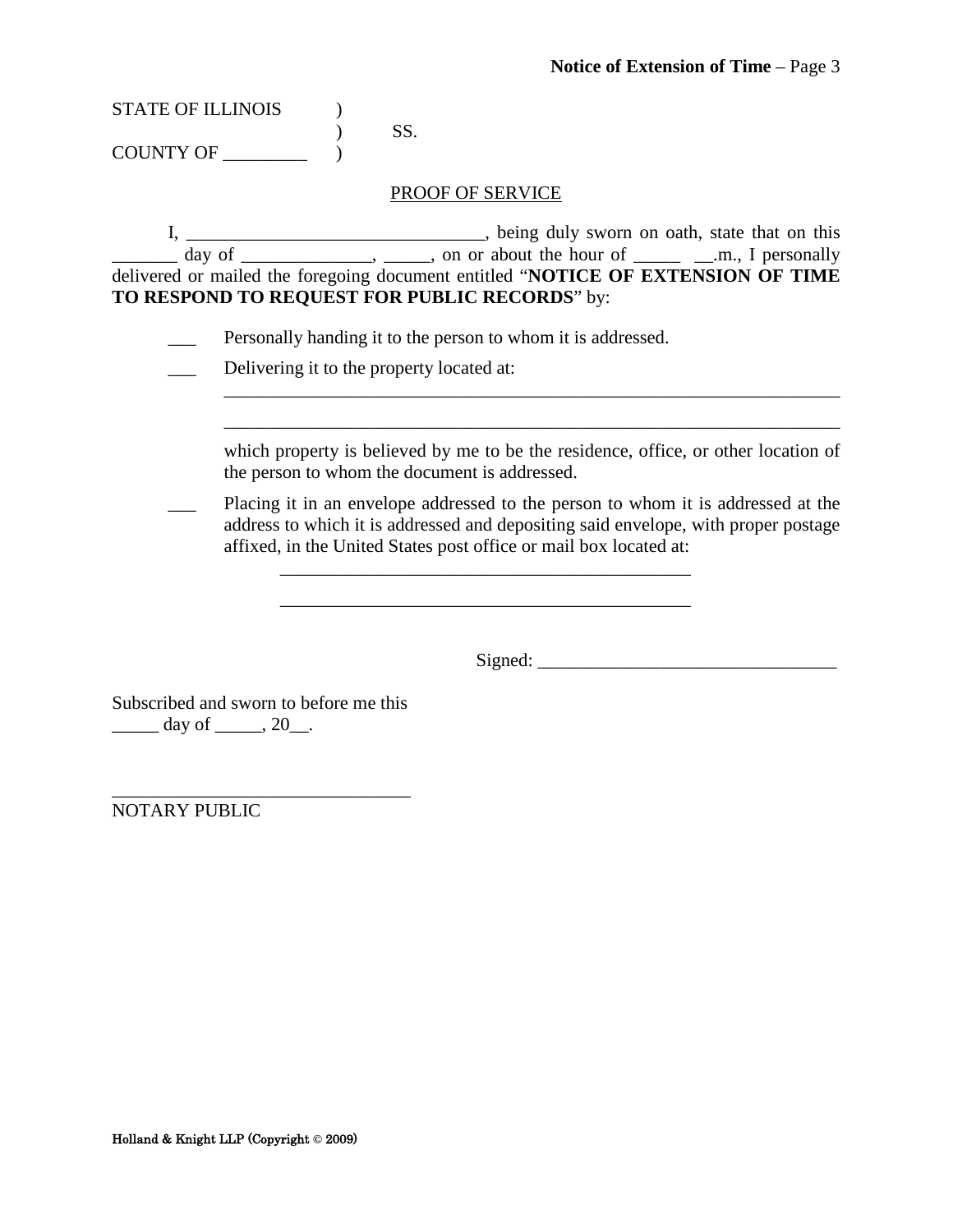#### REQUEST FOR PUBLIC RECORDS

#### REQUEST FOR EXTENSION AGREEMENT

<span id="page-32-0"></span>To:

\_\_\_\_\_\_\_\_\_\_\_\_\_\_\_\_\_\_\_\_\_\_\_\_\_\_\_\_\_\_\_\_ \_\_\_\_\_\_\_\_\_\_\_\_\_\_\_\_\_\_\_\_\_\_\_\_\_\_\_\_\_\_\_\_

On \_\_\_\_\_\_\_\_\_\_\_\_\_\_\_\_\_\_\_\_\_\_\_\_, the Village of Grayslake received your written request for the inspection, copying, or certification of certain Village public records ("Your Request").

The Village hereby requests an extension of the deadline for a response by the Village to Your Request until \_\_\_\_\_\_\_\_\_\_\_\_\_, 20\_. If you consent to this extension, please sign the enclosed Extension Agreement and return it to the Village Freedom of Information Officer as soon as possible. The Freedom of Information Officer will then execute the Extension Agreement and return a fully executed copy to you.

If you have any questions regarding the Extension Agreement, please contact the Freedom of Information Officer at (847) 223-8515.

Dated: \_\_\_\_\_\_\_\_\_\_\_\_\_\_\_\_\_\_, 20\_\_\_\_

VILLAGE OF GRAYSLAKE

By: \_\_\_\_\_\_\_\_\_\_\_\_\_\_\_\_\_\_\_\_\_\_\_\_\_\_\_\_\_\_\_

Freedom of Information Officer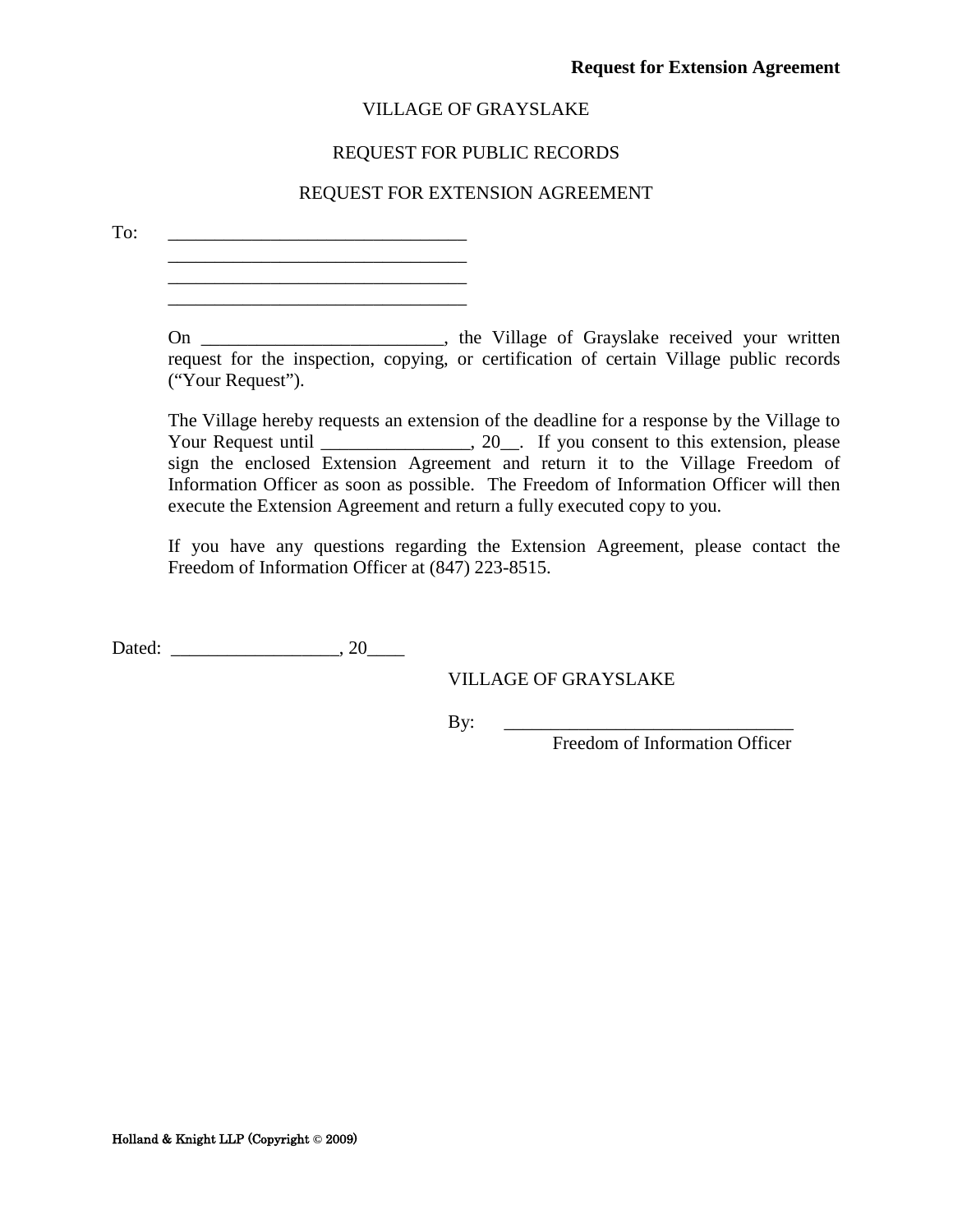#### REQUEST FOR PUBLIC RECORDS

#### EXTENSION AGREEMENT

<span id="page-33-0"></span>Pursuant to Section 3(e) of the Illinois Freedom of Information Act, 5 ILCS 140/3(e), The Village of Grayslake ("Village") and \_\_\_\_\_\_\_\_\_\_\_\_\_\_\_\_\_\_\_\_\_\_\_\_\_\_\_\_ ("Requestor") hereby agree as follows:

- A. The Requestor has submitted a request for the inspection, copying, or certification of certain Village public records, dated \_\_\_\_\_\_\_\_\_\_\_\_\_\_\_, 20\_\_ ("Request").
- B. The original due date for a Response by the Village to the Request is \_\_\_\_\_\_, 20\_\_.
- C. The Village requires additional time to respond to the Request.
- D. The Requestor agrees to extend the deadline for a response by the Village to the Request until  $\qquad \qquad$  , 20.
- E. The Requestor acknowledges and agrees that any failure by the Village to comply with any deadlines set forth in the Illinois Freedom of Information Act, or with any previous deadlines mutually agreed between the Village and the Requestor, will not be treated as a denial of the Request.

#### REQUESTOR: VILLAGE OF GRAYSLAKE:

| By:    | Bv:   |                                |
|--------|-------|--------------------------------|
| Print: |       | Freedom of Information Officer |
| Date:  | Date: |                                |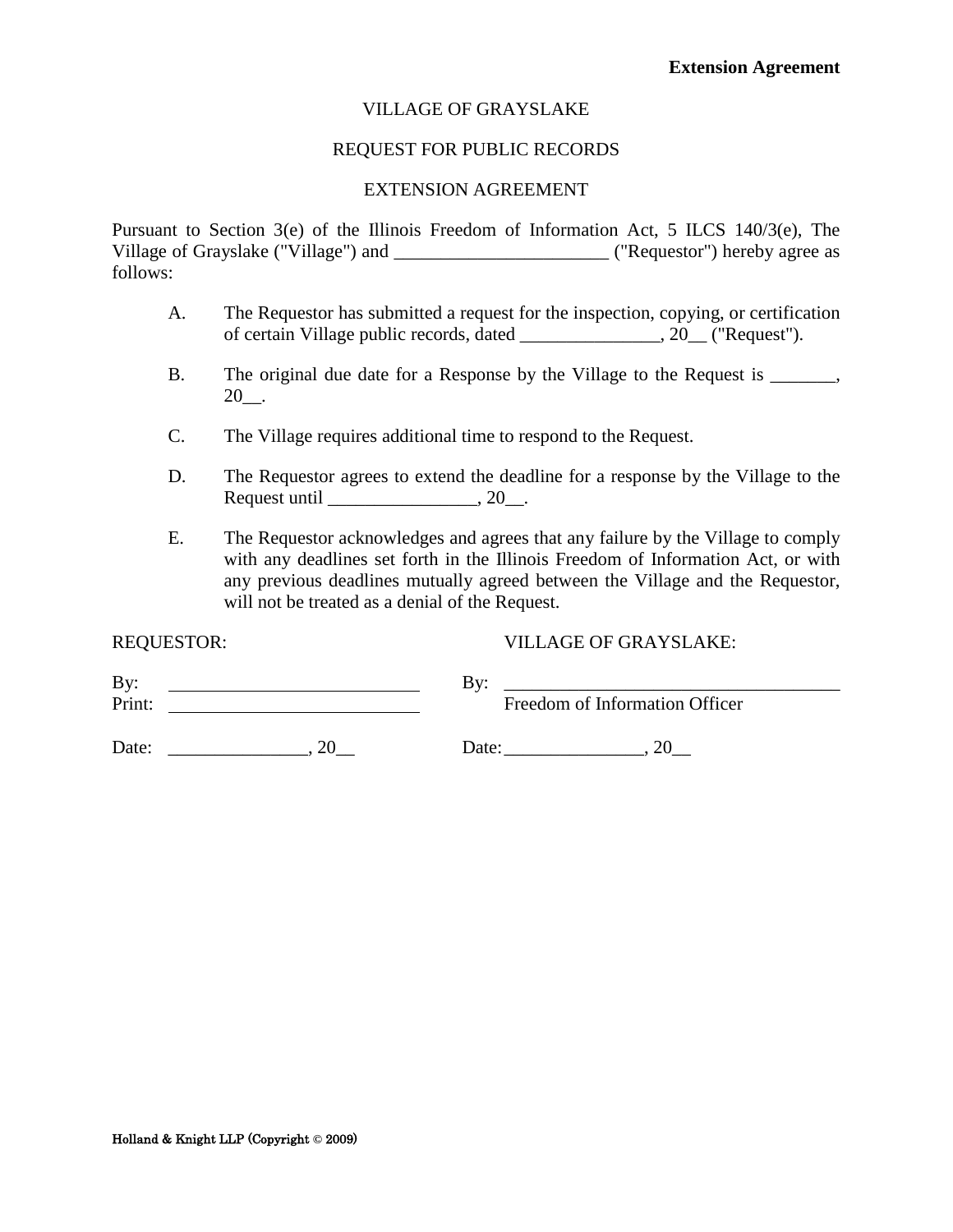#### NOTICE TO MEET AND CONFER TO NARROW CATEGORICAL REQUEST FOR PUBLIC RECORDS TO MANAGEABLE PROPORTIONS

<span id="page-34-0"></span>To: \_\_\_\_\_\_\_\_\_\_\_\_\_\_\_\_\_\_\_\_\_\_\_\_\_\_\_\_\_\_\_\_

\_\_\_\_\_\_\_\_\_\_\_\_\_\_\_\_\_\_\_\_\_\_\_\_\_\_\_\_\_\_\_\_ \_\_\_\_\_\_\_\_\_\_\_\_\_\_\_\_\_\_\_\_\_\_\_\_\_\_\_\_\_\_\_\_

On \_\_\_\_\_\_\_\_\_\_\_\_\_\_\_\_\_\_\_\_\_\_\_, the Village of Grayslake received your written request for inspection, copying, or certification of the following categories of Village public records (the "Specified Records"):

\_\_\_\_\_\_\_\_\_\_\_\_\_\_\_\_\_\_\_\_\_\_\_\_\_\_\_\_\_\_\_\_\_\_\_\_\_\_\_\_\_\_\_\_\_\_\_\_\_\_\_\_\_\_\_\_\_\_\_\_\_\_\_\_\_\_\_\_\_\_\_\_

\_\_\_\_\_\_\_\_\_\_\_\_\_\_\_\_\_\_\_\_\_\_\_\_\_\_\_\_\_\_\_\_\_\_\_\_\_\_\_\_\_\_\_\_\_\_\_\_\_\_\_\_\_\_\_\_\_\_\_\_\_\_\_\_\_\_\_\_\_\_\_\_

\_\_\_\_\_\_\_\_\_\_\_\_\_\_\_\_\_\_\_\_\_\_\_\_\_\_\_\_\_\_\_\_\_\_\_\_\_\_\_\_\_\_\_\_\_\_\_\_\_\_\_\_\_\_\_\_\_\_\_\_\_\_\_\_\_\_\_\_\_\_\_\_

You are hereby notified that your request for the Specified Records has been determined to be unduly burdensome pursuant to Section  $3(g)$  of the Illinois Freedom of Information Act, 5 ILCS 140/3(g), because the burden on the Village of providing the Specified Records outweighs the public interest in disclosure of the information contained in the Specified Records. Specifically, but without limitation, providing the Specified Records would be unduly burdensome to the Village in that there is no way for the Village to narrow Your Request based on the information provided by you and:

I hereby extend to you an opportunity to meet and confer with \_\_\_\_\_\_\_\_\_\_\_\_\_\_\_\_\_\_\_\_\_\_ in an attempt to narrow your request to manageable proportions. Please call \_\_\_\_\_\_\_\_\_\_\_ at  $(\_\_\_\_\_\_\_\_\_\_\_\_\_\_\_\_\_\_\_\_\_\_\_\_\_\_\_\_\_\_$  between 8:00 a.m. and 5:00 p.m., Monday through Friday, in order to schedule a conference.

\_\_\_\_\_\_\_\_\_\_\_\_\_\_\_\_\_\_\_\_\_\_\_\_\_\_\_\_\_\_\_\_\_\_\_\_\_\_\_\_\_\_\_\_\_\_\_\_\_\_\_\_\_\_\_\_\_\_\_\_\_\_\_\_\_\_\_\_\_\_\_\_\_\_\_\_\_\_

\_\_\_\_\_\_\_\_\_\_\_\_\_\_\_\_\_\_\_\_\_\_\_\_\_\_\_\_\_\_\_\_\_\_\_\_\_\_\_\_\_\_\_\_\_\_\_\_\_\_\_\_\_\_\_\_\_\_\_\_\_\_\_\_\_\_\_\_\_\_\_\_\_\_\_\_\_\_

If you do not take advantage of this opportunity to meet and confer, your request will be denied on the fifth Business Day after the date of this notice.

Dated: \_\_\_\_\_\_\_\_\_\_\_\_\_\_\_\_\_\_\_\_\_\_\_.

VILLAGE OF GRAYSLAKE

By: \_\_\_\_\_\_\_\_\_\_\_\_\_\_\_\_\_\_\_\_\_\_\_\_\_\_\_\_\_\_\_\_\_\_\_

Freedom of Information Officer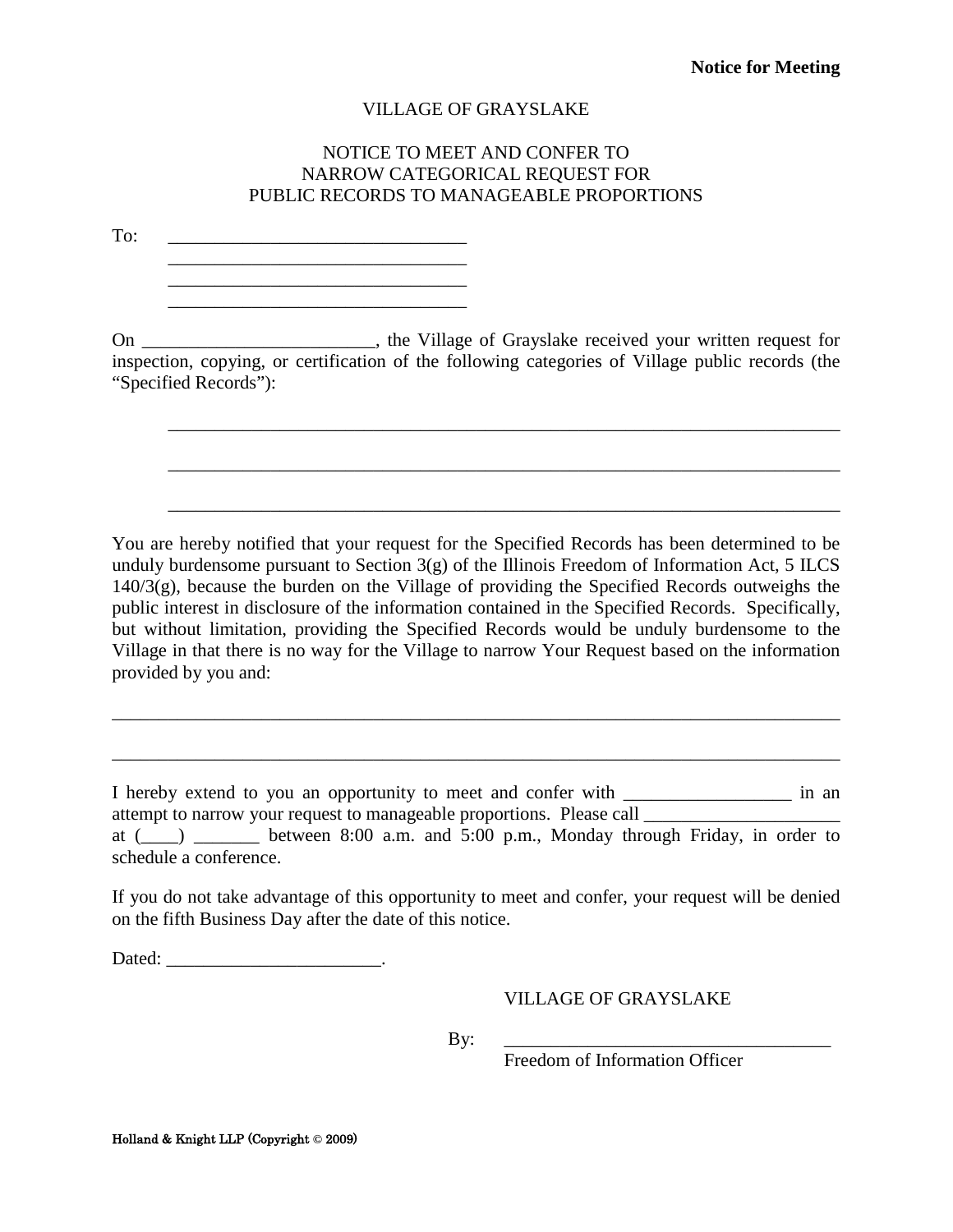| <b>STATE OF ILLINOIS</b> |  |
|--------------------------|--|
|                          |  |

COUNTY OF \_\_\_\_\_\_\_\_ )

#### PROOF OF SERVICE

I, \_\_\_\_\_\_\_\_\_\_\_\_\_\_\_\_\_\_\_\_\_\_\_\_\_\_\_\_\_\_\_\_, being duly sworn on oath, state that on this  $\frac{1}{\sqrt{2}}$  day of  $\frac{1}{\sqrt{2}}$ ,  $\frac{1}{\sqrt{2}}$ , on or about the hour of  $\frac{1}{\sqrt{2}}$  and  $\frac{1}{\sqrt{2}}$  personally delivered or mailed the foregoing document entitled "**NOTICE TO MEET AND CONFER TO NARROW CATEGORICAL REQUEST FOR PUBLIC RECORDS TO MANAGEABLE PROPORTIONS**" by:

\_\_\_ Personally handing it to the person to whom it is addressed.

|  | Delivering it to the property located at: |
|--|-------------------------------------------|
|--|-------------------------------------------|

which property is believed by me to be the residence, office, or other location of the person to whom the document is addressed.

\_\_\_\_\_\_\_\_\_\_\_\_\_\_\_\_\_\_\_\_\_\_\_\_\_\_\_\_\_\_\_\_\_\_\_\_\_\_\_\_\_\_\_\_\_\_\_\_\_\_\_\_\_\_\_\_\_\_\_\_\_\_\_\_\_\_ \_\_\_\_\_\_\_\_\_\_\_\_\_\_\_\_\_\_\_\_\_\_\_\_\_\_\_\_\_\_\_\_\_\_\_\_\_\_\_\_\_\_\_\_\_\_\_\_\_\_\_\_\_\_\_\_\_\_\_\_\_\_\_\_\_\_

Placing it in an envelope addressed to the person to whom it is addressed at the address to which it is addressed and depositing said envelope, with proper postage affixed, in the United States post office or mail box located at:

\_\_\_\_\_\_\_\_\_\_\_\_\_\_\_\_\_\_\_\_\_\_\_\_\_\_\_\_\_\_\_\_\_\_\_\_\_\_\_\_\_\_\_\_

Signed: \_\_\_\_\_\_\_\_\_\_\_\_\_\_\_\_\_\_\_\_\_\_\_\_\_\_\_\_\_\_\_\_

Subscribed and sworn to before me this  $\frac{day \text{ of }_1 \dots 20}{x}$ .

\_\_\_\_\_\_\_\_\_\_\_\_\_\_\_\_\_\_\_\_\_\_\_\_\_\_\_\_\_\_\_\_ NOTARY PUBLIC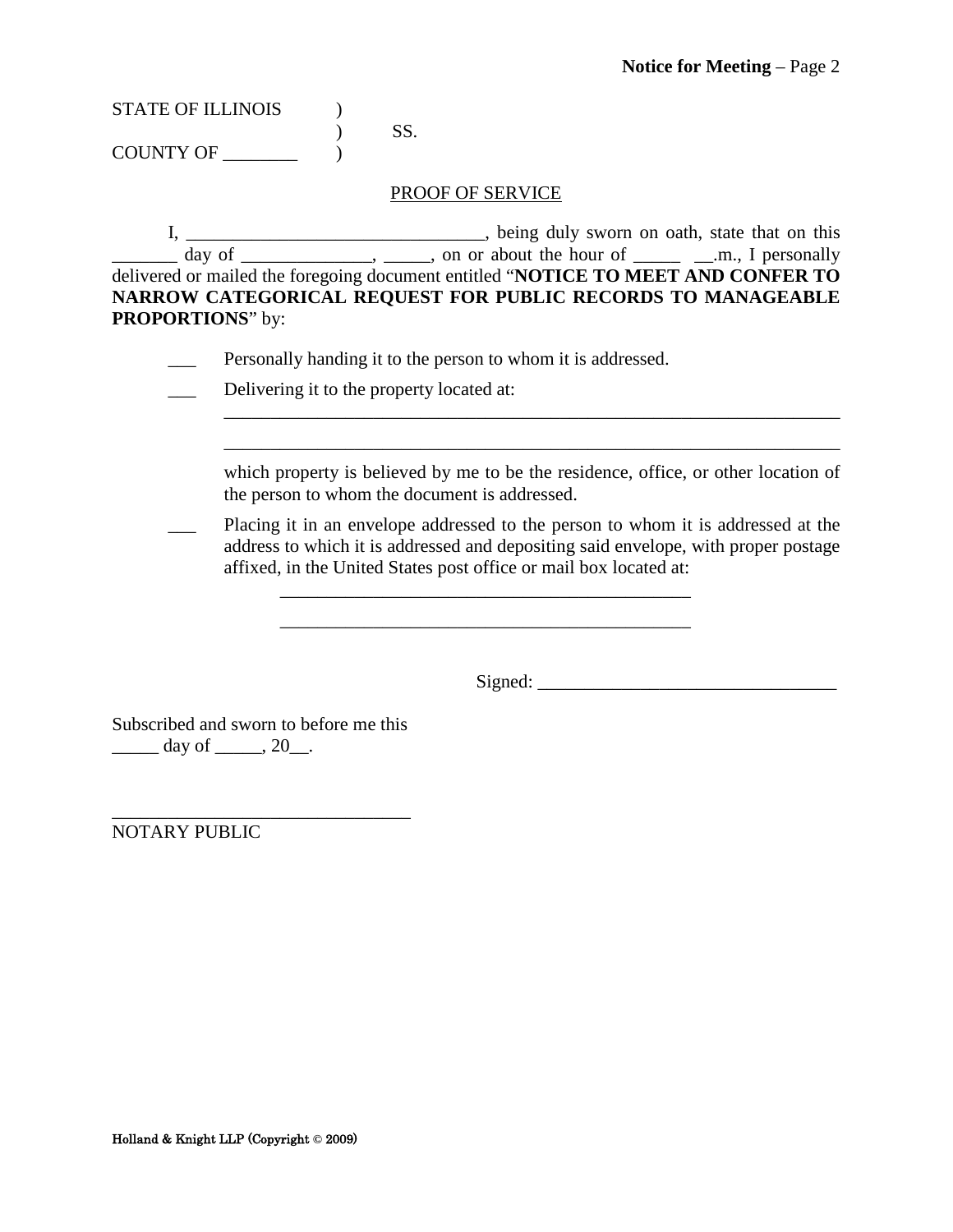#### ACKNOWLEDGMENT OF NARROWED REQUEST

<span id="page-36-0"></span>

| To: |                                                                                                                                                                                                                                                                                                                                                                                                                                                                        |
|-----|------------------------------------------------------------------------------------------------------------------------------------------------------------------------------------------------------------------------------------------------------------------------------------------------------------------------------------------------------------------------------------------------------------------------------------------------------------------------|
|     | the control of the control of the control of the control of the control of the control of                                                                                                                                                                                                                                                                                                                                                                              |
| A.  | You have submitted a request for the inspection, copying, or certification of certain<br>Village public records, dated ________________, 20_ ("Initial Request").                                                                                                                                                                                                                                                                                                      |
|     | On _________, 20_, the Village delivered a Notice to Meet and Confer to you,<br>pursuant to Section 3(g) of the Illinois Freedom of Information Act, 5 ILCS 140/3(g).<br>The Notice to Meet and Confer indicated that the Village deemed your Initial Request to<br>be unduly burdensome because the burden on the Village of providing the requested<br>records outweighs the public interest in disclosure of the information contained in the<br>requested records. |
|     | On ___________, 20__, you met with the undersigned Village Freedom of Information<br>Officer in an attempt to narrow the Initial Request to manageable proportions.                                                                                                                                                                                                                                                                                                    |
|     | You and the Village have agreed to narrow the Initial Request to include only the<br>following Village public records ("Narrowed Request"):                                                                                                                                                                                                                                                                                                                            |
|     | The Village will respond to the Narrowed Request within the applicable time set forth in<br>the Illinois Freedom of Information Act, measured from the date of your meeting with the                                                                                                                                                                                                                                                                                   |
|     | Village Freedom of Information Officer.                                                                                                                                                                                                                                                                                                                                                                                                                                |
|     | <b>VILLAGE OF GRAYSLAKE</b>                                                                                                                                                                                                                                                                                                                                                                                                                                            |
|     | By:<br>Freedom of Information Officer                                                                                                                                                                                                                                                                                                                                                                                                                                  |
|     | Acknowledged and agreed this<br>day of ___________, 20___.                                                                                                                                                                                                                                                                                                                                                                                                             |

Requestor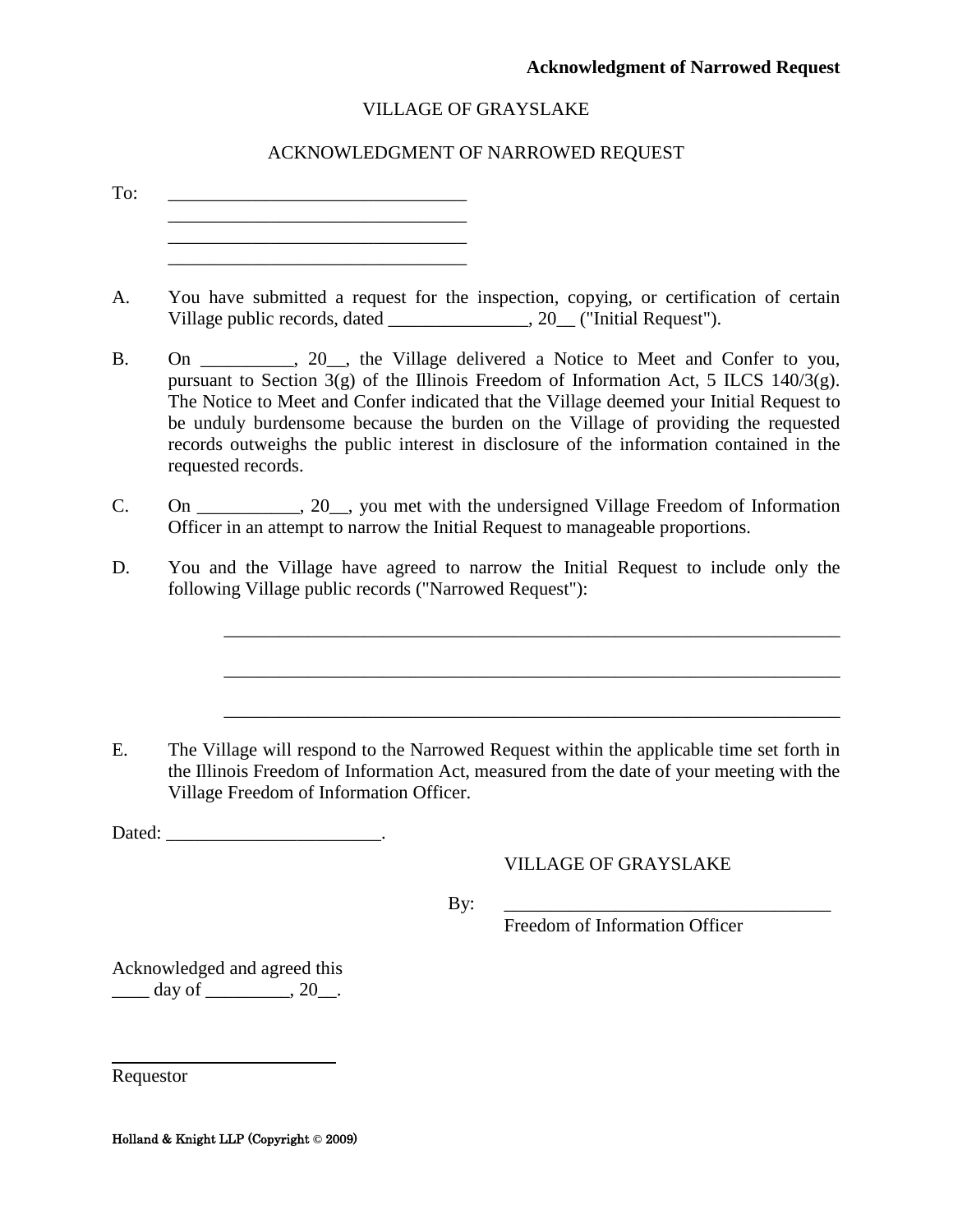#### General Notice of Denial / Partial Denial of Request - Page 1

#### VILLAGE OF GRAYSLAKE

#### DENIAL OF REQUEST FOR PUBLIC RECORDS

<span id="page-37-0"></span>To:  $\qquad \qquad \overline{\qquad \qquad }$ \_\_\_\_\_\_\_\_\_\_\_\_\_\_\_\_\_\_\_\_\_\_\_\_\_\_\_\_\_\_\_\_ \_\_\_\_\_\_\_\_\_\_\_\_\_\_\_\_\_\_\_\_\_\_\_\_\_\_\_\_\_\_\_\_ \_\_\_\_\_\_\_\_\_\_\_\_\_\_\_\_\_\_\_\_\_\_\_\_\_\_\_\_\_\_\_\_

On \_\_\_\_\_\_\_\_\_\_\_\_\_\_\_\_\_\_\_\_\_\_\_\_\_\_, the Village of Grayslake received your written request for inspection, copying, or certification of certain Village public records ("Your Request").

#### **1. Denial of Request**

- Your Request is hereby denied in its entirety. The reason(s) for denial are stated in Paragraph 5 below.
- Your Request has been denied in part. The records for which Your Request is denied are identified below. (The records for which Your Request is approved are identified in the enclosed Notice of Approval.)

\_\_\_\_\_\_\_\_\_\_\_\_\_\_\_\_\_\_\_\_\_\_\_\_\_\_\_\_\_\_\_\_\_\_\_\_\_\_\_\_\_\_\_\_\_\_\_\_\_\_\_\_\_\_\_\_\_\_\_\_\_\_\_\_\_\_\_\_\_\_\_\_ \_\_\_\_\_\_\_\_\_\_\_\_\_\_\_\_\_\_\_\_\_\_\_\_\_\_\_\_\_\_\_\_\_\_\_\_\_\_\_\_\_\_\_\_\_\_\_\_\_\_\_\_\_\_\_\_\_\_\_\_\_\_\_\_\_\_\_\_\_\_\_\_ \_\_\_\_\_\_\_\_\_\_\_\_\_\_\_\_\_\_\_\_\_\_\_\_\_\_\_\_\_\_\_\_\_\_\_\_\_\_\_\_\_\_\_\_\_\_\_\_\_\_\_\_\_\_\_\_\_\_\_\_\_\_\_\_\_\_\_\_\_\_\_\_

 $\_$  , and the set of the set of the set of the set of the set of the set of the set of the set of the set of the set of the set of the set of the set of the set of the set of the set of the set of the set of the set of th

Your Request is denied as to the following records (the "Specified Records"):

#### **2. Responsible Official**

The Village's Freedom of Information Officer is the official responsible for this denial.

#### **3. Notice of the Right to Review by Illinois Attorney General**

You have the right to file a request for review of Your Request and this Notice of Denial by the Public Access Counselor of the Office of the Illinois Attorney General. The Public Access Counselor may be contacted at 500 South 2nd Street, Springfield, Illinois 62706, or by telephone at (217) 558-0486.

#### **4. Notice of Right to Judicial Review**

Under Section 11 of the Illinois Freedom of Information Act, 5 ILCS 140/11, you have the right to seek judicial review of this denial. The Village cannot advise or represent you in this matter. You should consult your own legal counsel.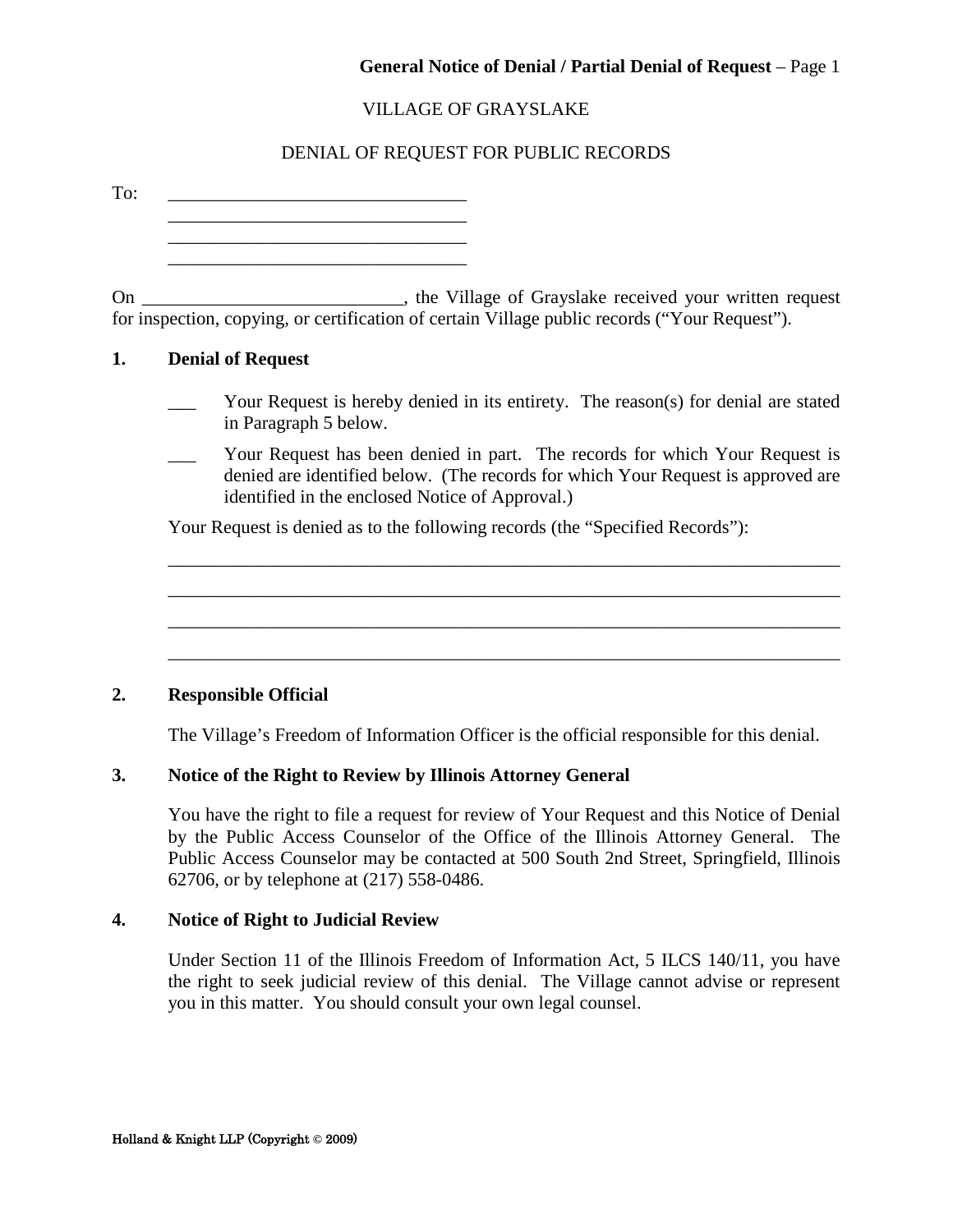#### **5. Justification for Denial**

Your Request is being denied with respect to the Specified Records because the Specified Records are exempt from disclosure pursuant to the Illinois Freedom of Information Act for the following reason or reasons (references are to sections of the Act):

- \_\_\_ The Specified Records are neither prepared by or for the Village, nor have the Specified Records been or are being used by, or received by, the Village. § 1, §  $2(c)$
- \_\_\_ The Specified Records are not within the Village's possession or control, nor are the Specified Records related to a governmental function and in the possession of a party with whom the Village has contracted to perform that governmental function on behalf of the Village.  $\S 1$ ,  $\S 2(c)$ ,  $\S 7(2)$
- The Specified Records are chronically maintained arrest or criminal history information, the disclosure of which would interfere with pending or actually and reasonably contemplated law enforcement proceedings. § 2.15(c)
- The Specified Records are chronically maintained arrest or criminal history information, the disclosure of which would endanger the life or physical safety of any person.  $\S 2.15(c)$
- The Specified Records are chronically maintained arrest or criminal history information, the disclosure of which would compromise the security of a correctional facility. § 2.15(c)
- Your Request, couched in categorical terms, is unduly burdensome because the burden on the Village of complying with Your Request outweighs the public interest in providing the Specified Records, and efforts to reduce Your Request to manageable proportions have been unsuccessful.  $\S 1, \S 3(g)$
- Your Request is unduly burdensome because you have repeatedly requested the Specified Records or similar public records, which records are unchanged or identical to records previously provided or properly denied pursuant to the Act. §  $3(g)$
- Disclosure of the Specified Records is specifically prohibited by the following Federal or State law, rule, or resolution:  $§ 7(1)(a)$
- The Specified Records are private information.  $\S 2(c-5)$ ,  $\S 7(1)(b)$
- \_\_\_ The Specified Records are maintained by one or more law enforcement agencies and are specifically designed to provide information to one or more law enforcement agencies regarding the physical or mental status of one or more individual subjects.  $\S 7(1)(b-5)$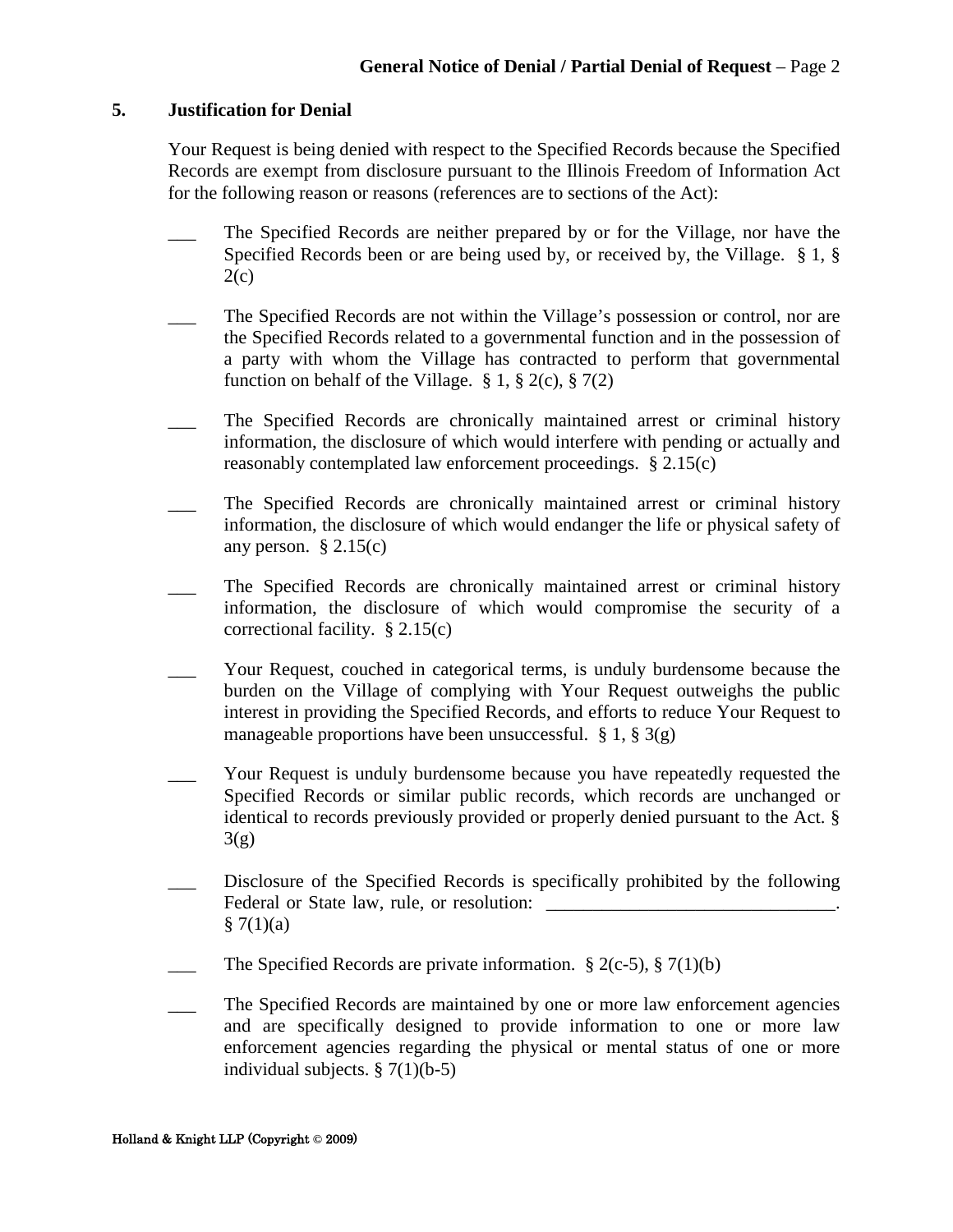- \_\_\_ The Specified Records were created in the course of administrative enforcement proceedings, or for law enforcement purposes, and disclosure would:
	- interfere with a pending or actually and reasonably contemplated law enforcement proceeding by the Village.  $\S 7(1)(d)(i)$
	- interfere with active administrative enforcement proceedings by the Village.  $\S 7(1)(d)(ii)$
	- \_\_\_ unavoidably disclose the identity of a confidential source or confidential information provided by the confidential source, or the identity of persons who file complaints with or provide information to administrative, investigative, law enforcements or penal agencies.  $\S 7(1)(d)(iv)$
	- disclose unique or specialized investigative techniques other than those generally used and known, and disclosure would result in demonstrable harm to the Village.  $\S 7(1)(d)(v)$
	- endanger the life or physical safety of any person.  $\S 7(1)(d)(vi)$
	- \_\_\_ obstruct or interfere with an active or ongoing criminal investigation by the Village.  $\S 7(1)(d)(iv)$ ,  $\S 7(1)(d)(vii)$
- The Specified Records relate to the security of correctional institutions or detention facilities.  $\S 7(1)(e)$
- \_\_\_ The Specified Records contain trade secrets or commercial or financial information furnished to the Village under a claim that they are proprietary, privileged, or confidential, and disclosure would cause competitive harm to the furnisher of the information.  $\S 7(1)(g)$
- \_\_\_ The Specified Records constitute proposals or bids for a contract, grant, or agreement that has not been awarded or for which a final selection has not been made, and disclosure would either frustrate the Village's procurement procedures, or give an advantage to any person who may submit a proposal or bid.  $\S 7(1)(h)$
- The Specified Records constitute information prepared by or for the Village in preparation of a bid solicitation for which no award or final selection has been made.  $§ 7(1)(h)$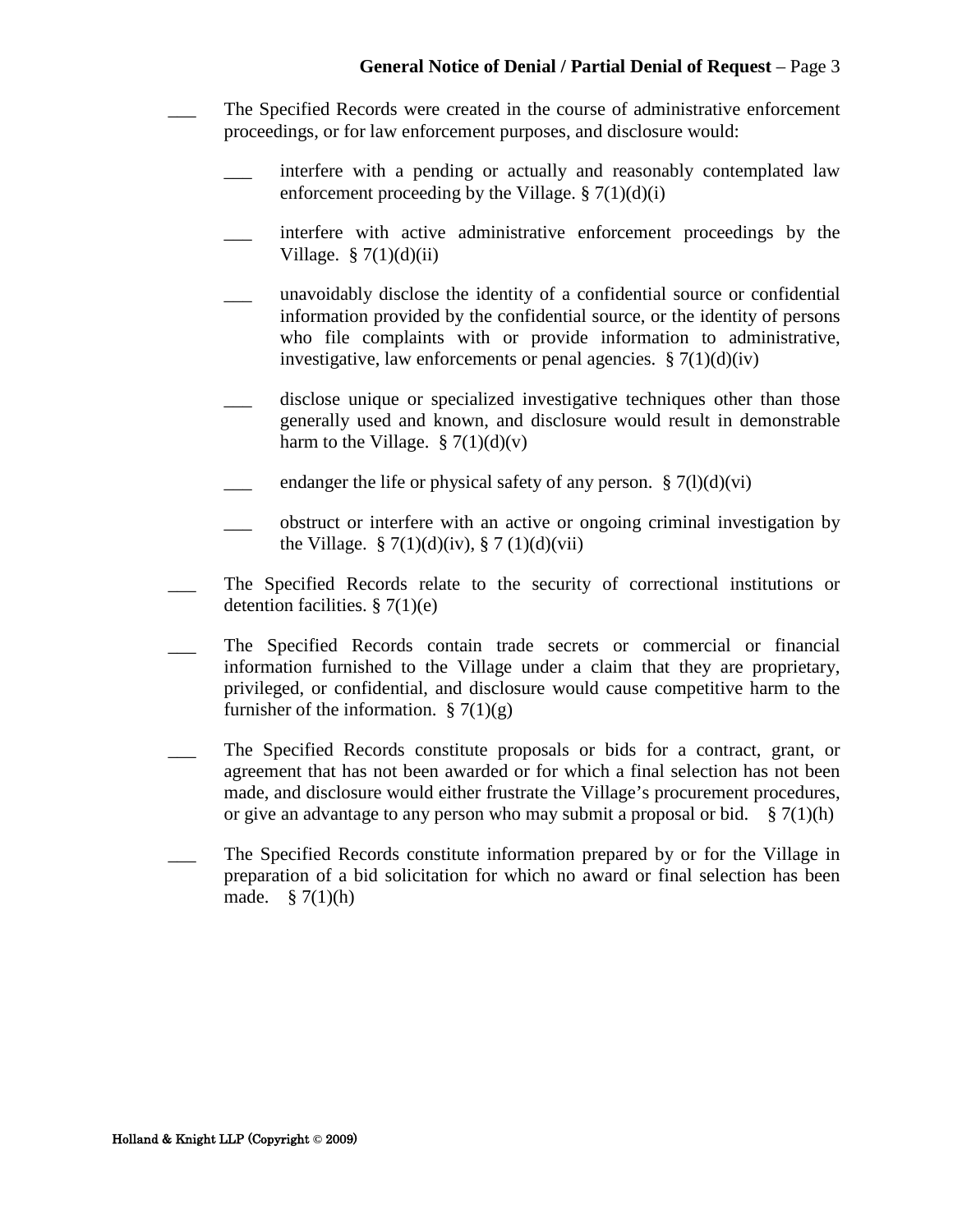- \_\_\_ The Specified Records are valuable formulae, computer geographic systems, designs, drawings, or research data obtained or produced by the Village, and disclosure could reasonably be expected to produce private gain or public loss. §  $7(1)(i)$
- \_\_\_ The Specified Records contain the following types of information pertaining to specified educational matters that are exempt from disclosure:
	- \_\_\_ test questions, scoring keys and other examination data used to administer an academic examination.  $\S 7(1)(j)(i)$
	- \_\_\_ information concerning a school or university's adjudication of student disciplinary cases, and disclosure would unavoidably reveal the identity of the student.  $\S 7(1)(i)(iii)$
	- course materials or research materials used by faculty members. §  $7(1)(i)(iv)$
- Disclosure of the Specified Records would compromise the security of a project constructed with public funds.  $\S 7(1)(k)$
- The Specified Records are plans, technical submissions or other construction related technical documents for projects not constructed in whole or in part with public funds.  $\S$  7(1)(k)
- \_\_\_ The Specified Records are minutes of closed meetings of the Village and are not subject to public inspection pursuant to the Open Meetings Act.  $\S 7(1)(1)$
- \_\_\_ The Specified Records constitute or reflect communications between the Village and an attorney or auditor that are not subject to discovery in litigation.  $\S 7(1)(m)$
- The Specified Records were prepared or compiled at the request of an attorney advising the Village in anticipation of criminal, civil, or administrative proceedings.  $\S 7(1)(m)$
- \_\_\_ The Specified Records were prepared or compiled with respect to an internal audit of the Village.  $\S 7(1)(m)$
- The Specified Records relate to adjudication of an employee grievance or disciplinary case, and do not constitute the final outcome of a case in which discipline was imposed.  $\S 7(1)(n)$
- Disclosure of the Specified Records would jeopardize the security of a data processing system, of the data contained therein, or of other related data processing materials.  $\S 7(1)(o)$
- The Specified Records relate to employee collective bargaining matters and do not constitute a final collective bargaining agreement.  $\S 7(1)(p)$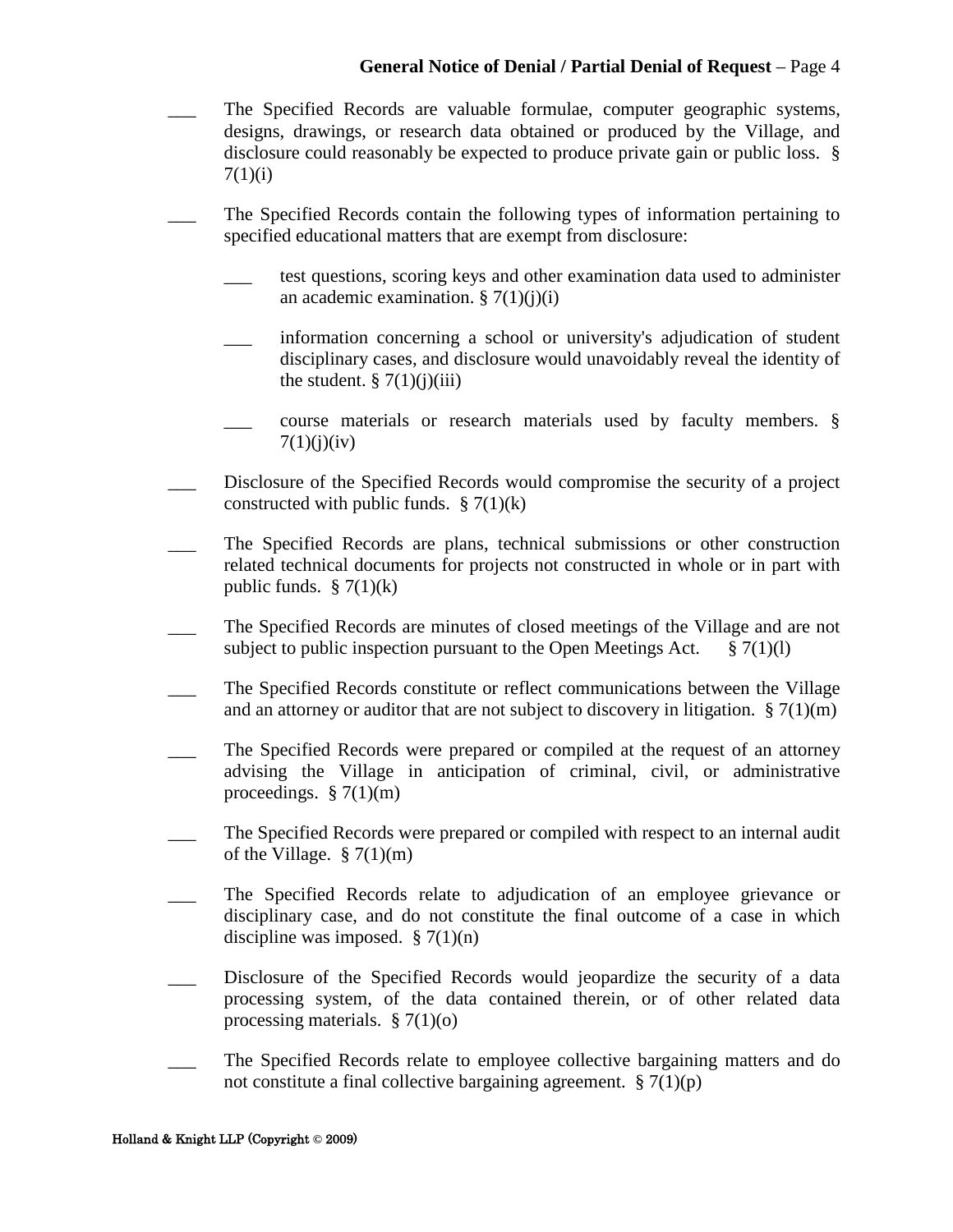- The Specified Records are test questions, scoring keys, or other examination data used to determine employment or license qualifications.  $\S 7(1)(q)$
- The Specified Records relate to pending negotiations for the purchase or sale of real estate.  $\S 7(1)(r)$
- The Specified Records relate to pending or actually and reasonably contemplated eminent domain proceedings and are not subject to discovery pursuant to the rules of the Illinois Supreme Court.  $\S 7(1)(r)$
- \_\_\_ The Specified Records are proprietary information related to the operation of an intergovernmental risk management association, self-insurance pool, or jointly self-administered health and accident cooperative or pool.  $\S 7(1)(s)$
- The Specified Records are insurance or self-insurance records.  $\S 7(1)(s)$
- \_\_\_ The Specified Records are information that would disclose or might lead to the disclosure of secret or confidential information, codes, algorithms, programs, or private keys intended to be used to create electronic or digital signatures. §  $7(1)(u)$
- The Specified Records concern vulnerability assessments, security measures, or response policies or plans designed to identify, protect, or respond to potential attacks on a community's population or systems, facilities, or installations, and disclosure could reasonably be expected to jeopardize the effectiveness of the measures or the safety of any person.  $\S 7(1)(v)$
- \_\_\_ The Specified Records are maps or other records regarding the location or security of utility or power generator facilities.  $\S 7(1)(x)$
- The Specified Records are records of proposals, bids, or negotiations related to the procurement of electric power that have been determined to be confidential and proprietary by the Illinois Power Agency or by the Illinois Commerce Commission.  $\S 7(1)(y)$
- The Specified Records are library circulation or order records identifying library uses with specific materials, as provided in the Library Records Confidentiality Act. § 7.5(b)
- The Specified Records are held by an authorized representative of the Illinois Department of Public Health and relate to known or suspected cases of sexually transmissible disease, or other information the disclosure of which is prohibited under the Illinois Sexually Transmissible Disease Control Act. § 7.5(d)
- The Specified Records concern an enforcement proceeding under the Village's ethics regulations. § 7.5(h)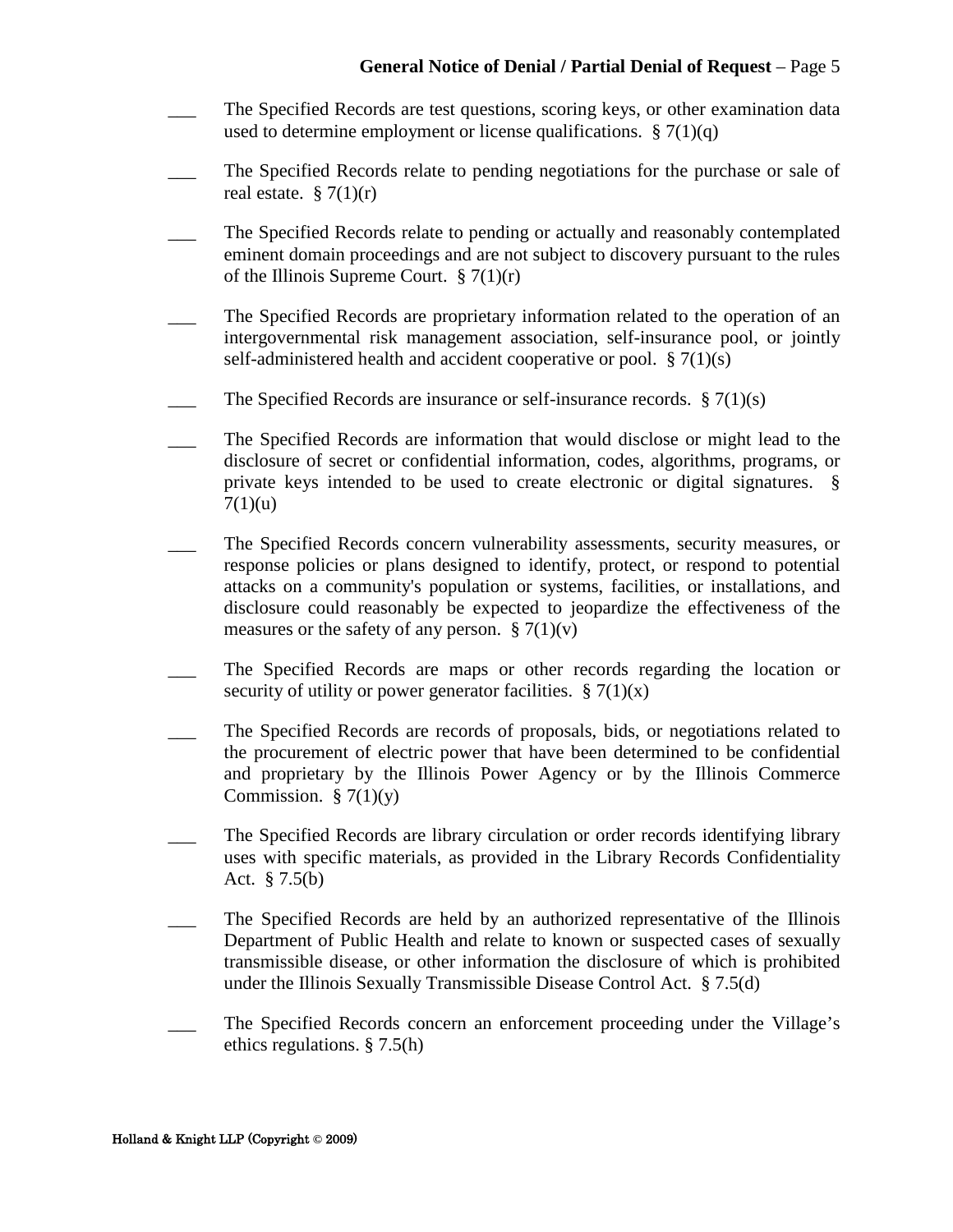- The Specified Records are information contained in a local emergency energy plan submitted to the Village pursuant to an ordinance adopted under Section 11- 21.5-5 of the Illinois Municipal Code. § 7.5(i)
- \_\_\_ The Specified Records concern the distribution of surcharge moneys collected and remitted by wireless carriers under the Wireless Emergency Telephone Safety Act. § 7.5(j)
- \_\_\_ The Specified Records are law enforcement identification information or driver identification information compiled pursuant to Section 11-212 of the Illinois Vehicle Code. § 7.5(k)
- The Specified Records are records or information provided to a residential health care facility resident sexual assault and death review team under the Abuse Prevention Review Act. § 7.5(l)
- \_\_\_ The Specified Records constitute defense budget and petitions for certifications of compensation and expenses for court-appointed trial counsel under Sections 10 and 15 of the Capital Crimes Litigation Act. § 7.5(n)
- The Specified Records relate to security portions of system safety program plans, reports, and other information compiled, collected, or prepared by or for the Regional Transportation Authority under Section 2.11 of the Regional Transportation Authority Act. § 7.5(p)
- Disclosure of the Specified Records is prohibited by the Personnel Records Review Act.  $\S 7.5(q)$
- Disclosure of the Specified Records is prohibited by the Illinois School Student Records Act. § 7.5(r)

\_\_\_\_\_\_\_\_\_\_\_\_\_\_\_\_\_\_\_\_\_\_\_\_\_\_\_\_\_\_\_\_\_\_\_\_\_\_\_\_\_\_\_\_\_\_\_\_\_\_\_\_\_\_\_\_\_\_ \_\_\_\_\_\_\_\_\_\_\_\_\_\_\_\_\_\_\_\_\_\_\_\_\_\_\_\_\_\_\_\_\_\_\_\_\_\_\_\_\_\_\_\_\_\_\_\_\_\_\_\_\_\_\_\_\_\_ \_\_\_\_\_\_\_\_\_\_\_\_\_\_\_\_\_\_\_\_\_\_\_\_\_\_\_\_\_\_\_\_\_\_\_\_\_\_\_\_\_\_\_\_\_\_\_\_\_\_\_\_\_\_\_\_\_\_

Other:

Dated: \_\_\_\_\_\_\_\_\_\_\_\_\_\_\_\_\_\_\_\_\_\_\_\_\_\_\_\_\_\_\_\_\_.

#### VILLAGE OF GRAYSLAKE

By: \_\_\_\_\_\_\_\_\_\_\_\_\_\_\_\_\_\_\_\_\_\_\_\_\_\_\_\_\_\_\_\_\_\_\_

Freedom of Information Officer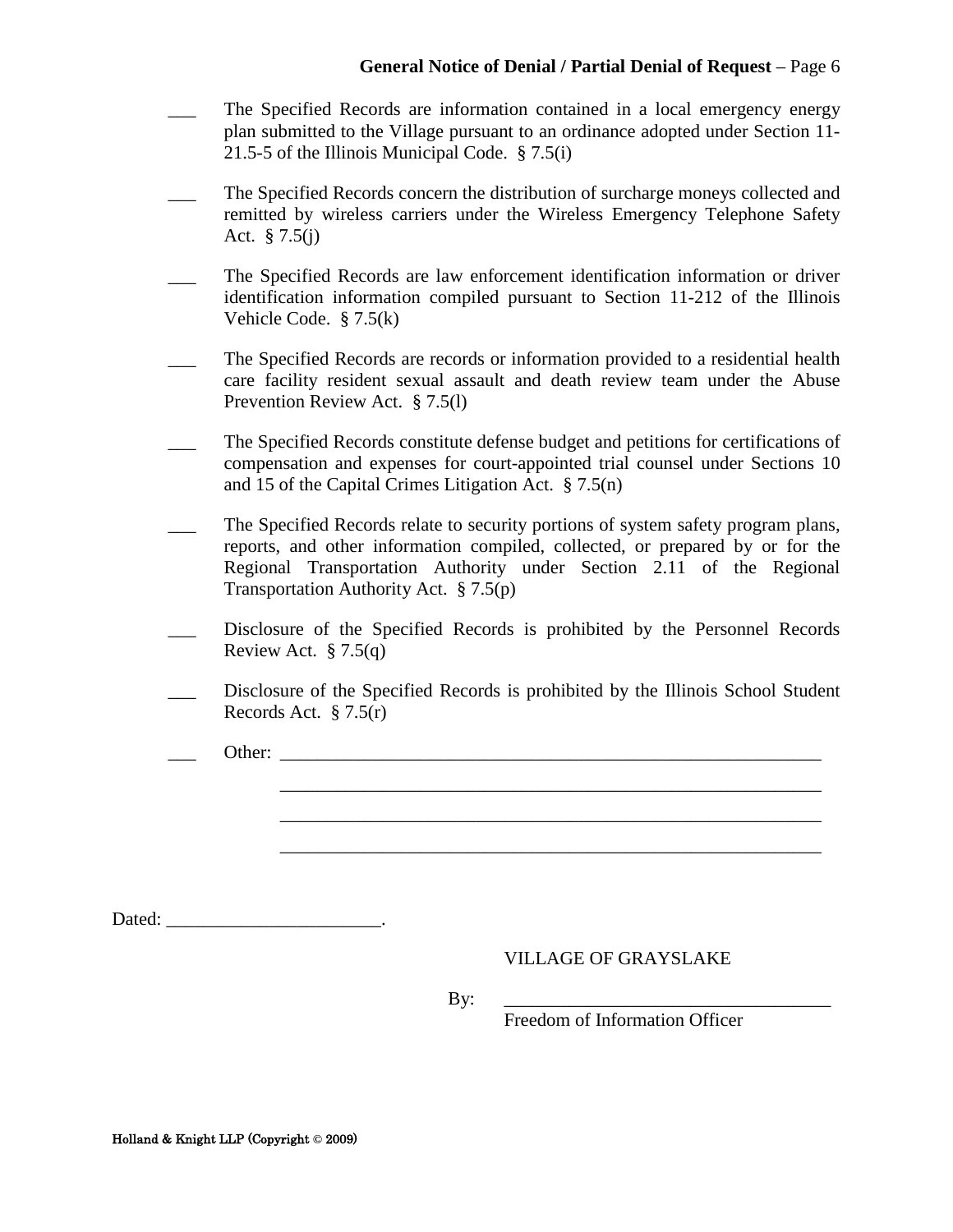| STATE OF ILLINOIS |     |
|-------------------|-----|
|                   | SS. |
| <b>COUNTY OF</b>  |     |

#### PROOF OF SERVICE

I, \_\_\_\_\_\_\_\_\_\_\_\_\_\_\_\_\_\_\_\_\_\_\_\_\_\_\_\_\_\_\_\_, being duly sworn on oath, state that on this  $\frac{1}{\sqrt{2}}$  day of  $\frac{1}{\sqrt{2}}$ ,  $\frac{1}{\sqrt{2}}$ , on or about the hour of  $\frac{1}{\sqrt{2}}$  and  $\frac{1}{\sqrt{2}}$  personally delivered or mailed the foregoing document entitled "**DENIAL OF REQUEST FOR PUBLIC RECORDS**" by:

- Personally handing it to the person to whom it is addressed.
- \_\_\_ Delivering it to the property located at:
	- which property is believed by me to be the residence, office, or other location of the person to whom the document is addressed.

\_\_\_\_\_\_\_\_\_\_\_\_\_\_\_\_\_\_\_\_\_\_\_\_\_\_\_\_\_\_\_\_\_\_\_\_\_\_\_\_\_\_\_\_\_\_\_\_\_\_\_\_\_\_\_\_\_\_\_\_\_\_\_\_\_\_ \_\_\_\_\_\_\_\_\_\_\_\_\_\_\_\_\_\_\_\_\_\_\_\_\_\_\_\_\_\_\_\_\_\_\_\_\_\_\_\_\_\_\_\_\_\_\_\_\_\_\_\_\_\_\_\_\_\_\_\_\_\_\_\_\_\_

Placing it in an envelope addressed to the person to whom it is addressed at the address to which it is addressed and depositing said envelope, with proper postage affixed, in the United States post office or mail box located at:

\_\_\_\_\_\_\_\_\_\_\_\_\_\_\_\_\_\_\_\_\_\_\_\_\_\_\_\_\_\_\_\_\_\_\_\_\_\_\_\_\_\_\_\_

 $Sigma:$   $\Box$ 

Subscribed and sworn to before me this  $\frac{day \text{ of } 20}{.}$ 

\_\_\_\_\_\_\_\_\_\_\_\_\_\_\_\_\_\_\_\_\_\_\_\_\_\_\_\_\_\_\_\_ NOTARY PUBLIC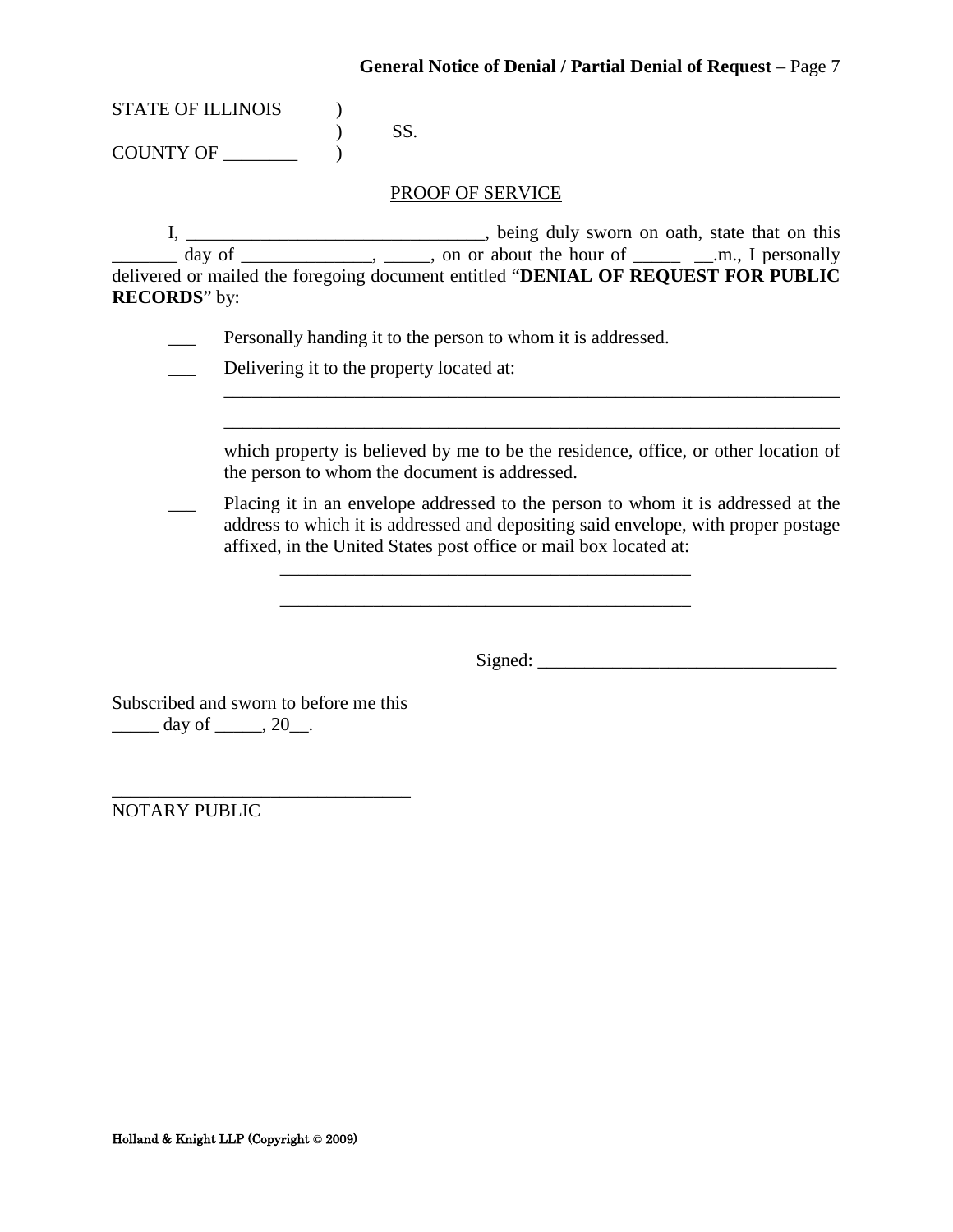#### NOTICE OF INTENT TO DENY REQUEST FOR PUBLIC RECORDS

- <span id="page-44-0"></span>To: Public Access Counselor Office of the Illinois Attorney General Public Access Bureau 500 S. 2nd Street Springfield, Illinois 62706
- To: ("Requestor")

On 20<sup>the Village of Grayslake received a written request from</sup> the Requestor for inspection, copying, or certification of certain Village public records ("Request"). The Village has determined that all or a portion of the records identified in the Request are exempt from disclosure under Sections  $7(1)(c)$  and/or  $7(1)(f)$  of the Freedom of Information Act, 5 ILCS  $140/7(1)(c)$  and 5 ILCS  $140/7(1)(f)$  ("Exempt Records"), for the following reason(s):

Pursuant to Section 9.5(b) of the Illinois Freedom of Information Act, the Village hereby notifies you of its intent to deny the Request with respect to the Exempt Records. Copies of the Request, and of the Village's proposed notice of denial to the Requestor, are enclosed.

Dated \_\_\_\_\_\_\_\_\_\_\_\_\_\_\_\_\_\_\_\_, 20\_\_\_

VILLAGE OF GRAYSLAKE

By:

Print:

Freedom of Information Officer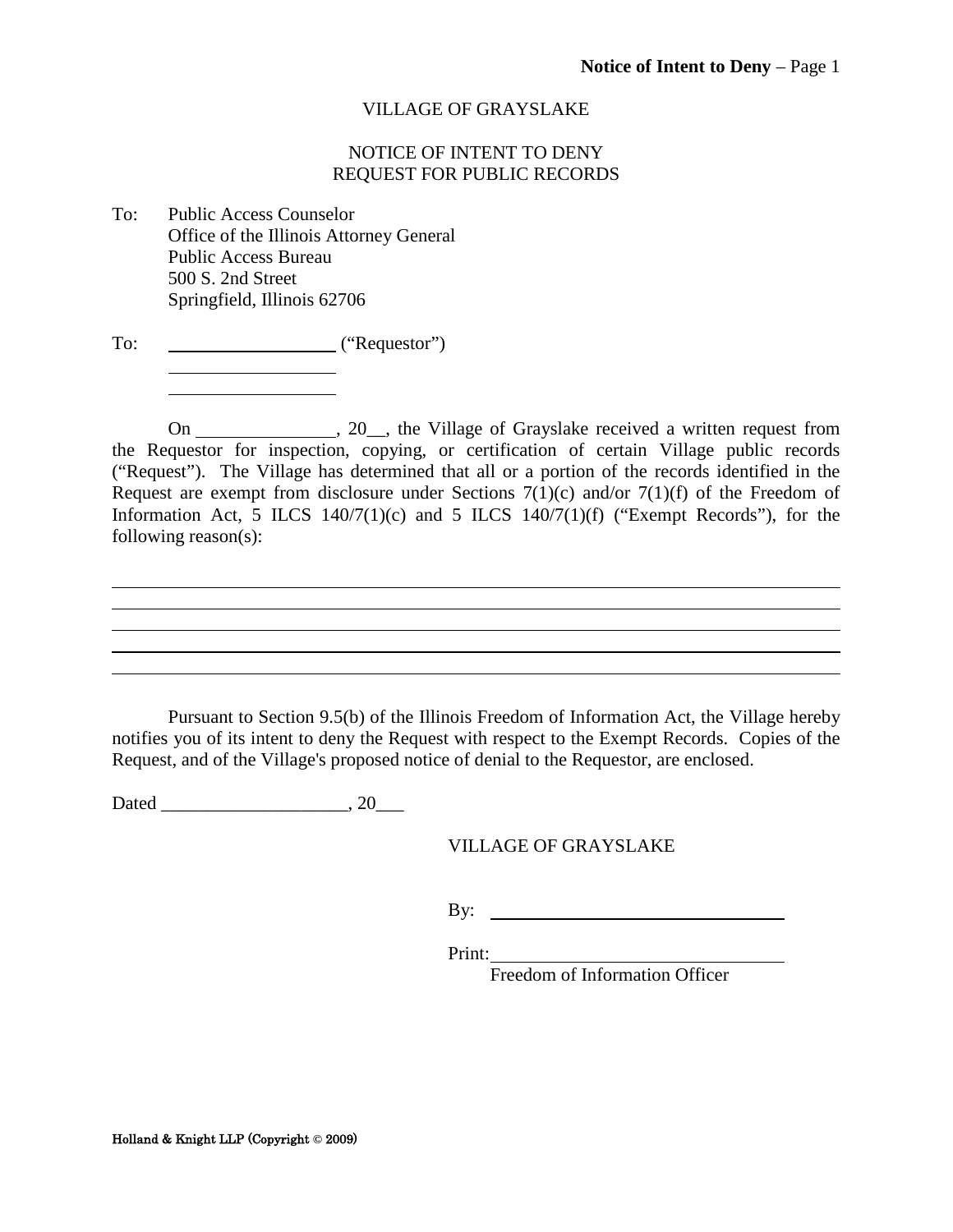| <b>STATE OF ILLINOIS</b> |    |
|--------------------------|----|
|                          | SS |
| COUNTY OF                |    |

PROOF OF SERVICE

I, \_\_\_\_\_\_\_\_\_\_\_\_\_\_\_\_\_\_\_\_\_\_\_\_\_\_\_\_\_\_\_\_, being duly sworn on oath, state that on this  $\frac{1}{\sqrt{2}}$  day of  $\frac{1}{\sqrt{2}}$ ,  $\frac{1}{\sqrt{2}}$ , on or about the hour of  $\frac{1}{\sqrt{2}}$  and  $\frac{1}{\sqrt{2}}$  personally delivered or mailed the foregoing document entitled "**NOTICE OF INTENT TO DENY REQUEST FOR PUBLIC RECORDS**" by:

- \_\_\_ Personally handing it to the person or persons to whom it is addressed.
- \_\_\_ Delivering it to the property located at:

| which property is believed by me to be the residence, office, or other location of |
|------------------------------------------------------------------------------------|
| the person or persons to whom the document is addressed.                           |

\_\_\_\_\_\_\_\_\_\_\_\_\_\_\_\_\_\_\_\_\_\_\_\_\_\_\_\_\_\_\_\_\_\_\_\_\_\_\_\_\_\_\_\_\_\_\_\_\_\_\_\_\_\_\_\_\_\_\_\_\_\_\_\_\_\_

 $\overline{\phantom{a}}$  ,  $\overline{\phantom{a}}$  ,  $\overline{\phantom{a}}$  ,  $\overline{\phantom{a}}$  ,  $\overline{\phantom{a}}$  ,  $\overline{\phantom{a}}$  ,  $\overline{\phantom{a}}$  ,  $\overline{\phantom{a}}$  ,  $\overline{\phantom{a}}$  ,  $\overline{\phantom{a}}$  ,  $\overline{\phantom{a}}$  ,  $\overline{\phantom{a}}$  ,  $\overline{\phantom{a}}$  ,  $\overline{\phantom{a}}$  ,  $\overline{\phantom{a}}$  ,  $\overline{\phantom{a}}$ 

Placing it in an envelope addressed to the person to whom it is addressed at the address to which it is addressed and depositing said envelope, with proper postage affixed, in the United States post office or mail box located at:

\_\_\_\_\_\_\_\_\_\_\_\_\_\_\_\_\_\_\_\_\_\_\_\_\_\_\_\_\_\_\_\_\_\_\_\_\_\_\_\_\_\_\_\_

Signed: \_\_\_\_\_\_\_\_\_\_\_\_\_\_\_\_\_\_\_\_\_\_\_\_\_\_\_\_\_\_\_\_

Subscribed and sworn to before me this  $\frac{day \text{ of } 20}{.}$ 

\_\_\_\_\_\_\_\_\_\_\_\_\_\_\_\_\_\_\_\_\_\_\_\_\_\_\_\_\_\_\_\_

NOTARY PUBLIC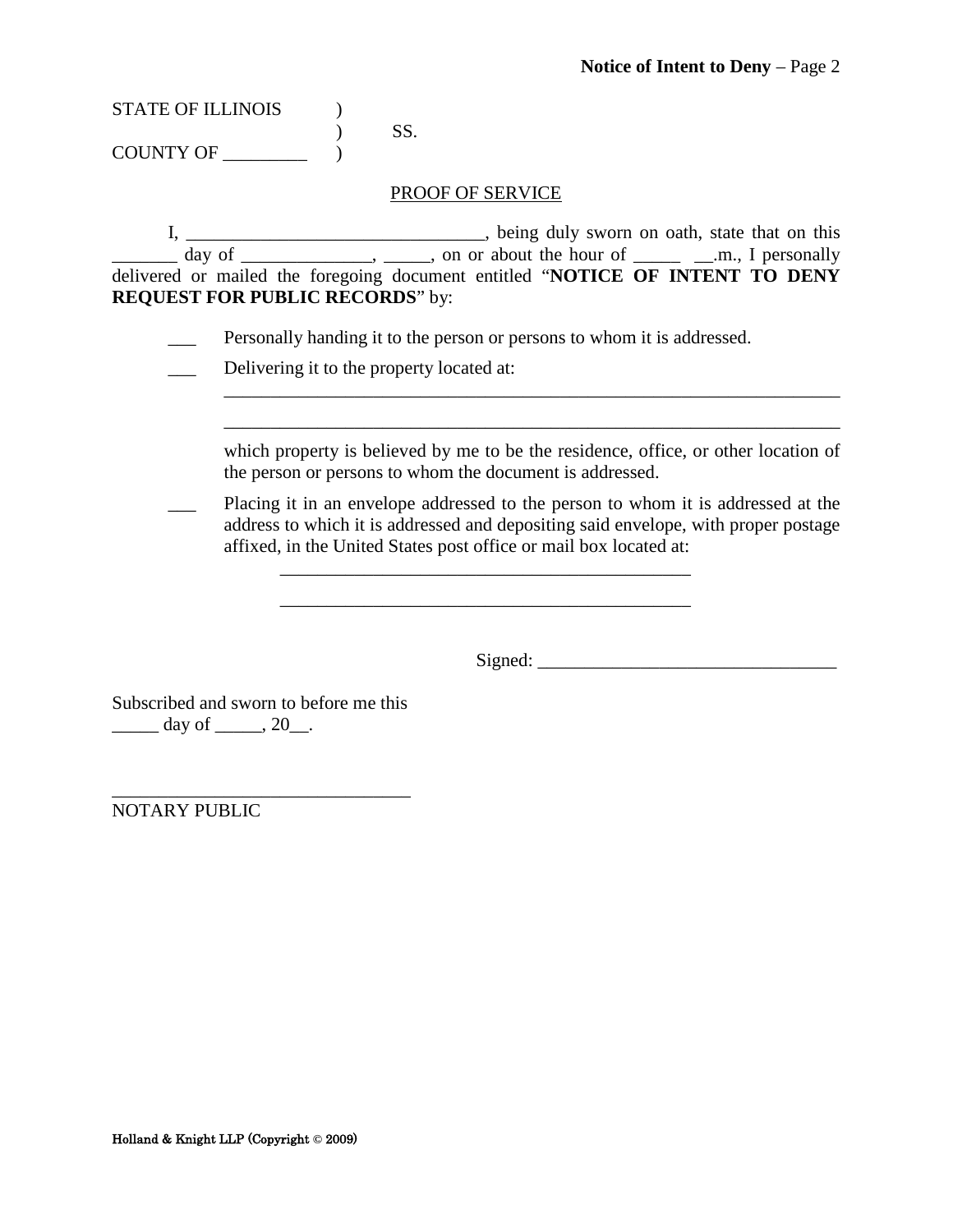#### **Section 7(1)(c)/7(1)(f) Notice of Denial / Partial Denial of Request – Page 1**

#### VILLAGE OF GRAYSLAKE

#### DENIAL OF REQUEST FOR PUBLIC RECORDS

<span id="page-46-0"></span>

| To: |                          |                                                                                                                                                            |
|-----|--------------------------|------------------------------------------------------------------------------------------------------------------------------------------------------------|
|     |                          |                                                                                                                                                            |
| On  |                          | _, the Village of Grayslake received your written request<br>for inspection, copying, or certification of certain Village public records ("Your Request"). |
|     | <b>Denial of Request</b> |                                                                                                                                                            |

- Your Request is hereby denied in its entirety. The reason(s) for denial are stated in Paragraph 5 below.
- Your Request has been denied in part. The records for which Your Request is denied are identified below. (The records for which Your Request is approved are identified in the enclosed Notice of Approval.)

\_\_\_\_\_\_\_\_\_\_\_\_\_\_\_\_\_\_\_\_\_\_\_\_\_\_\_\_\_\_\_\_\_\_\_\_\_\_\_\_\_\_\_\_\_\_\_\_\_\_\_\_\_\_\_\_\_\_\_\_\_\_\_\_\_\_\_\_\_\_\_\_ \_\_\_\_\_\_\_\_\_\_\_\_\_\_\_\_\_\_\_\_\_\_\_\_\_\_\_\_\_\_\_\_\_\_\_\_\_\_\_\_\_\_\_\_\_\_\_\_\_\_\_\_\_\_\_\_\_\_\_\_\_\_\_\_\_\_\_\_\_\_\_\_ \_\_\_\_\_\_\_\_\_\_\_\_\_\_\_\_\_\_\_\_\_\_\_\_\_\_\_\_\_\_\_\_\_\_\_\_\_\_\_\_\_\_\_\_\_\_\_\_\_\_\_\_\_\_\_\_\_\_\_\_\_\_\_\_\_\_\_\_\_\_\_\_

 $\_$  , and the set of the set of the set of the set of the set of the set of the set of the set of the set of the set of the set of the set of the set of the set of the set of the set of the set of the set of the set of th

Your Request is denied as to the following records (the "Specified Records"):

#### **2. Responsible Official**

The Village's Freedom of Information Officer is the official responsible for this denial.

#### **3. Notice of the Right to Review by Illinois Attorney General**

You have the right to file a request for review of Your Request and this Notice of Denial by the Public Access Counselor of the Office of the Illinois Attorney General. The Public Access Counselor may be contacted at 500 South 2nd Street, Springfield, Illinois 62706, or by telephone at (217) 558-0486.

#### **4. Notice of Right to Judicial Review**

Under Section 11 of the Illinois Freedom of Information Act, 5 ILCS 140/11, you have the right to seek judicial review of this denial. The Village cannot advise or represent you in this matter. You should consult your own legal counsel.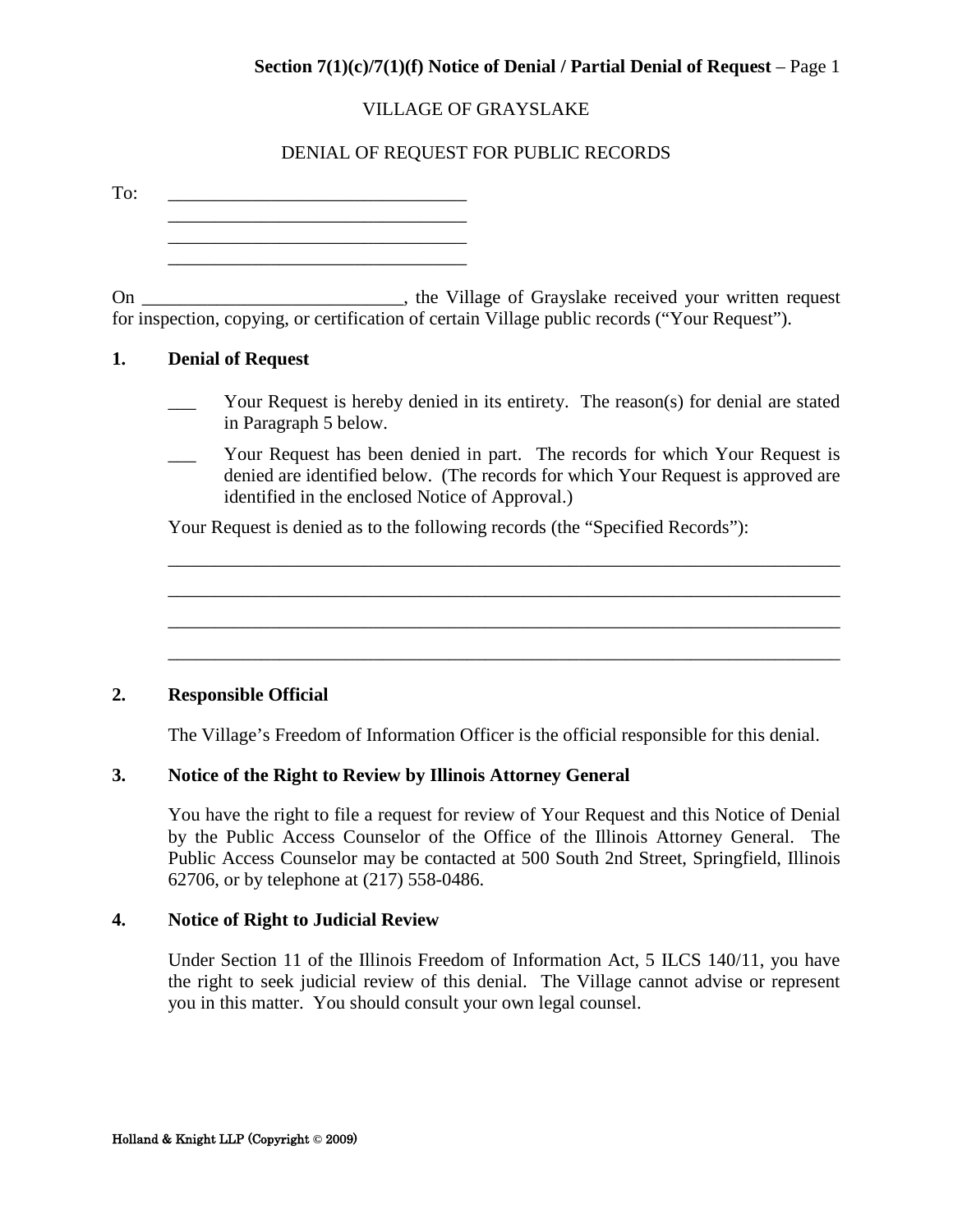#### **5. Justification for Denial**

Your Request is being denied with respect to the Specified Records because the Specified Records are exempt from disclosure pursuant to the Illinois Freedom of Information Act for the following reason or reasons (references are to sections of the Act):

- Disclosure of the Specified Records would constitute a clearly unwarranted invasion of personal privacy.  $\S 1$ ,  $\S 7(1)(c)$
- \_\_\_ The Specified Records are preliminary drafts, notes, recommendations, memoranda, or other records in which opinions are expressed or policies or actions are formulated.  $\S 7(1)(f)$

Dated: \_\_\_\_\_\_\_\_\_\_\_\_\_\_\_\_\_\_\_\_\_\_\_\_\_\_\_\_\_.

#### VILLAGE OF GRAYSLAKE

By: \_\_\_\_\_\_\_\_\_\_\_\_\_\_\_\_\_\_\_\_\_\_\_\_\_\_\_\_\_\_\_\_\_\_\_

Freedom of Information Officer